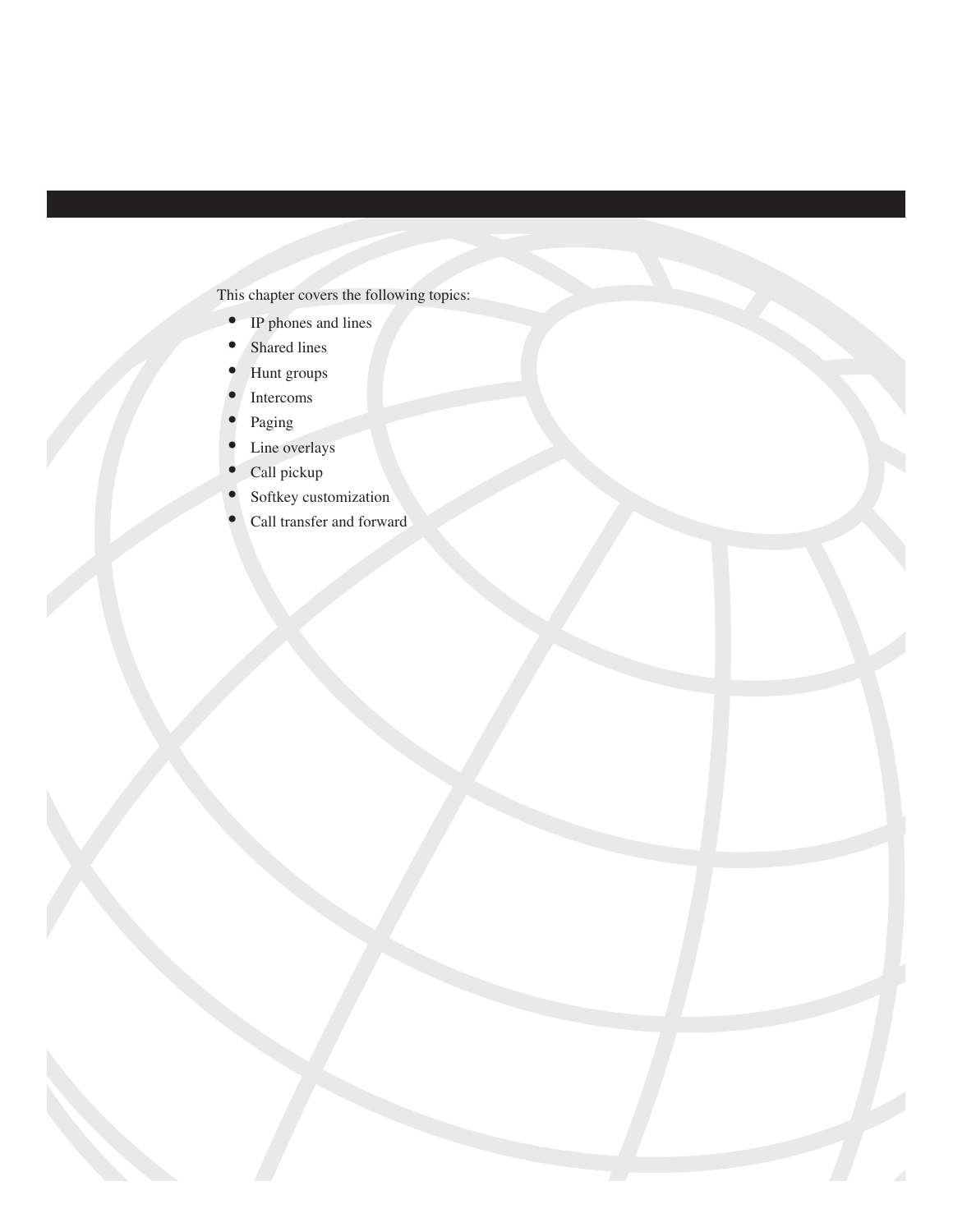# **C H <sup>A</sup> <sup>P</sup> <sup>T</sup> <sup>E</sup> <sup>R</sup> 5**

## **Cisco CME Call Processing Features**

This chapter describes the primary call processing features of Cisco CallManager Express (CME) and shows how you can combine them to produce an extensive set of call handling behaviors. It includes a basic discussion of the advantages of IP telephony for the small office and relates these to the more traditional time-division multiplexing (TDM) or analogbased telephone systems historically used in the small private branch exchange (PBX) and Key System marketplace.

This chapter explains the terminology and Cisco IOS commands (command-line interface [CLI]) used to configure IP phones, extension lines, shared lines, overlays, intercom, paging, call park and pickup, hunt groups, and other forms of call coverage. One of the key perspectives to understanding Cisco CME is that it is built on top of a Cisco IOS router. This means that the same modular feature approach that dominates the general Cisco IOS command-line organization is carried forward into the Cisco CME structure. The result is that individual component features are designed to be as modular and flexible as possible. It also means that it is often possible to combine features to produce some fairly complex operations. Some of these combinations are not obvious from a quick glance at the CLI. This chapter is intended to help you understand and use some of the available flexibility.

The sample configurations in this chapter are presented using the Cisco IOS CLI. Many of the configurations described can also be generated using the web browser graphical user interface (GUI). In both cases, the configurations generated are stored identically in the router's nonvolatile memory in CLI format. The CLI presentation is more compact and easier to grasp than an equivalent series of GUI screen shots. The CLI presentation also shows the integration of some Cisco CME-specific functions with the CLI commands for related but generic Cisco IOS router functions, because the generic Cisco IOS commands usually don't have a GUI equivalent. The CLI format is also convenient for many readers who may already be very familiar with the Cisco IOS CLI. The GUI is more extensively covered in Chapter 13, "Cisco IPC Express General Administration and Initial System Setup," and Chapter 14, "Configuring and Managing Cisco IPC Express Systems."

The objective of this chapter is to give you a broad understanding of the options that Cisco CME provides. It's not meant to be an exhaustive manual on how to configure a Cisco CME system to meet every possible combination of network design circumstances you might encounter. System configuration is covered in Chapter 14. For the more sophisticated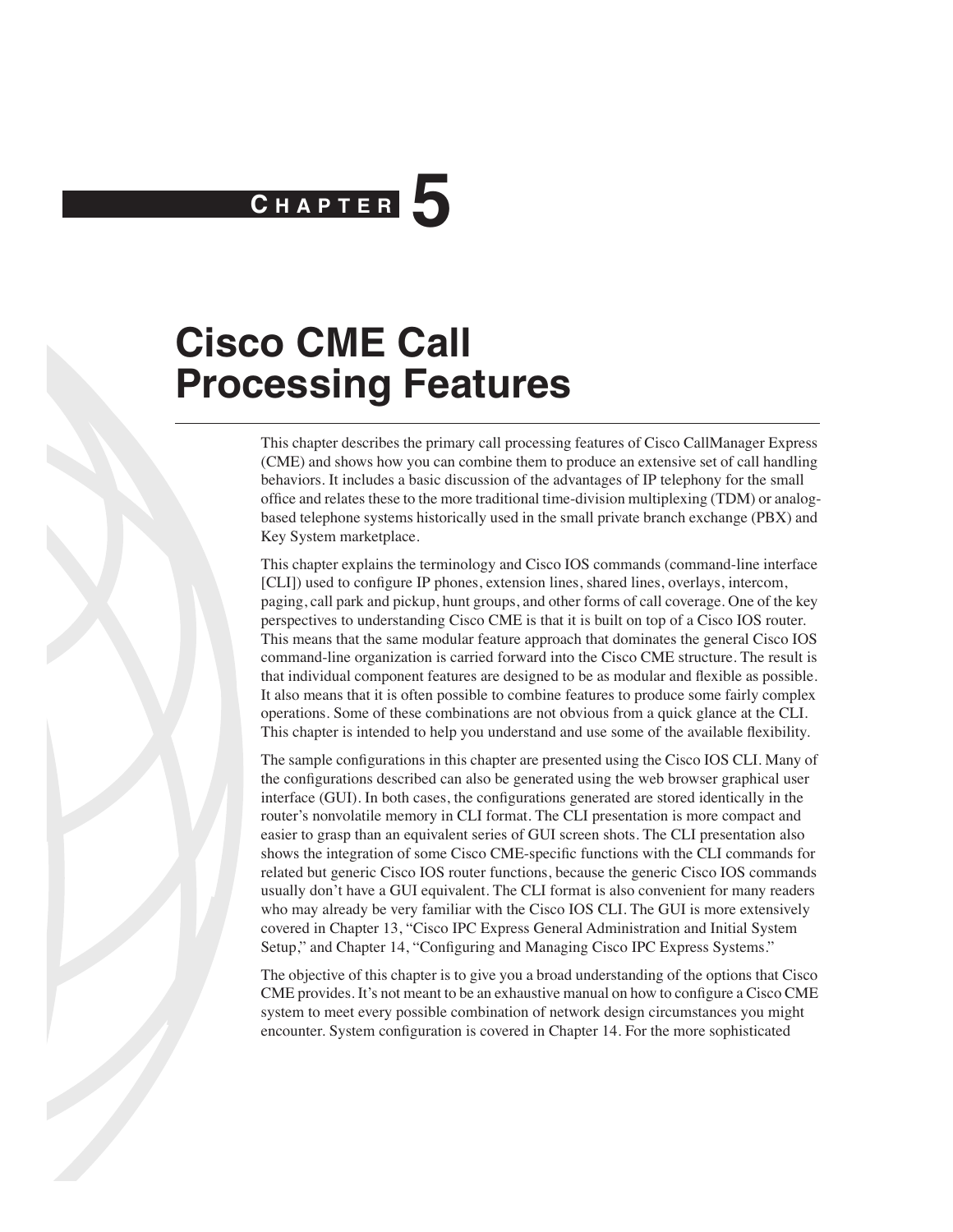configurations, consult the detailed Cisco IOS feature and Cisco CME administration documentation available online at Cisco.com.

The less-complex configurations are generally simple to build, even using the CLI. At the same time, the broad range and component-level adaptability of the Cisco IOS software platform is available if required to deal with the complexity of real-life network situations. Hopefully by reading this chapter, you will at least have a good idea of what you're looking for when you decide to tackle the extensive Cisco IOS, voice over IP (VoIP), and Cisco CME documentation that's available online.

## **IP Phones and IP Phone Lines**

IP phones may appear to be very similar in appearance to the digital phones used with a TDMbased PBX, at least on initial inspection. IP phones do behave in very similar ways for basic call operations. When you lift the handset, you hear dial tone. When an incoming call arrives, the phone rings. Phone users expect this behavior, which makes the introduction of IP phone technology as a replacement for traditional TDM-based telephony relatively painless for the vast majority of (nontechnical) phone users. In the case of traditional TDM-based telephony, the basis of the phone user interface is rooted in the physical structure of the typical digital TDM PBX. This in turn has its roots in the analog PBX systems that preceded it.

With IP telephony, some conscious and deliberate effort has gone into replicating the traditional phone user interface, because many of the historic engineering considerations that dictated design in the TDM PBX world are no longer applicable. This is well illustrated by considering the idea of "phone extensions" or "phone lines" for IP phones. In an analog PBX or Key System, the number of twisted-pair cables connected to the phone determines how many lines the phone has access to. If you want more phone lines, you have to add more wires. This is still mostly true for digital TDM phones. An example is a Basic Rate Inerface (BRI) phone with a twisted-pair cable carrying 2B + D—that is, two bearer channels (audio) plus one data channel (signaling).

For an IP phone, there is no direct relationship between the physical wiring and the number of lines that an IP phone supports. IP phones based on 100-Mbps Ethernet connections can theoretically support hundreds of phone lines. How many lines an IP phone supports is instead determined solely by the design of the phone user interface, not the physical connectivity to the system equipment cabinet. The user interface might be a traditional looking one that has a dedicated physical button for each *line* the phone supports. Alternatively, the IP phone might simply have a touch screen. In this case, the number of square inches available on the display may determine the maximum number of lines accessible to the user. Other variations on user interface design might include the use of pull-down menus or scroll bars to select a phone line. The extreme example of this is the PC softphone. A softphone is simply an application program running on a PC where you select a phone line from the PC display with a mouse click.

The next section describes how Cisco CME deals with phones and phone lines.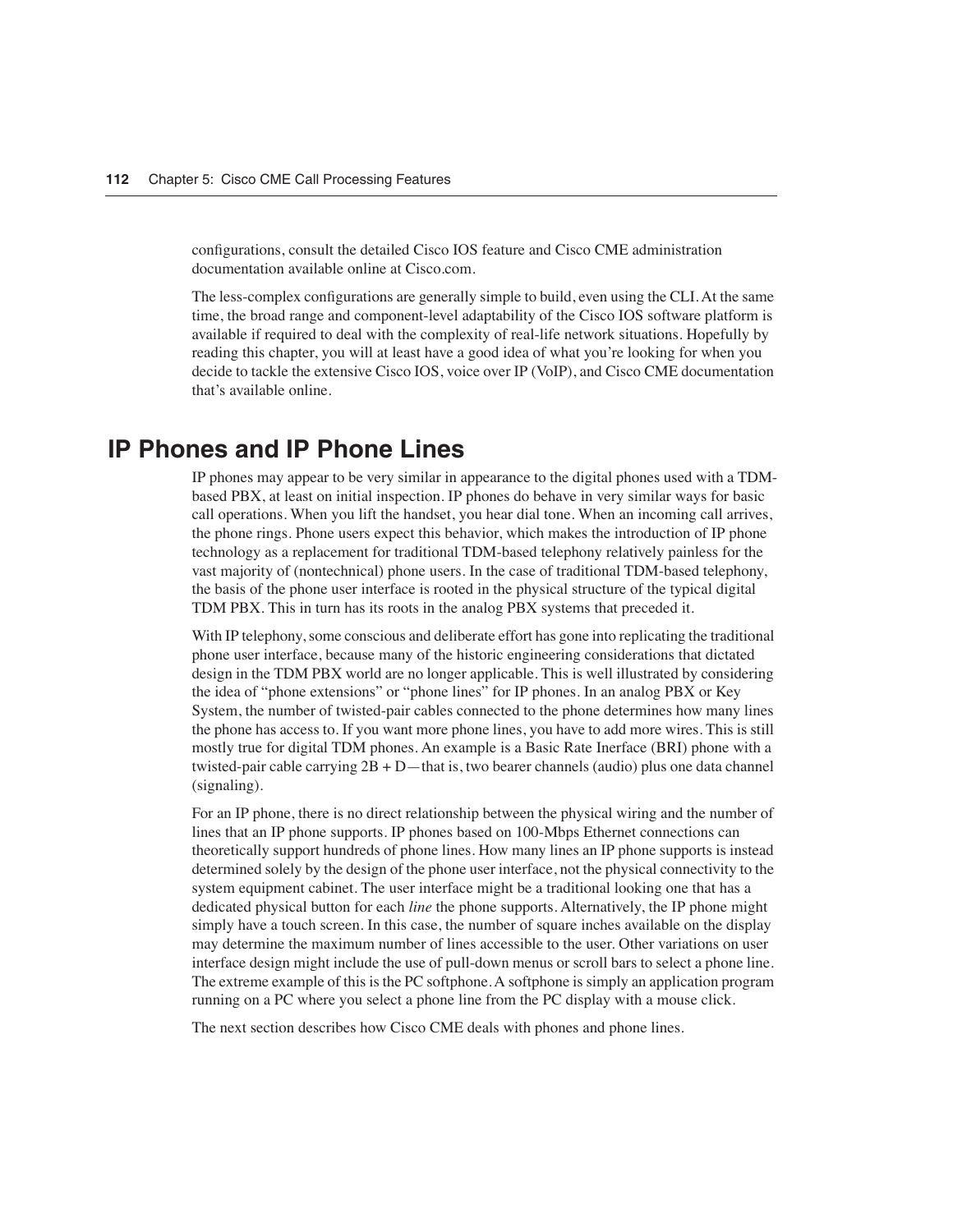#### **Cisco CME Ephone and Ephone-dn**

In the Cisco CME product, an IP phone device is called an ephone (short for Ethernet phone). The phone lines that are associated with the ephone are called ephone-dn (Ethernet phone directory number [DN]). An ephone-dn is made up of the following two subcomponents:

- Virtual voice port
- Dial peer

The virtual voice port is the nearest direct equivalent to a physical phone line in a Cisco CME system. The virtual voice port is the object that maintains the call state (on-hook or off-hook). The dial peer is the object that determines the phone number associated with the virtual voice port. A dial peer can do many additional things besides control the virtual voice port's phone number, such as apply translations to called and calling numbers. A virtual voice port can be associated with multiple dial peers and, therefore, can have multiple phone numbers associated with it.

Figure 5-1 shows that ephone-dn 7 creates, or is associated with, virtual voice port 50/0/7 and a plain old telephone service (POTS) dial peer that references virtual voice port 50/0/7. The dial peer contains the voice port's phone number. It is used for call-routing purposes for incoming calls. The virtual voice port contains the station ID that sets the caller ID properties (name and number) for the ephone-dn (used for outgoing calls).

#### **Figure 5-1** *Ephone-dn Components: Voice Port and Dial Peer*



The terms dial peer and voice port are inherited from the Cisco IOS router voice infrastructure functions that have historically been used for applications such as VoIP gateways in toll-bypass networks (using protocols such as H.323, Session Initiation Protocol [SIP], and Media Gateway Control Protocol [MGCP]). In the router voice gateway context, a voice port typically refers to an interface that connects to the Public Switched Telephone Network (PSTN) (or PBX), but it also includes interfaces that directly connect to analog telephones. The behavior and usage of a virtual voice port is similar in many ways to a physical voice port used to connect to an analog telephone (specifically, a Foreign Exchange Station [FXS]). As a result of this similarity, you will see virtual voice ports called eFXS voice ports. In this terminology, the term eFXS means ephone-dn virtual FXS voice port.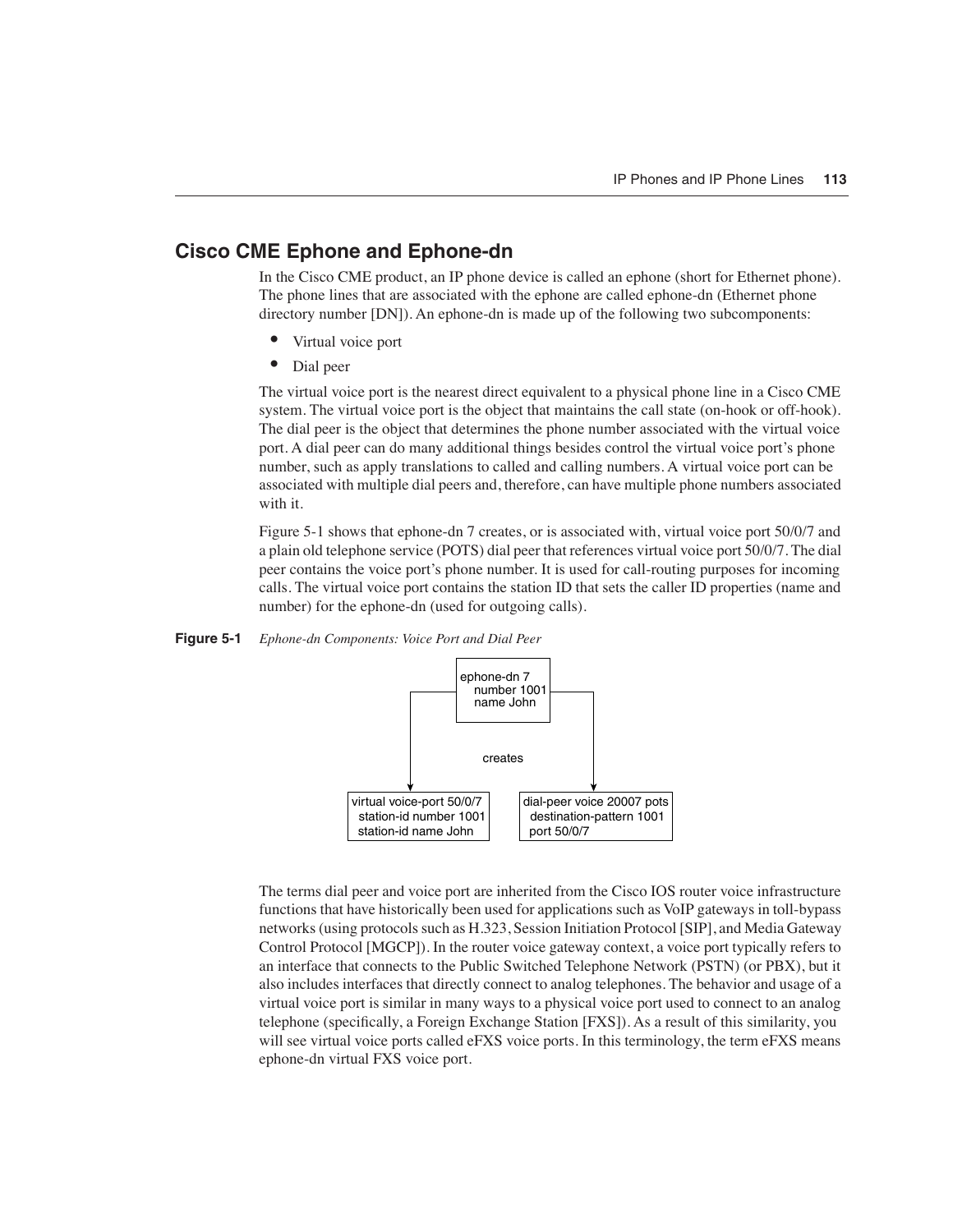You can configure a virtual voice port to have one or two subchannels. Each subchannel can accept a single voice call. This arrangement is similar to the two bearer channels present on an ISDN BRI voice port. An ephone-dn that is configured in dual-line mode creates a virtual voice port that can handle two simultaneous calls. The primary use of the dual-line option is to provide a simple way to handle features such as call waiting. The *dual-line* option also provides a way to support the second call instance required by features, such as third-party conferencing and call transfer with consultation.

When you select the dual-line option, the Cisco IP phone provides a rocker button or (blue) navigation bar that is used as a scroll key to select between two call instances presented on the IP phone display. For example, in the case of call waiting, the phone display shows you the active (connected) call and the waiting (ringing) call. You can press the hold softkey to place the active call on hold, use the navigation bar to scroll the IP phone display, and then select the answer softkey for the waiting call.

Alternatively, call waiting can be supported simply by using an IP phone that has two (or more) physical line buttons. In this case, you configure each button with a separate phone line instance (ephone-dn). Instead of configuring a single ephone-dn in dual-line mode, you configure two ephone-dns with the same phone number using the default ephone-dn single-line mode (and the **no huntstop** option, which you'll learn more about later, in the section "Cisco IOS Voice Dial Peer Hunting"). This provides a simpler and more traditional multiline user interface. You perform navigation between two simultaneous calls by simply pressing one of the line buttons to select the desired call. The previously active call is automatically placed on hold. This mode of operation is often called one *button*, one *call*.

The most basic elements of the Cisco CME configuration are the ephone and ephone-dn. You bind the ephone-dn elements you have created to the configured ephone entries using the button command within the **ephone** command submode. Example 5-1 shows a very simple example.

**Example 5-1** *Simple Ephone-dn Configuration*

```
router#show running-config
ephone-dn 4 dual-line
         number 1001
ephone 7
         mac-address 000d.aa45.3f6e
         button 1:4
```
Example 5-1 shows a single IP phone (ephone 7) that is uniquely identified by its Ethernet MAC address (000d.aa45.3f6e). You can find the Ethernet MAC address on a sticker on the underside of your Cisco IP phone or from the phone's shipping carton label. In many cases, the MAC address can be autodiscovered after the phone is plugged into your Cisco CME router's LAN network. Example 5-1 also shows a dual-line ephone directory number (ephone-dn 4). This ephone-dn has telephone extension number 1001. Ephone-dn 4 is then associated or bound to the first line button of ephone 7 using the **button** command (**button 1:4**).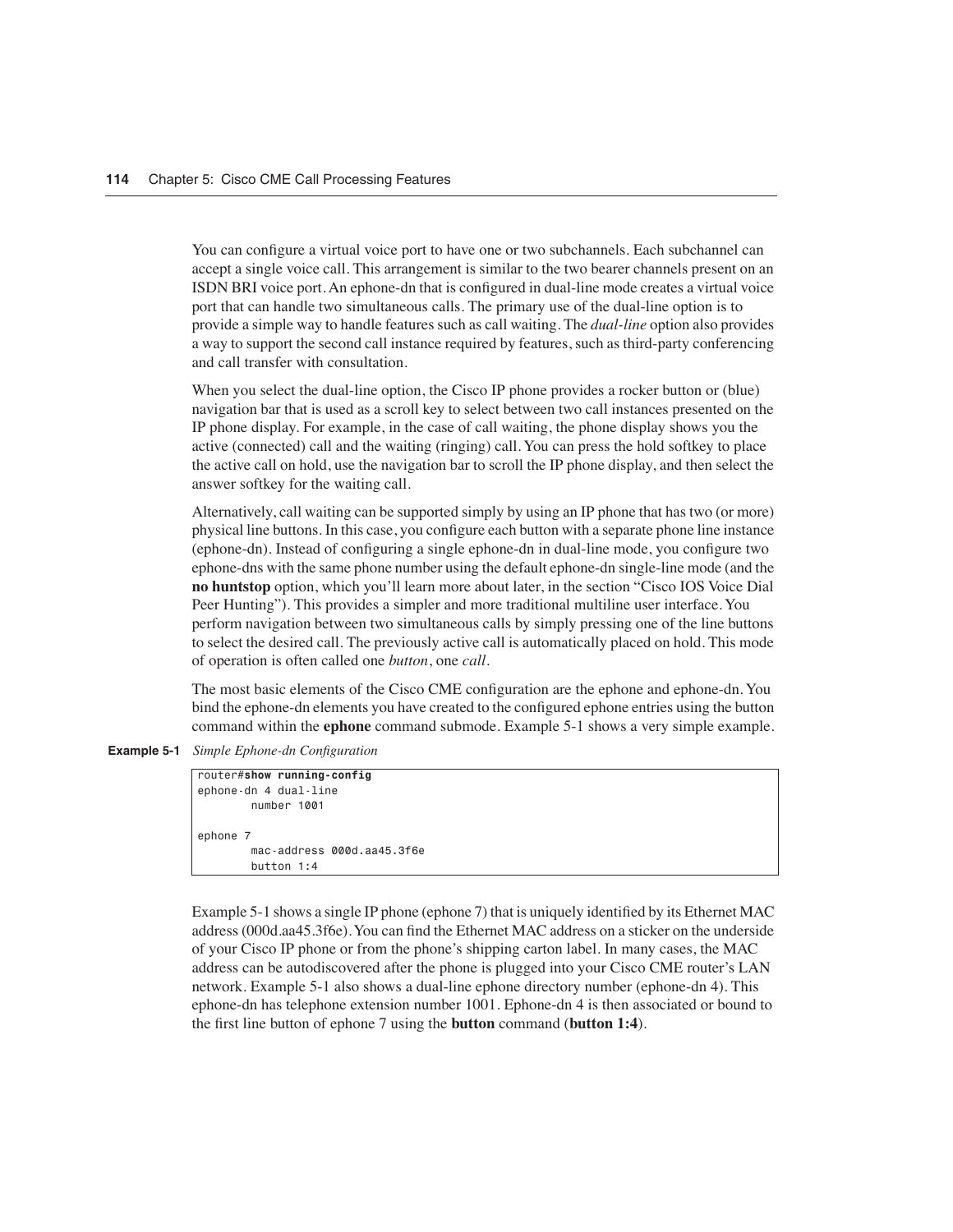Example 5-2 shows a slightly expanded view of the CLI configuration in Example 5-1.

**Example 5-2** *Expanded Ephone-dn Configuration*

```
router#show running-config
tftp-server flash:P00303020214.bin
ip dhcp pool cme
network 192.168.0.0 255.255.255.0
default-router 192.168.0.1
option 150 ip 192.168.0.1
interface FastEthernet0/1
    ip address 192.168.0.1 255.255.255.0
duplex auto
speed auto
telephony-service
   ip source-address 192.168.0.1
   load 7960-7940 P00303020214
    max-ephones 24
   max-dn 24
   create cnf-files
ephone-dn 4 dual-line
   number 1001
ephone 7
   mac-address 000d.aa45.3f6e
    button 1:4
```
The configuration shown in Example 5-2 is all that's needed to register your first IP phone provisioned with a single line button and to produce dial tone when you lift the handset. The only assumptions made here are that the phone is a Cisco 7960 IP Phone, that the phone firmware desired is the file P00303020214.bin, and that the firmware file is loaded into the router's Flash memory.

The **tftp-server**, **ip dhcp pool**, and **interface FastEthernet 0/1** commands shown are standard Cisco IOS CLI router commands that are outside the scope of this book, but you are most likely familiar with their basic function in the IP world. These commands are included just to provide a context for the Cisco CME-specific commands **ephone**, **ephone-dn**, and **telephony-service**.

Cisco CME also has a **telephony-service setup** command that you can use to bring up a set of phones and provide basic service. This command includes automatic creation of the Dynamic Host Configuration Protocol (DHCP) pool CLI entry if you need it.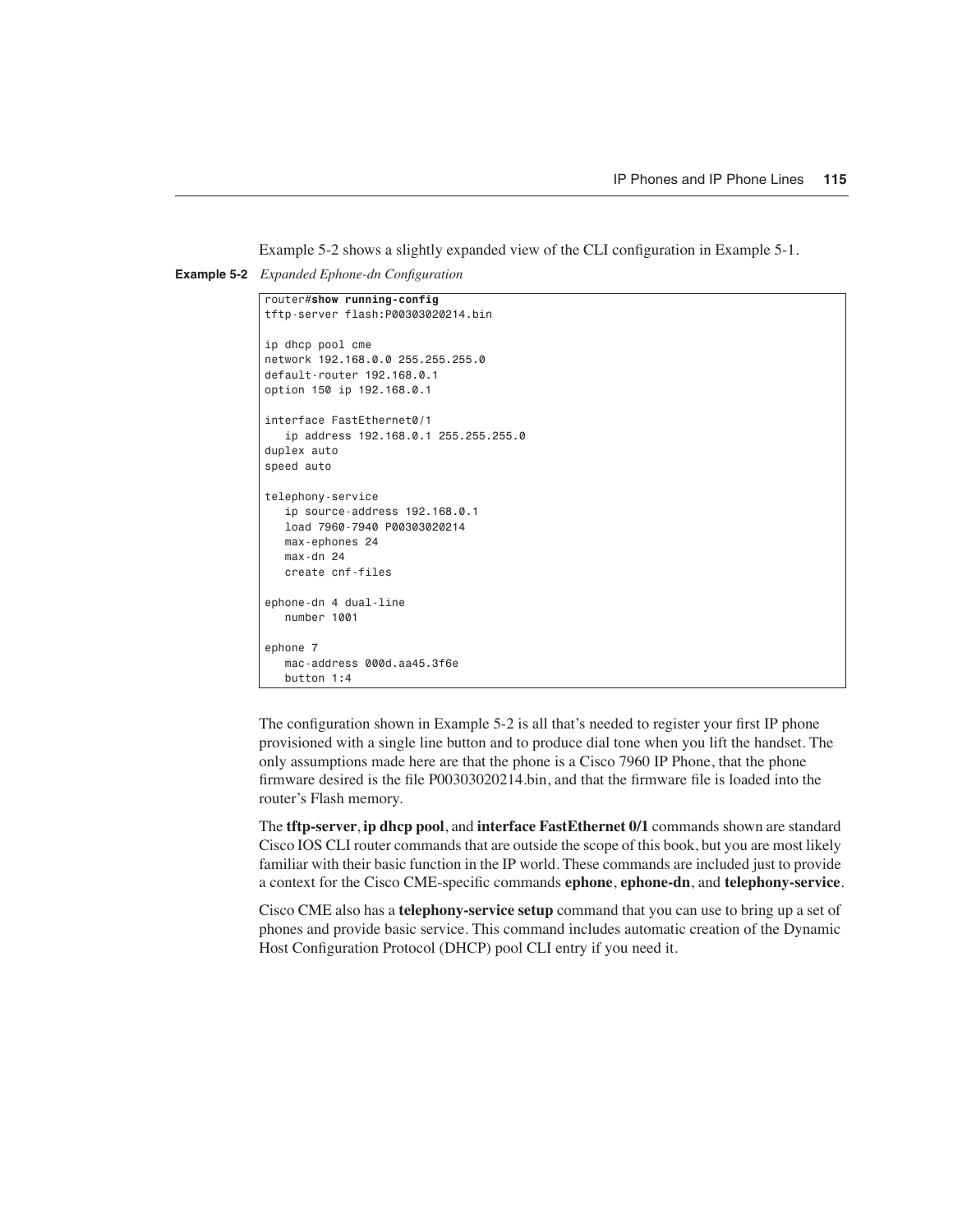#### **Using a PBX Versus a Key System**

The Cisco CME product addresses phone systems in the roughly 1-to-240-phone marketplace. This product spans the range from a small, independent, four-person professional services office (perhaps running on a Cisco 2801 router) to a mid-sized company to a large branch office of a multinational enterprise (running on a Cisco 3845 router). This marketplace has traditionally been addressed by a range of simple Key Systems (with perhaps two PSTN trunk lines and four extensions) to hybrid and small PBX systems (with multiple T1 Primary Rate Interface [PRI] digital PSTN interface trunks). Within this market space, the phone user interface expectations include simple one-extension per-phone configurations (usually with call waiting) to direct PSTN trunk appearance presence on all phones (any phone can answer any PSTN call).

The next sections describe typical deployments for PBX systems and Key Systems.

#### PBX Usage: One Phone Line and One Phone

In a typical PBX-like deployment, you expect to see digital PSTN trunk lines, with direct inward dial (DID) for direct access to individual phone extensions and one or more receptionists. The receptionist answers calls to the company's primary public phone number and transfers these calls to the individual phone users. Each phone user has his or her own private extension number (and probably also a personal voice mailbox to handle busy or unanswered calls). In this arrangement, each IP phone normally has only a single phone number associated with it. You saw a sample configuration for the one-phone-to-one-extension case in Example 5-1.

You are likely to see a few exceptions to the one-phone-to-one-extension rule, such as in the case of a company executive who has an assistant. In this case, the assistant's phone usually has two extension numbers—one shared with the executive (to allow the assistant to answer the executive's calls) and one personal extension for calls intended for the assistant. This configuration is shown in Example 5-3.

**Example 5-3** *Two Extension Numbers Per Phone*

```
router#show running-config
ephone-dn 4 dual-line
   number 1001
    name Boss
ephone-dn 5 dual-line
   number 1002
   name Assistant
ephone 7
   mac-address 000d.aa45.3f6e
    button 1:4
ephone 8
    mac-address 000d.bb46.2e5a
    button 1:5 2:4
```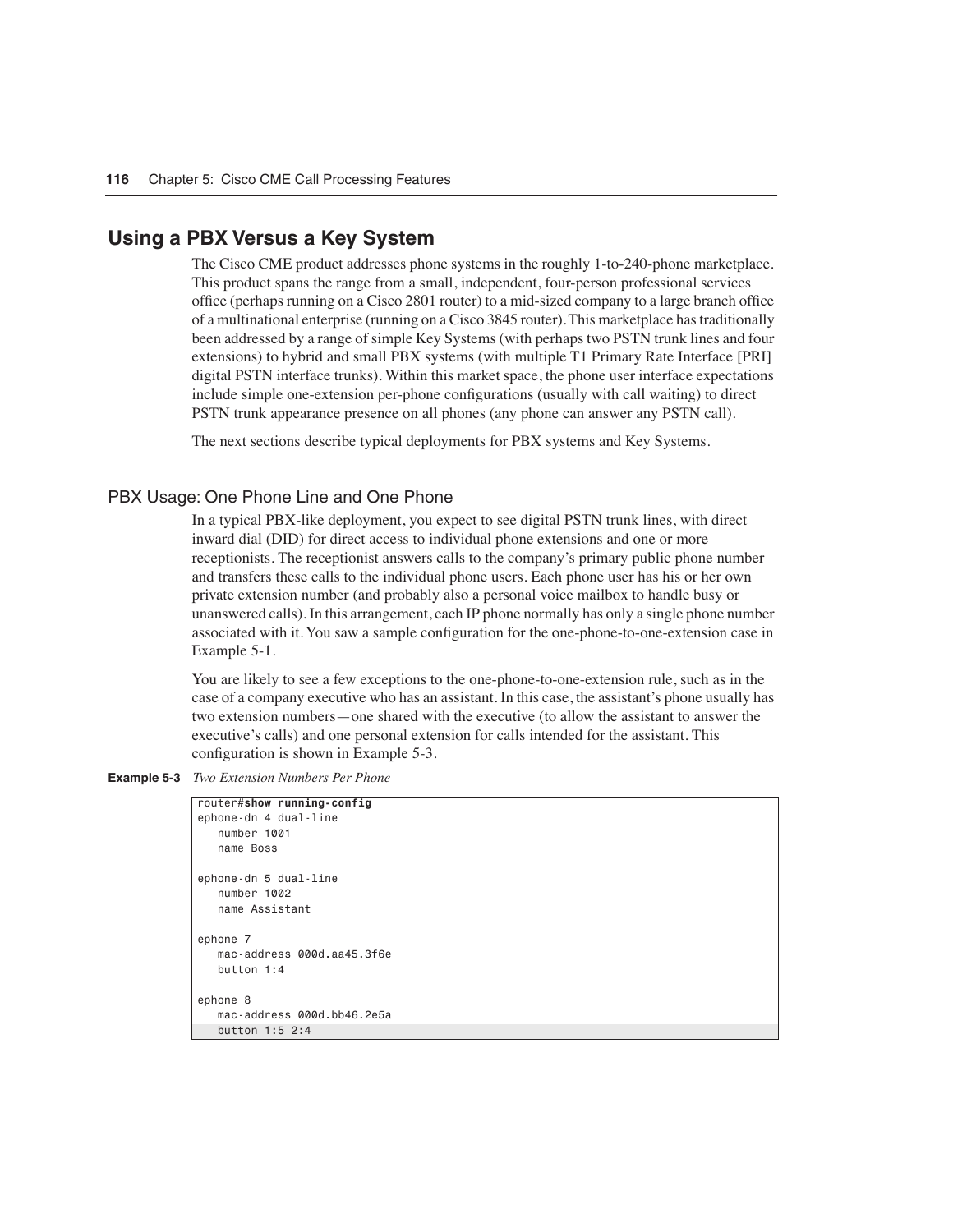In Example 5-3, ephone 7 is the executive's phone, with extension 1001 on line button 1. Ephone 8 is the assistant's phone, with the assistant's personal extension 1002 on button 1 and the executive's extension 1001 shared on button 2. When a call arrives for 1001, both phones ring, and either phone can answer the call. When a call arrives for 1002, only the assistant's phone rings. When the executive is using extension 1001, the assistant's phone is unable to access the line. However, the display on the IP phone indicates that that line is in use so that the assistant knows that the executive is busy with a call.

#### Key System: One Phone Line and Many Phones

In the typical PBX environment described in the preceding section, an analysis of call traffic often shows that there are more internal extension-to-extension calls than external PSTN-toextension calls. A result of this is the need for the one-person-to-one-phone-number configuration.

In a small four-person office, extension-to-extension calls may be nonexistent. It's often easier to walk over and speak to a coworker than it is to phone him or her. In this environment, calls are predominantly PSTN-to-extension. Furthermore, incoming PSTN calls are the lifeblood of the small company, because each call can potentially be from a customer.

In this environment, often there is no need for personal extension numbers. What is important in this case is that somebody always promptly answers the incoming PSTN calls. A small fourperson company, however, often cannot afford to hire a dedicated telephone receptionist. Example 5-4 gives a sample configuration for this type of environment.

```
Example 5-4 PSTN Lines on All Phones
```

| router#show running-config |  |
|----------------------------|--|
| ephone-dn 1                |  |
| number 4085550101          |  |
| no huntstop                |  |
| preference 0               |  |
| ephone-dn 2                |  |
| number 4085550101          |  |
| preference 1               |  |
| ephone 1                   |  |
| mac-address 000d.aa45.3f6e |  |
| button $1:1$ 2:2           |  |
| ephone 2                   |  |
| mac-address 000d.bb46.2e5a |  |
| button 1:1 2:2             |  |
| ephone 3                   |  |
| mac-address 000d.cc47.1d49 |  |
| button $1:1$ 2:2           |  |
| ephone 4                   |  |
| mac-address 000d.dd48.0c38 |  |
| button 1:1 2:2             |  |
|                            |  |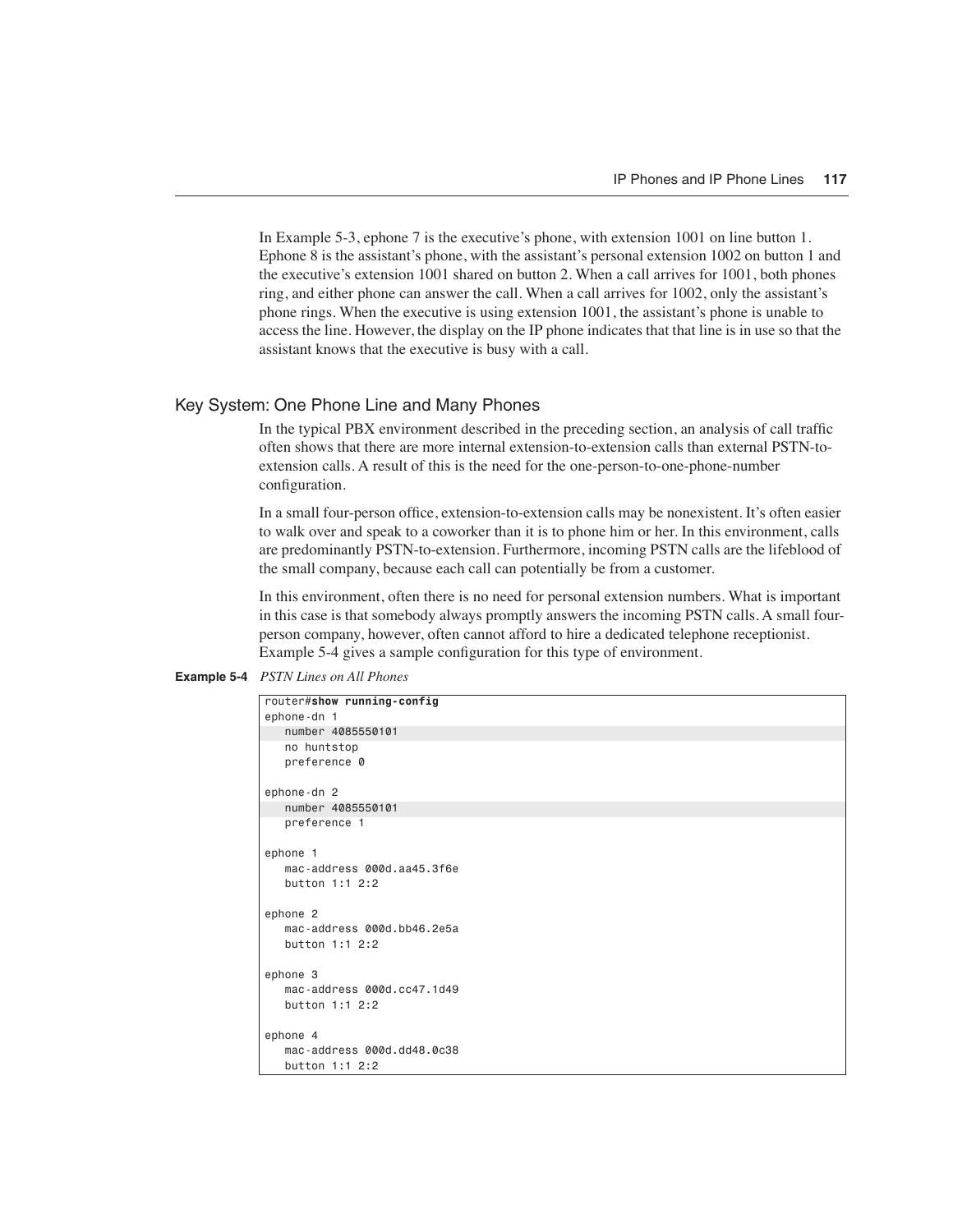In Example 5-4, you see that ephone-dn 1 and ephone-dn 2 both have the same phone number. The phone number configured is the small company's (fictitious) public PSTN phone number. This is the number that is displayed on the IP phones and also the PSTN number that customers dial to reach the company. You can configure the Cisco CME router's PSTN interface to direct incoming PSTN calls to the first ephone-dn (for example, **connection plar opx** configured on an Foreign Exchange Office [FXO] port connected to the PSTN). If ephone-dn 1 is busy, calls automatically roll over to ephone-dn 2. To make this happen, you configure the ephone-dn with the same number, and then set explicit *preference* values to indicate the order for selection between the ephone-dns. The lower-preference 0 value attached to ephone-dn 1 indicates that ephone-dn 1 should be selected first. Also note that the **no huntstop** command gives the Cisco CME system permission to try to find an alternative destination for the incoming call if the first ephone-dn is busy. (You'll read more about huntstop in the section "Cisco IOS Voice Dial Peer Hunting.")

Note how easy it is to expand this basic two-by-four configuration to include more PSTN trunks and more IP phones. There is no specific limit on how many IP phones can share a single IP phone line. There is a limit on how many phone lines can be directly assigned to each IP phone. This limit is set by the number of available line buttons on the IP phone. For example, a Cisco 7960 IP Phone has six buttons, so you cannot directly assign more than six PSTN lines using the simple configuration method shown in Example 5-4. However, you can attach up to 60 lines to a 7960 IP Phone using a configuration option called **overlay-dn**. (You'll read more about this in the section "Using Overlay-dn.")

You can see from the examples that the simple binding arrangement between IP phone and IP phone lines creates a significant amount of flexibility. This allows the Cisco CME to support multiple styles of phone usage to meet different end-customer expectations. The PBX and Key System configuration styles are not mutually exclusive. You can combine configuration styles by simply adjusting the IP phone-to-IP phone line bindings as needed.

The one phone line and many phones configuration model applies much more broadly than just the four-person Key System example given here. Even within a larger company's phone system, there are cases in which the one phone line and many phones model is appropriate. One example is for a company loading dock, where you might have several hundred square feet of loading/unloading storage space in a shipping and receiving department. In this situation, you may find it desirable to place multiple phones so that they are spread out across a wide physical area. In addition, any phone can be used to place and receive calls on the same line.

## **Implementing Shared Lines and Hunt Groups**

Although it is widely used, the term *hunt group* seems to mean different things to different people and in different contexts. It's a general term that covers the distribution of calls among a group of phones. In this chapter, the term call coverage refers to the general concept of call distribution across phones. This helps avoid confusion with the Cisco CME CLI command **ephone-hunt**. The **ephone-hunt** command is used to configure a specific kind of call coverage that involves sequential selection among a group of selected phone lines.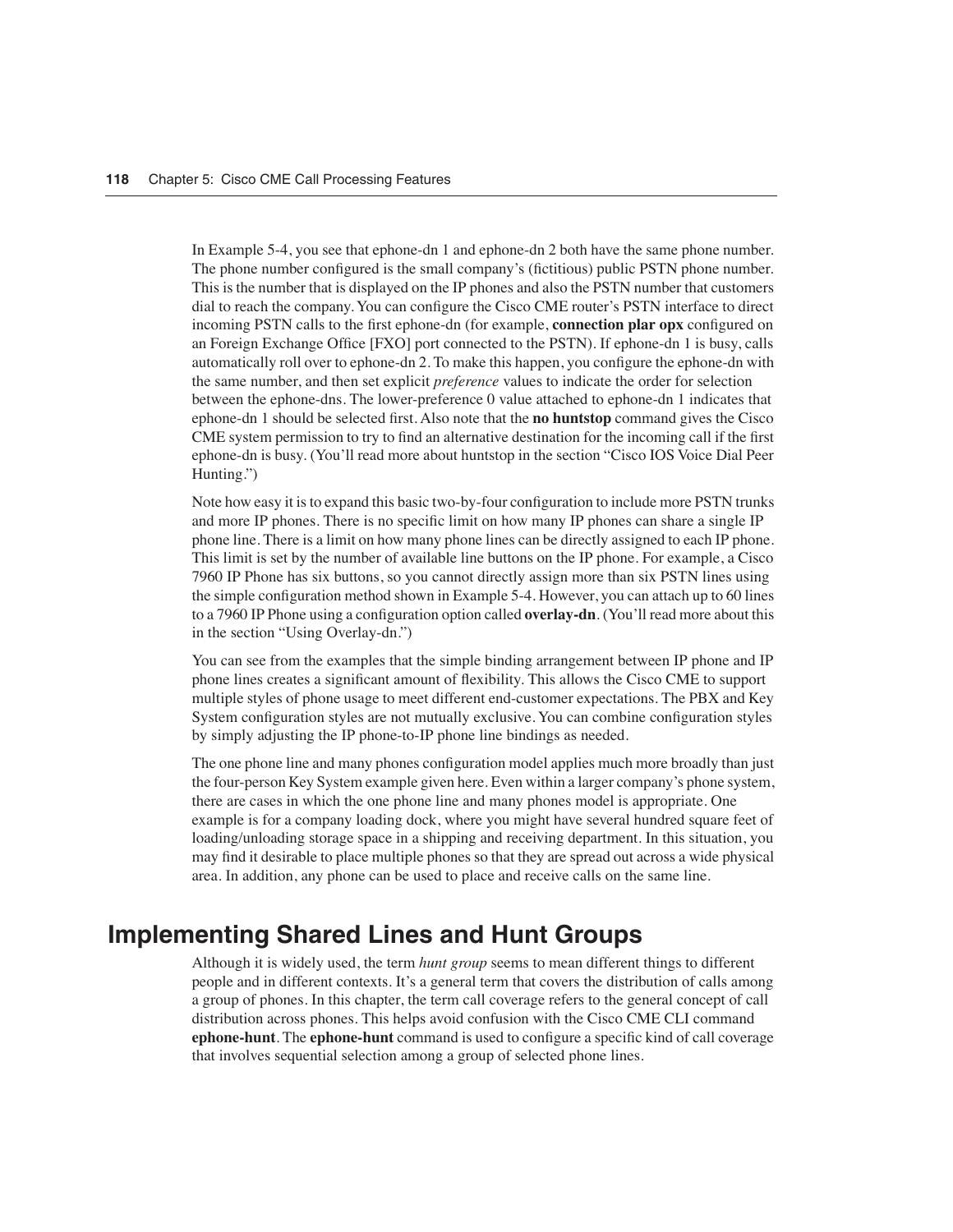Many other types of call coverage are addressed with other commands, combinations of commands, and configurations. Examples include the use of shared lines, overlay-dn, call forwarding, secondary ephone-dn numbers, and combinations of these.

This section describes a number of different types of call coverage:

- Simple sequential ringing of a selected set of phone lines
- Ringing of multiple phone lines at the same time, referred to here as parallel hunting
- Call forwarding from one line to another using call forward on busy or no-answer
- Combination sequences that involve sequential ringing of multiple phone lines, referred to here as sequential parallel hunting

Notice that all these refer to ringing phone *lines*, not *phones*. Calls are sequenced through an ordered set of phone lines. Which phones ring depends on the binding of the lines to the phones. Each line can be bound to multiple phones.

The following sections discuss several types of call coverage.

#### **Cisco IOS Voice Dial Peer Hunting**

A good place to start a discussion of call coverage for Cisco CME is to look at the voice dial peer hunting mechanism that is a standard component of the Cisco IOS voice infrastructure. Dial peers have a very large number of configuration options. The most basic options are related to matching a telephone number and directing the call to a specific voice port or VoIP destination. More advanced options relate to number manipulation (using translation rules or translation profiles), application selection (including custom TCL scripts), protocol options (such as fax relay and dual-tone multifrequency [DTMF] relay), voice codec selection, and caller ID manipulation and restriction.

Some dial peer operations relate to selecting a dial peer associated with the call's originator (incoming dial peer matching) and selecting a dial peer associated with the call destination (outgoing dial peer matching). Multiple parameters can affect the selection of the incoming and outgoing dial peers, but the primary matching criteria are the called and calling party numbers.

Describing all the dial peer options in detail is outside the scope of this book; however, numerous books deal with this subject in more depth, including the following:

- *Deploying Cisco Voice over IP Solutions* by Jonathan Davidson (Cisco Press, 2001).
- *Cisco Voice over Frame Relay, ATM, and IP*, edited by Steve McQuerry, Kelly McGrew, and Stephen Foy (Cisco Press, 2001).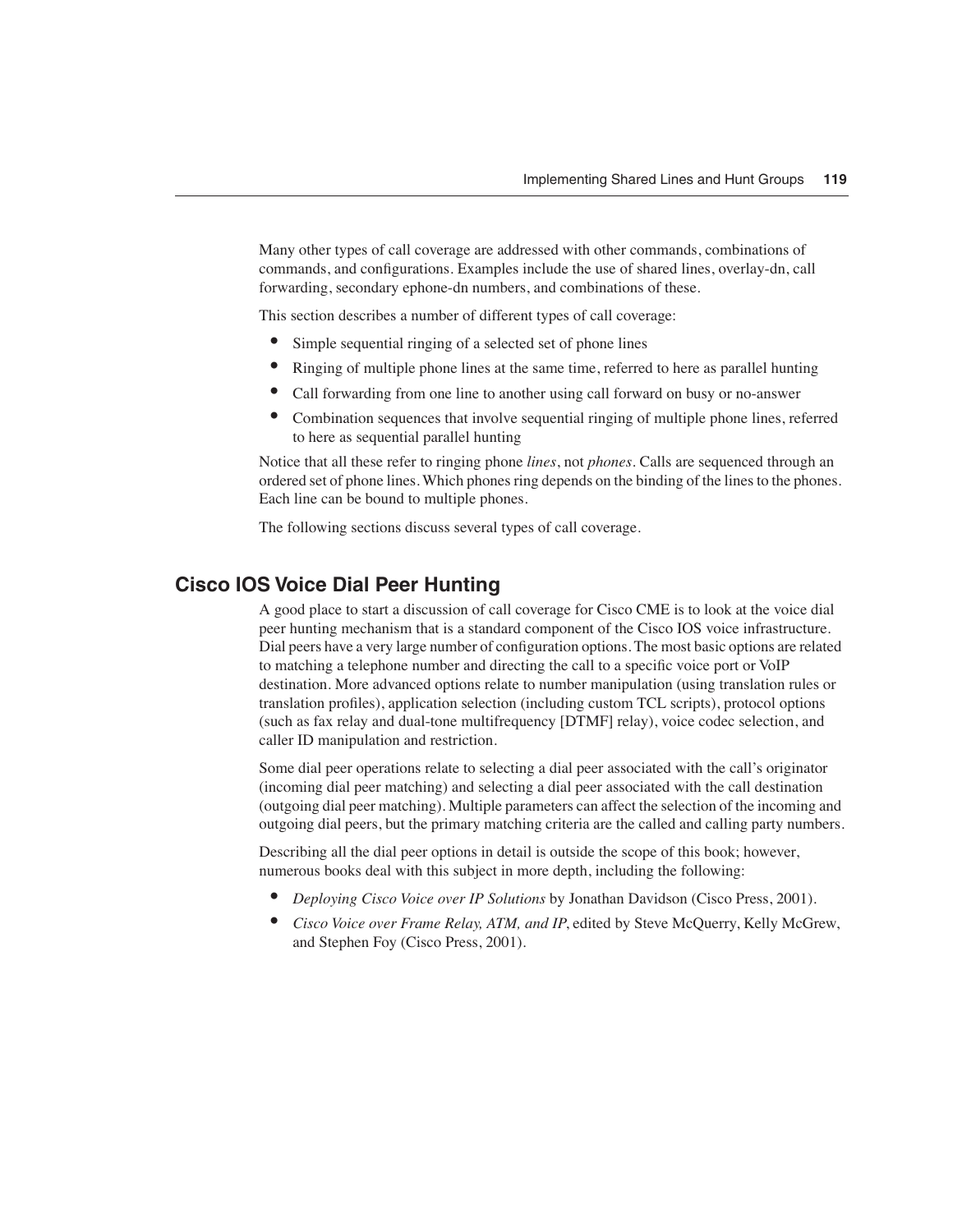This section provides a simplified overview of dial peers to provide a basic understanding of some of the options that apply to call coverage—specifically, dial peer hunting. Example 5-5 shows two basic dial peers.

**Example 5-5** *Two Basic Dial Peers*

```
router#show running-config
dial-peer voice 100 pots
    destination-pattern 1001
    port 1/0/0
dial-peer voice 200 voip
    destination-pattern 20..
    session target ipv4:10.0.4.2
```
The first dial peer (dial peer 100) is a POTS dial peer. This type of dial peer is used to reference a local telephony voice port connected to the router.

The second dial peer (dial peer 200) is a VoIP dial peer used to reference a remote telephony device accessed via IP, usually across a WAN data link.

Both dial peers have a **destination-pattern** parameter. This associates a telephone number or range of telephone numbers with the dial peer. In the VoIP dial peer, you can see that the destination pattern contains the wildcard character "." (to match any digit). In this example, the **destination-pattern 20..** command matches telephone numbers in the range 2000 to 2099.

Both dial peers associate a destination device with the phone number selected by the destination pattern. In the POTS dial peer case, the destination is a physical voice port on the router designated as **port 1/0/0**. Your router's exact port numbering may vary by router type and voice interface type, but the basic numbering structure is slot/card/port.

In the VoIP dial peer case, the destination is an IP address, as indicated by the session target ipv4:10.0.4.2 parameter.

In Example 5-5, you can see how a dial peer is used to associate a telephone number (or range) with a destination, either a voice port or an IP address.

The dial peer hunting function comes into play when you create two or more dial peers that match the same telephone number but reference different destination devices. You can set many parameters to adjust the order in which matching dial peers are selected. The default behavior is called *longest match*. For longest match, the dial peer that most exactly matches the telephone number is preferred. A longest match selects the destination pattern that matches the desired number using the fewest "." wildcard characters. The best kind of longest match is an exact match, where no wildcards are used and the destination pattern and telephone number match literally and exactly. This is often the case with POTS dial peers, where you assign a specific phone number to a specific port.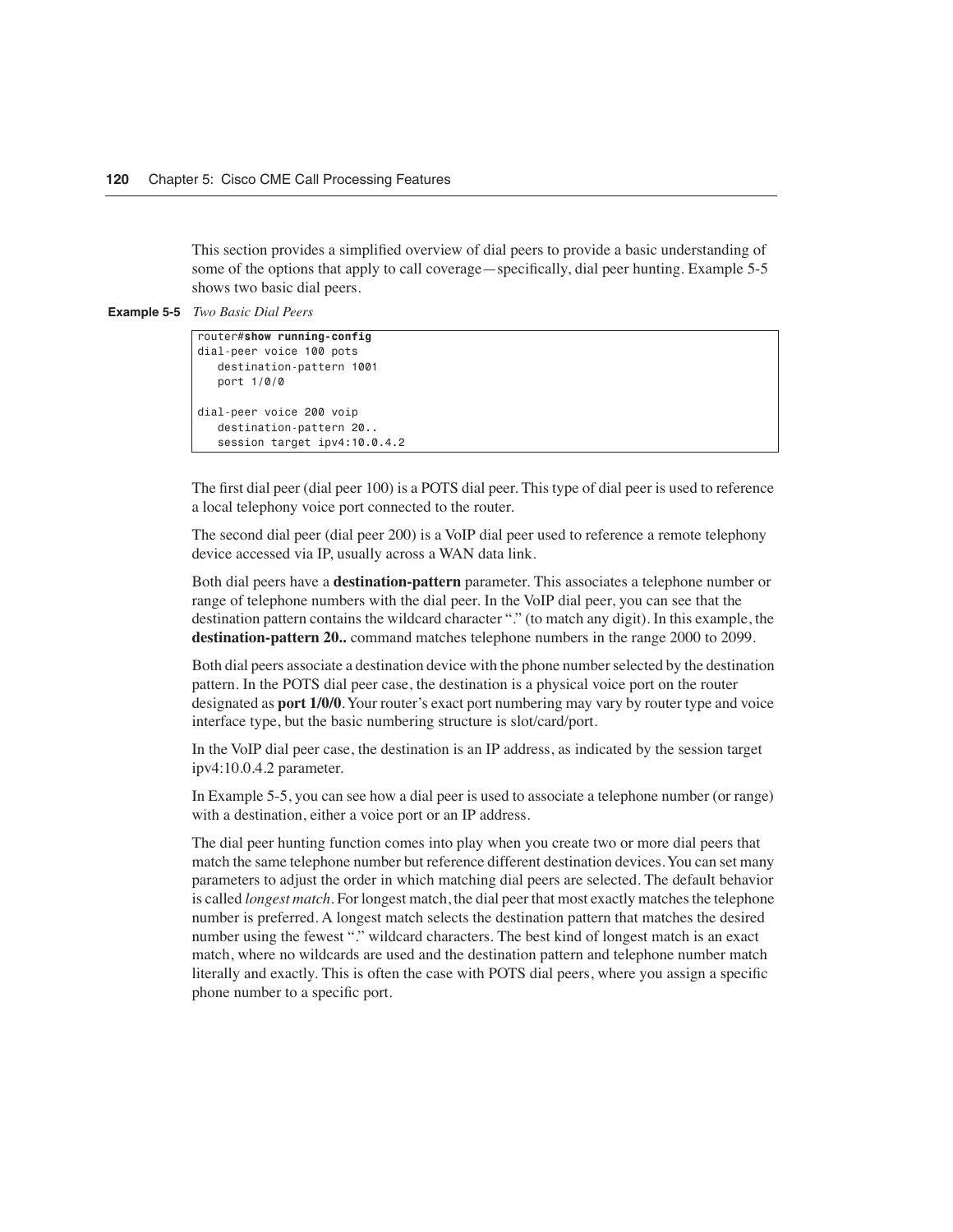Example 5-6 shows a dial peer configuration that illustrates some of the matching capabilities.

**Example 5-6** *Simple Dial Peers*

```
router#show running-config
dial-peer voice 101 pots
   destination-pattern 2001
    port 1/0/0
dial-peer voice 102 pots
   destination-pattern 2007
    port 1/0/1
dial-peer voice 200 voip
    destination-pattern 20..
    session target ipv4:10.0.4.2
```
In Example 5-6, two POTS dial peers associate the phone numbers 2001 and 2007 to (local) voice ports 1/0/0 and 1/0/1. All other numbers in the 2000 to 2099 range are associated with the VoIP dial peer and are resolved somewhere in the VoIP space. This configuration provides a simplified way of indicating that the numbers 2001 and 2007 are local numbers. The remaining numbers in the range 2000 to 2099—specifically, 2002 to 2006 and 2008 to 2099—are remote and can be accessed via VoIP.

As a result of the longest-match rule, a call to 2001 selects POTS dial peer voice 101 in preference to VoIP dial peer 200. This is because the destination pattern for dial peer 101 has an exact match to the called number 2001, whereas VoIP dial peer 200 uses "." wildcard digits to match 2001.

Example 5-7 shows a more complex configuration.

**Example 5-7** *More Complex Dial Peers*

```
router#show running-config
dial-peer voice 101 pots
    destination-pattern 2001
   preference 1
   port 1/0/0
dial-peer voice 102 pots
   destination-pattern 2001
    preference 2
    port 1/0/1
dial-peer voice 200 voip
    destination-pattern 20..
    session target ipv4:10.0.4.2
```
In Example 5-7, you can see that the two POTS dial peers now both have the same number. Because both dial peers provide an exact match to the number 2001, the longest-match criteria cannot distinguish between them. You also see that the dial peers now have an extra parameter,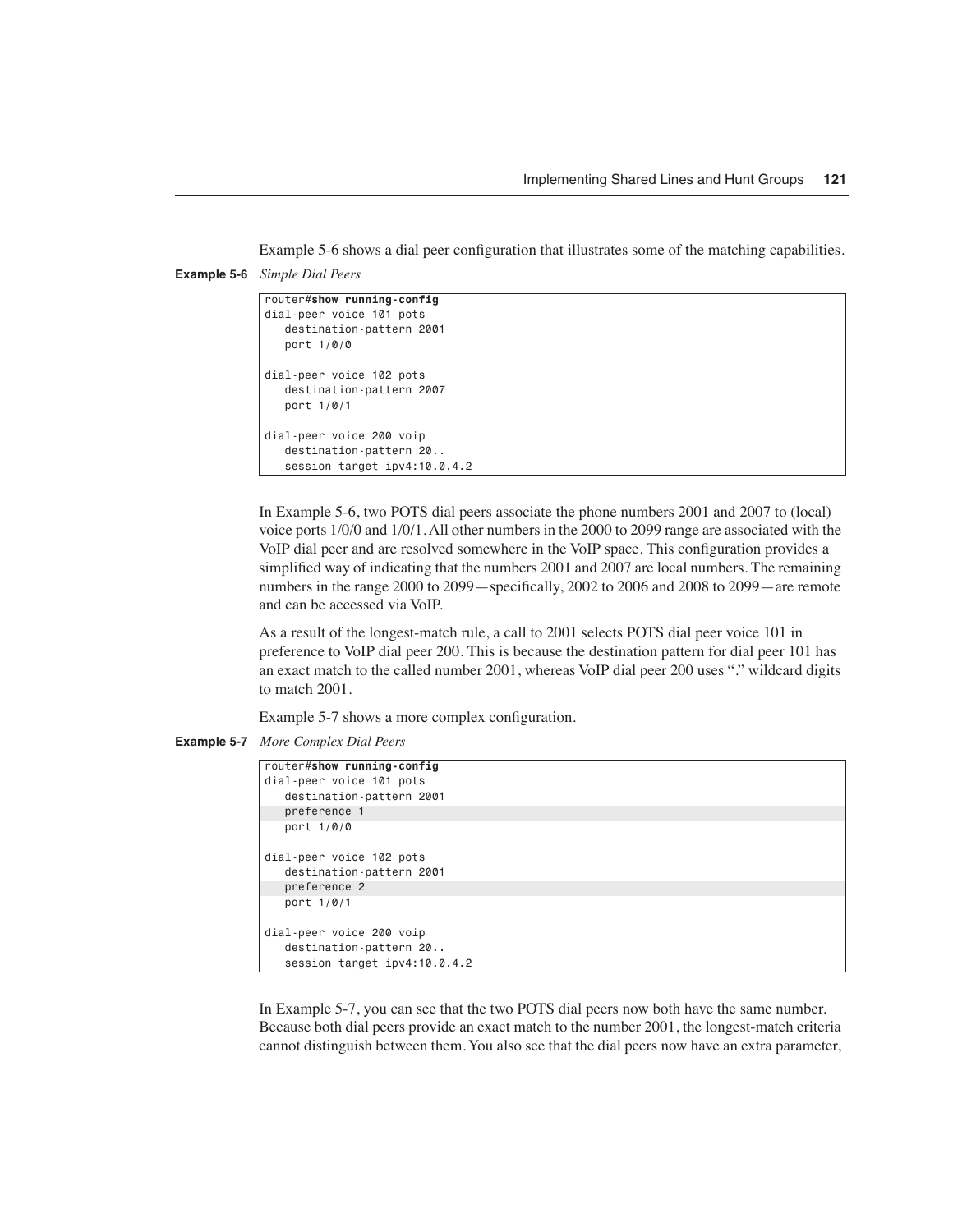**preference**. The **preference** command is used to define a specific preference order for selecting the dial peers. The call to 2001 goes to the dial peer with the lowest preference value. The default preference value is 0.

In Example 5-7, when an incoming call to 2001 arrives, it first goes to POTS dial peer 101 with preference 1. Only if the port 1/0/0 associated with this dial peer is busy does the dial peer matching process hunt to the second dial peer 102 (preference 2). This provides the first basic mode of call coverage hunting: dial peer hunt on busy.

You may notice that there is a potential problem with the dial peer hunt-on-busy arrangement in this example: What if the second port is also busy? If ports 1/0/0 and 1/0/1 are both busy, the dial peer hunting mechanism takes the call to the next best available match. The next best match in this example is the VoIP dial peer 200. This dial peer matches the 2001 number, because it has a wildcard-based match range that spans the entire range 2000 to 2099. This range includes the number 2001.

In most cases, you do not want the call to hunt on busy into the VoIP dial peer, because (in this example) there is no resolution for the number 2001 in the VoIP space. If a call to 2001 gets routed to the VoIP destination, the call will fail with a cause code (returned by the remote VoIP system) indicating that the number 2001 does not exist. This condition returns a fast-busy tone (number not in service) indication to the caller. This is not the correct behavior. What is needed is to return a simple user busy tone indication to the caller.

You can solve this problem by adding the dial peer option **huntstop**, as shown in Example 5-8.

**Example 5-8** *Huntstop in a Dial Peer*

```
router#show running-config
dial-peer voice 101 pots
    destination-pattern 2001
    preference 1
    port 1/0/0
dial-peer voice 102 pots
    destination-pattern 2001
    preference 2
    huntstop
    port 1/0/1
dial-peer voice 200 voip
    destination-pattern 20..
    session target ipv4:10.0.4.2
```
The **huntstop** command option tells the dial peer hunting mechanism not to try to find any further dial peer matches. Instead, the dial peer hunting stops at the dial peer containing the **huntstop** command. If no available voice port is found, it returns a busy tone to the caller.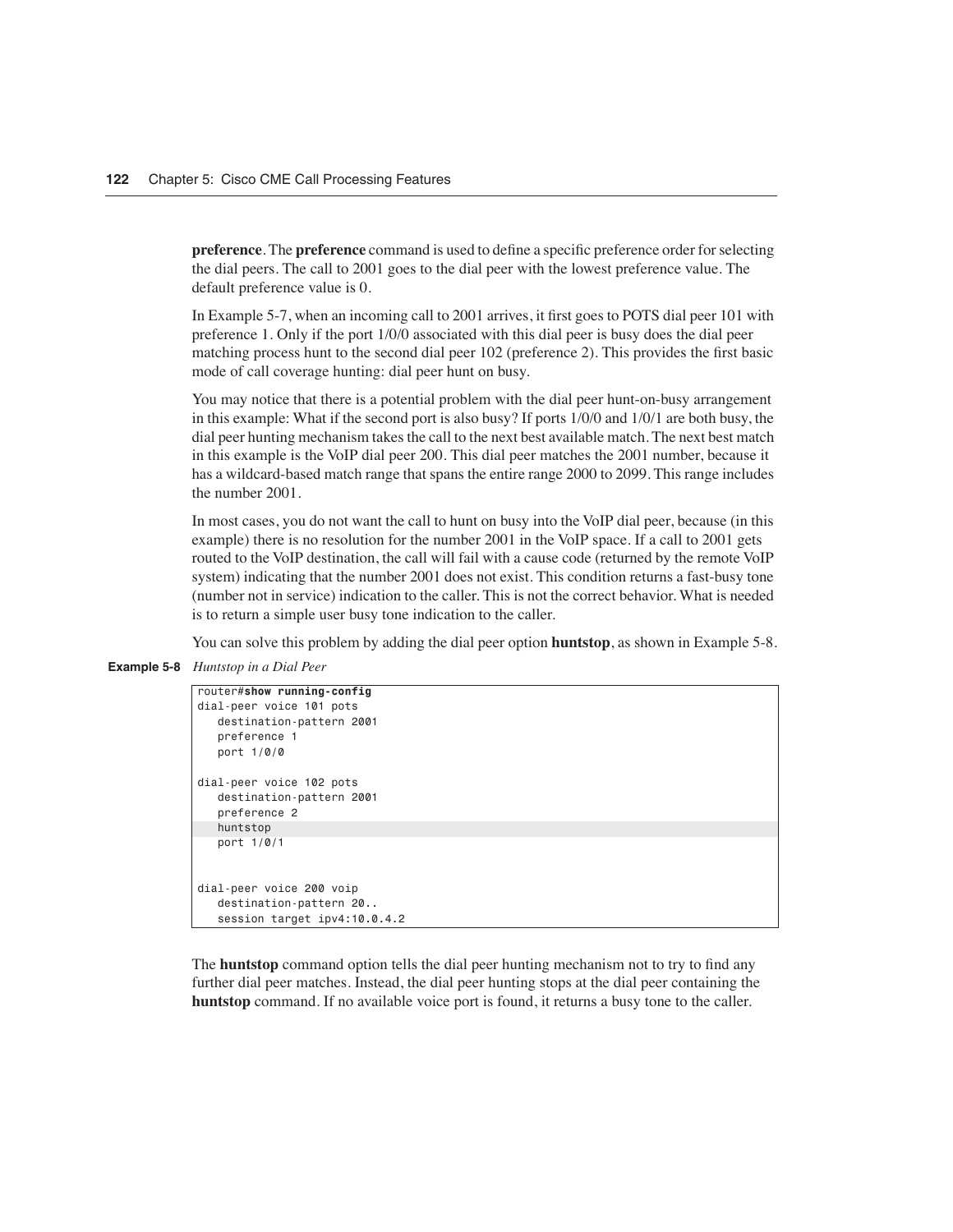Example 5-9 shows another variation using dial peers to manage call coverage.

```
Example 5-9 Dial Peer Variation
```

```
router#show running-config
dial-peer voice 101 pots
    destination-pattern 2001
    preference 1
    port 1/0/0
dial-peer voice 102 pots
    destination-pattern 2001
    preference 2
    huntstop
    port 1/0/1
dial-peer voice 102 pots
    destination-pattern 2007
    huntstop
    port 1/0/1
```
In Example 5-9, port 1/0/1 can be accessed by dialing 2001 or 2007. A call to 2001 first tries port 1/0/0. If this port is busy, it hunts to port 1/0/1. A call to 2007 goes directly to port 1/0/1.

Note that the default for the **huntstop** parameter under dial peer is for **huntstop** to be disabled. As you will see later (in the section "Cisco IOS Voice Dial Peer Hunting"), the default for **huntstop** when applied to the ephone-dn configuration is for **huntstop** to be enabled.

#### **Ephone-dn Dial Peers and Voice Ports**

The preceding section provided an overview of dial peers as used by the generic Cisco IOS voice infrastructure software. This section shows how Cisco CME uses dial peers to enable routing of calls to IP phones. The Cisco CME CLI configuration of IP phones and IP phone lines does not directly include dial peers or (virtual) voice ports. Instead, the dial peer and virtual voice port resources used by Cisco CME are hidden inside the **ephone-dn** command. This simplifies the configuration steps needed to create an IP phone line. It avoids the manual process of creating POTS dial peers to bind phone numbers to virtual voice ports.

Here is the original **ephone-dn** command from the beginning of this chapter, modified with a user name added and a specific dial peer preference included:

```
ephone-dn 4
    number 1001
    name John Smith
    preference 1
```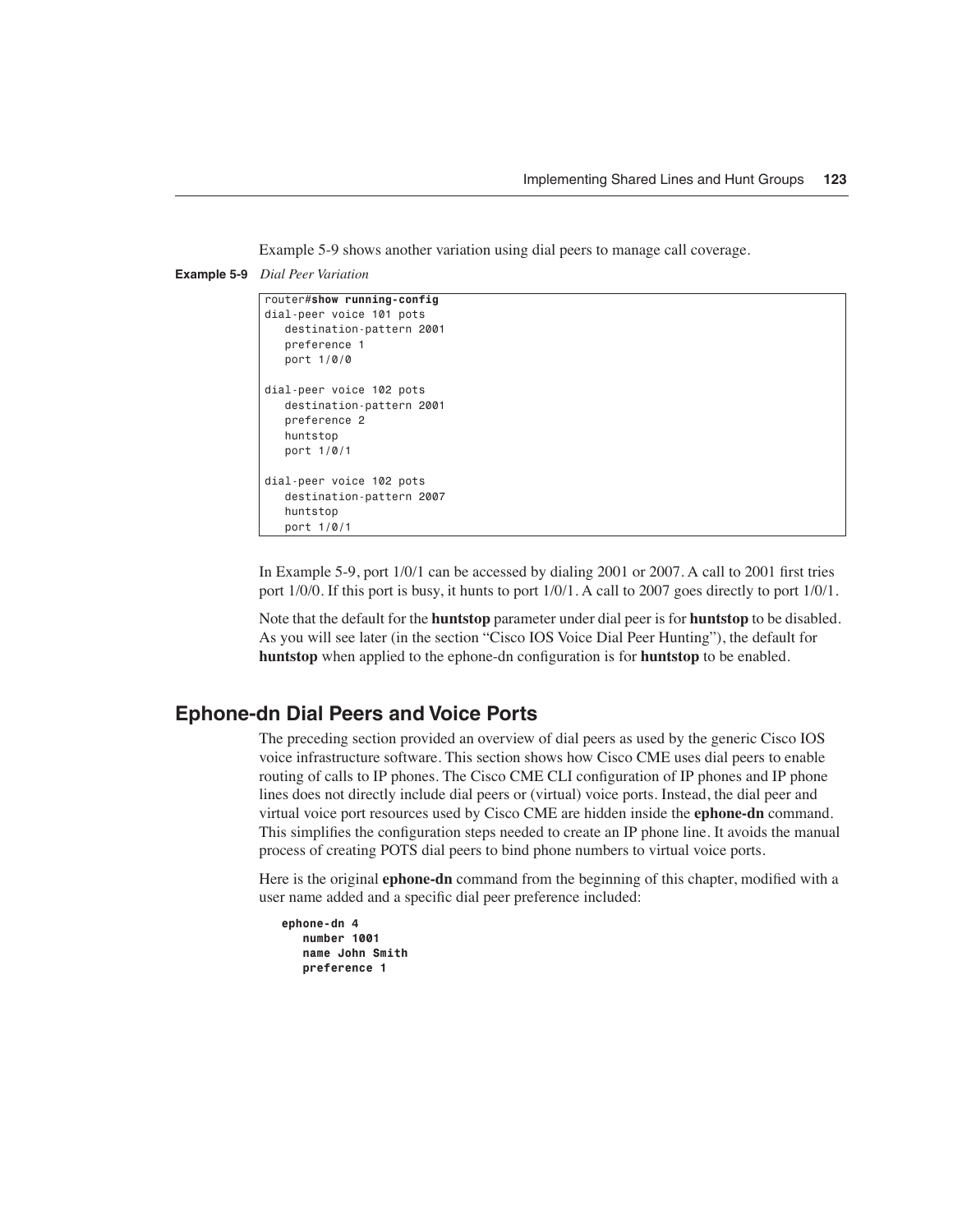This **ephone-dn** command generates the configuration subelements shown in Example 5-10.

**Example 5-10** *Ephone-dn Subelements*

| router#show running-config |  |
|----------------------------|--|
| dial-peer voice 20004 pots |  |
| destination-pattern 1001   |  |
| preference 1               |  |
| huntstop                   |  |
| port 50/0/4                |  |
|                            |  |
| voice-port $50/0/4$        |  |
| station-id number 1001     |  |
| station-id name John Smith |  |

The **ephone-dn** command is more compact and saves you from entering some information twice, such as the number 1001. The **station-id** commands (under the **voice-port** command) set the caller ID properties (name and number) for the IP phone line. This establishes the calling party name and number for calls originated by the ephone-dn. Note that the dial peer destination pattern by itself is not a good way to set the caller ID information. This is because in the general case, you can have multiple POTS dial peers that reference the same voice port. Because each dial peer can specify a different destination pattern phone number for the voice port, you can see that attempting to imply the caller ID calling party number from the dial peer creates ambiguity. With multiple dial peers for the same voice port, determining which dial peer to choose to represent the calling party number is difficult. There are specific rules for incoming dial peer selection that select the calling party number from the dial peers, but these are outside the scope of this chapter. The dial peer destination pattern is used as the calling party number for calls from the voice port only if the **station-id** command is omitted from the voice port configuration. As you can see, the **ephone-dn** configuration takes care of this detail for you.

Note the presence of the **huntstop** command in the generated dial peer in Example 5-10. This is discussed in the section "Cisco IOS Voice Dial Peer Hunting."

Also note the (virtual) voice port numbering 50/0/4. The numbering convention varies by router type, but it's typically slot/card/port. The value 50 was arbitrarily chosen as the virtual "slot" number for the virtual voice ports just to avoid contention with the routers' physical network module slots. Currently, no routers (that support Cisco CME) have 50 physical slots, so there's no confusion with physical hardware slot numbers. The middle card number value is always 0. The port number, 4 in this example, matches the ephone-dn tag value (as in ephone-dn 4). The dial peer tag numbering (20004) is not significant, but it usually has some correlation to the ephone-dn tag number, which is 4 in this example.

The only place that the virtual voice port port number is significant is in the binding of the ephone-dn dial peer to the virtual voice port. In most cases, you never need to be aware of the virtual voice port port numbers in your Cisco CME system.

If you execute the IOS command **show running-config**, you see only the **ephone-dn** commands you have entered, not the dial peer and virtual voice port commands. This is because the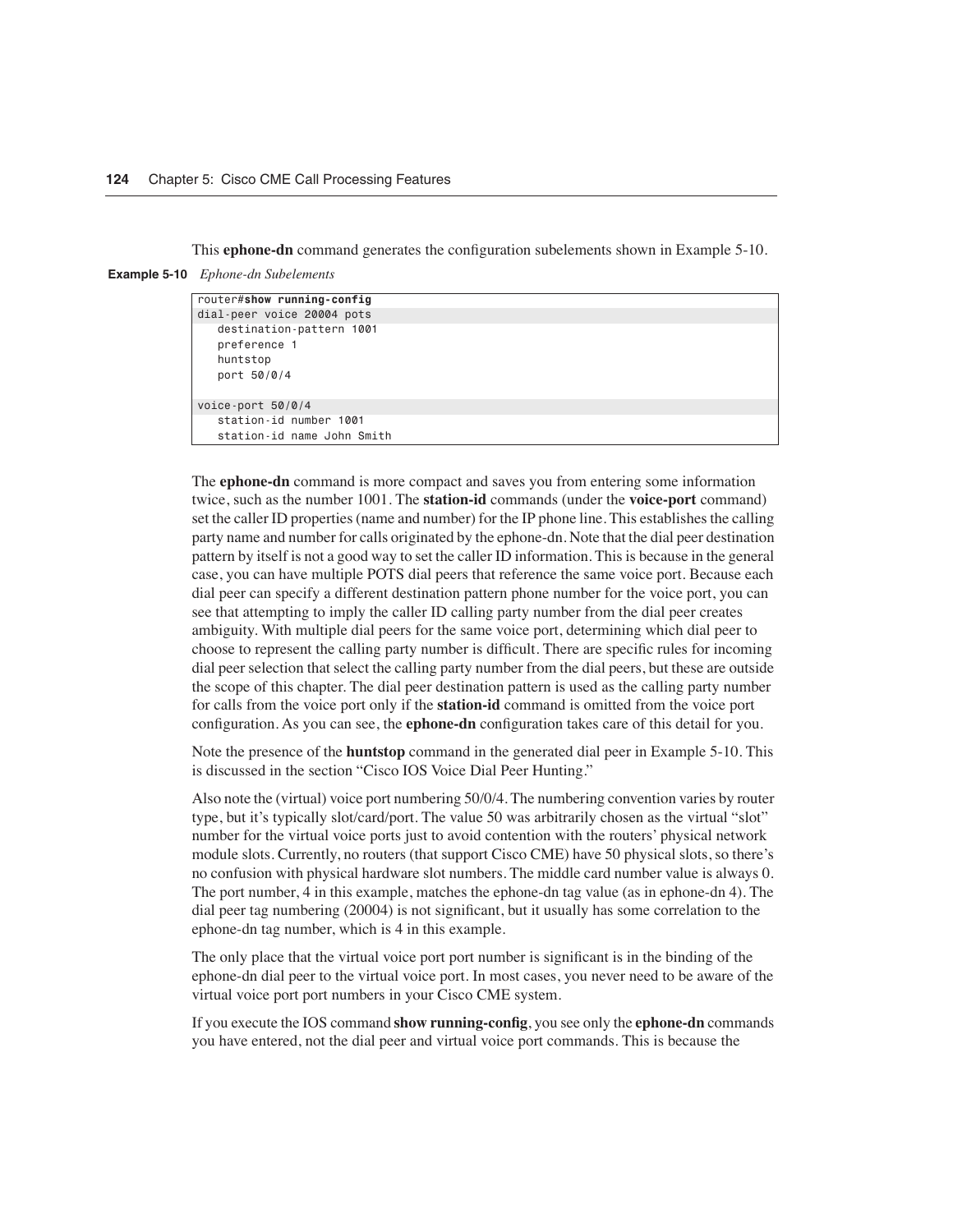**ephone-dn** command automatically manages these subcommands for you, and there is no need for these to take up space in the router configuration. However, you can see the ephone-dn generated dial peers and virtual voice ports using the Cisco IOS commands **show dial-peer summary** and **show voice-port summary**.

The important point for you to understand here is that the dial peer and voice port configurations created by the ephone-dn do exist in the router configuration, even though they are not included in the output of **show running-config**. This point helps you understand how the Cisco CME configuration interacts with any general Cisco IOS voice infrastructure configuration that is included in your router, as well as for troubleshooting Cisco CME (covered in Part IV, "Maintenance and Troubleshooting").

#### **Ephone-dn Secondary Number**

The ephone-dn secondary number allows you to associate a second phone number with the same IP phone line. You can use this to create a simple hunt-on-busy configuration. This allows you to use the dial peer hunt-on-busy mechanism to make a call roll over from one line to another, even when the lines have different primary phone numbers. Example 5-11 shows an example.

```
Example 5-11 Ephone-dn Secondary Number
```

| router#show running-config |  |                            |  |
|----------------------------|--|----------------------------|--|
| ephone-dn 4                |  |                            |  |
|                            |  | number 1001 secondary 1007 |  |
| name John Smith            |  |                            |  |
|                            |  | preference 1 secondary 2   |  |

This **ephone-dn** command generates the configuration subelements shown in Example 5-12.

```
Example 5-12 Ephone-dn Subelements
```

| router#show running-config                                          |
|---------------------------------------------------------------------|
| dial-peer voice 20004 pots                                          |
| destination-pattern 1001<br>preference 1<br>huntstop<br>port 50/0/4 |
| dial-peer voice 30004 pots                                          |
| destination-pattern 1007<br>preference 2<br>huntstop<br>port 50/0/4 |
| voice-port $50/0/4$                                                 |
| station-id number 1001<br>station-id name John Smith                |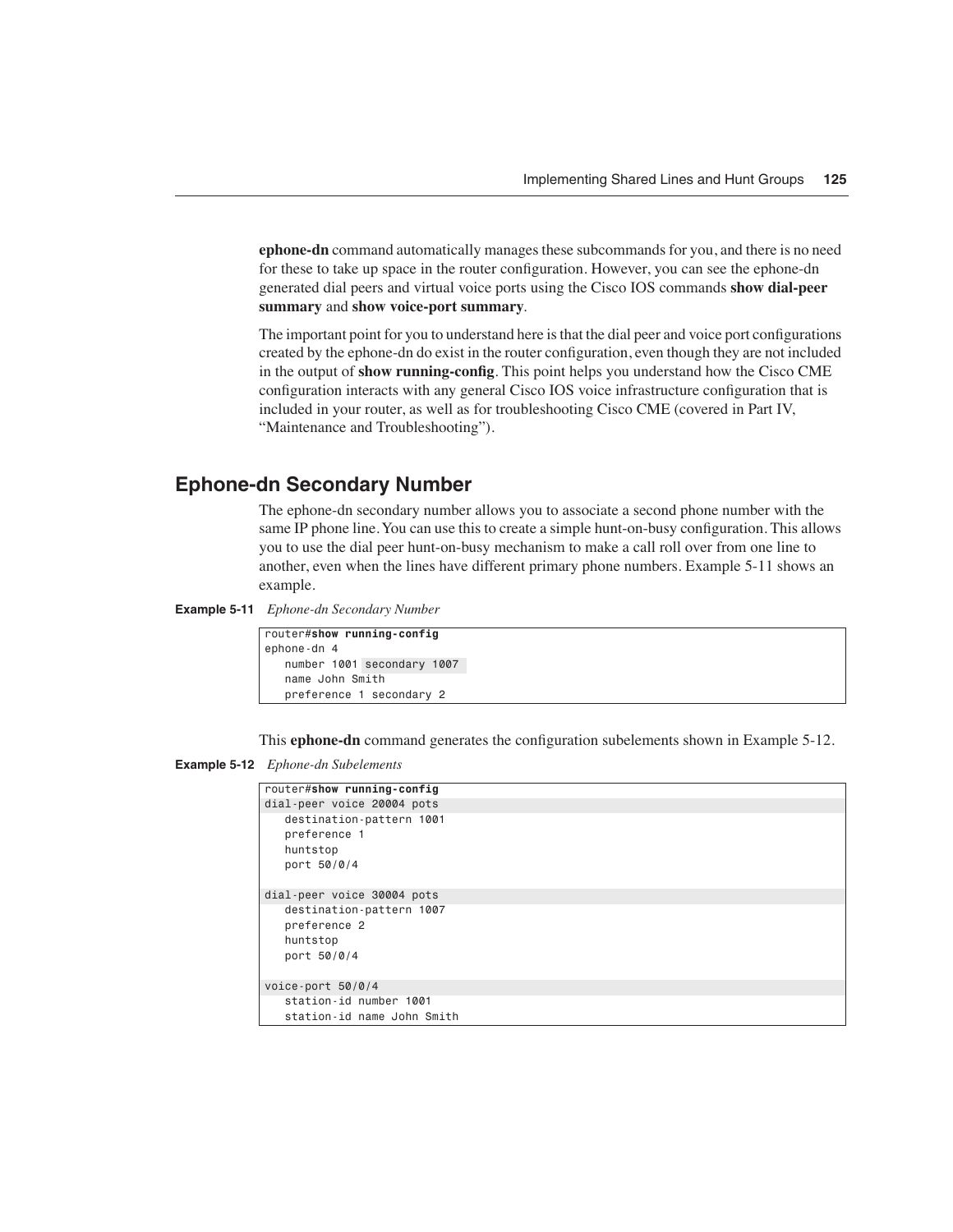If you compare this with the earlier Example 5-7, you can begin to see how the **ephone-dn** command can leverage the IOS voice infrastructure dial peer hunting mechanism to provide simple call coverage. The configuration in this example causes incoming calls to both 1001 and 1007 to be routed to the IP phone line created by the **ephone-dn 4** command, provided that no other dial peer elements in the system preempt the call routing path with a destination pattern match that has a lower numeric preference value.

Example 5-13 shows how you can use the ephone-dn secondary number to create dial peers that provide a simple form of call coverage.

**Example 5-13** *Ephone-dn Secondary Number*

```
router#show running-config
ephone-dn 4
   number 1001 secondary 1007
   name John Smith
   no huntstop
   preference 1 secondary 2
ephone-dn 5
   number 1007 secondary 1001
   name Jane Smith
    no huntstop
   preference 1 secondary 2
```
Example 5-14 shows the dial peers and voice port configurations that these commands generate.

**Example 5-14** *Ephone-dn Subelements* 

```
router#show running-config
dial-peer voice 20004 pots
   destination-pattern 1001
   preference 1
   no huntstop
   port 50/0/4
dial-peer voice 30004 pots
   destination-pattern 1007
    preference 2
   no huntstop
   port 50/0/4
dial-peer voice 20005 pots
   destination-pattern 1007
   preference 1
   no huntstop
   port 50/0/5
dial-peer voice 30005 pots
   destination-pattern 1001
   preference 2
    no huntstop
```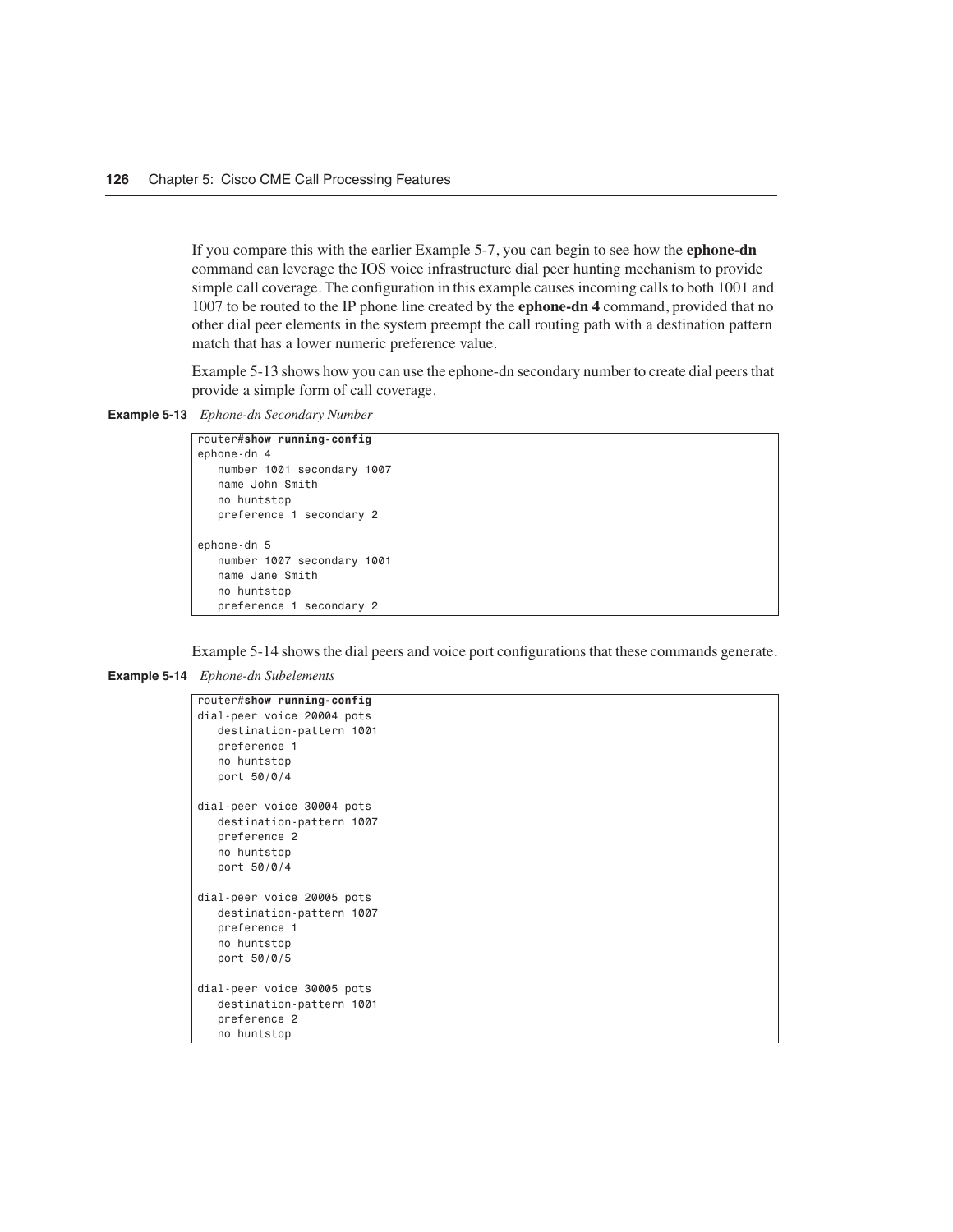```
Example 5-14 Ephone-dn Subelements (Continued)
```

```
 port 50/0/4
voice-port 50/0/4
    station-id number 1001
    station-id name John Smith
voice-port 50/0/5
    station-id number 1007
    station-id name Jane Smith
```
With the configuration in Example 5-14, you can see that an incoming call to 1001 first goes to dial peer 20004 (preference 1) and tries virtual voice port 50/0/4 (for ephone-dn 4). If this port is busy, the call hunts on busy from dial peer 20004 to dial peer 30005 (preference 2) and tries virtual voice port 50/0/5 (for ephone-dn 5). In a similar manner, you can see that a call to 1007 first goes to ephone-dn 5 and then hunts to ephone-dn 4.

The dial peer hunting mechanism works only for hunt on busy. It does not provide hunting on no-answer timeout.

Note the use of the **no huntstop** command under ephone-dn. Without having this command present, the dial peer hunting stops at the first dial peer it reaches. The literal command text for **no huntstop** does not actually appear in the dial peers if you examine them using the **show dialpeer** Cisco IOS commands. This is because **no huntstop** is the default configuration for a dial peer, and default configuration items normally are not included in the IOS **show running-config** command display output. The **no huntstop** text is included in the preceding dial peer examples for clarity only. The **no huntstop** command is required under ephone-dn. This is needed to turn off the default ephone-dn configuration, which has huntstop enabled by default.

#### **Using Call Forwarding for Call Coverage**

In the examples of dial peer matching, you saw how calls can be distributed over a number of ephone-dn IP phone lines without changing the called number for the call. You can also use call forwarding to provide simple forms of call coverage. Cisco CME supports call forwarding for busy, no-answer, and unconditional (or call-forward all). When you use call forwarding to provide call coverage, the called number for the call changes. This can affect what is displayed on the IP phone receiving the forwarded call and entry into voice mail. Example 5-15 shows an example of a call forwarding configuration.

**Example 5-15** *Call Forwarding* 

```
router#show running-config
ephone-dn 4 dual-line
   number 1001
    name John Smith
   call-forward busy 1007
    call-forward noan 1007 timeout 20
```
*continues*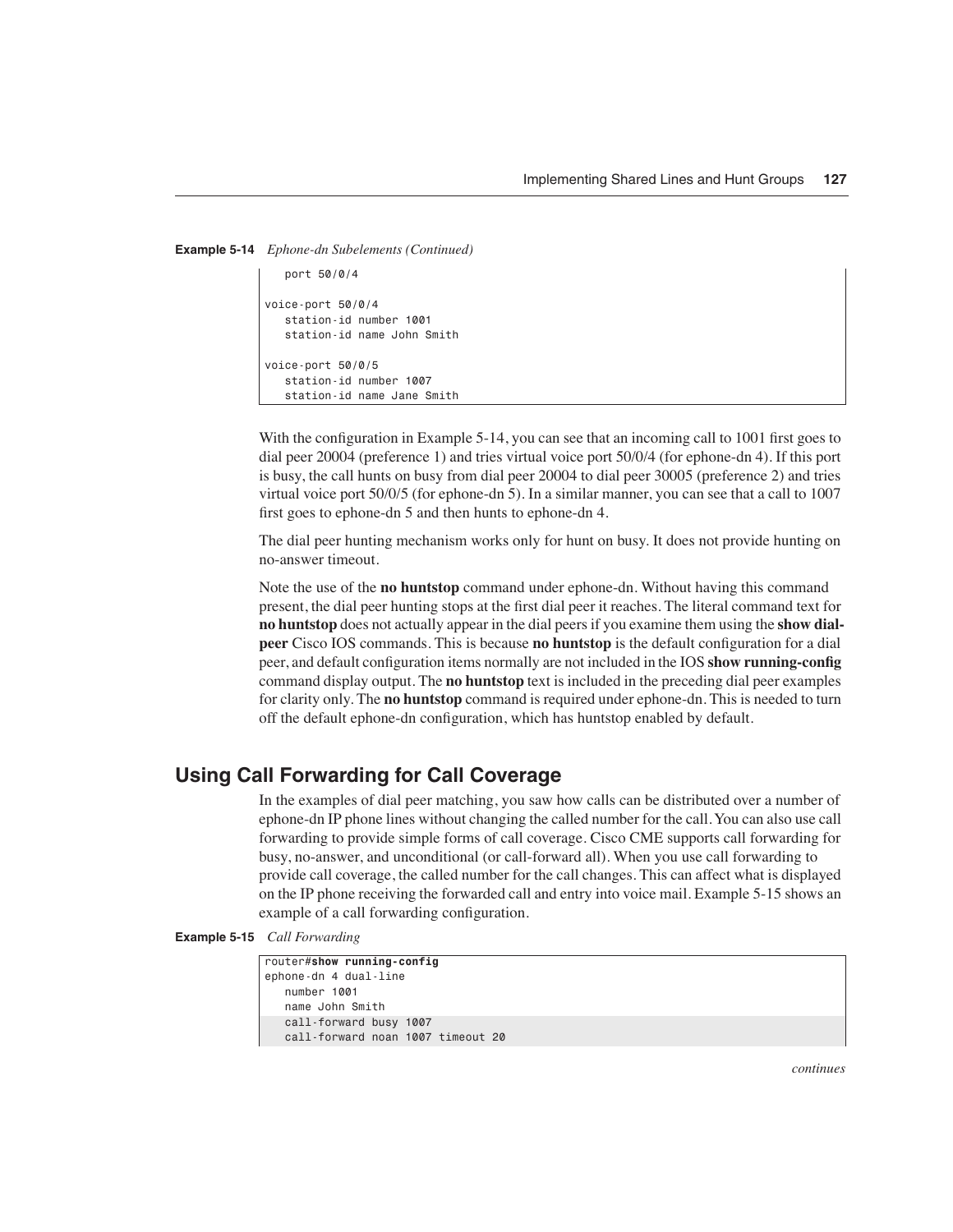**Example 5-15** *Call Forwarding (Continued)*

```
ephone-dn 5 dual-line
   number 1007
    name Jane Smith
    call-forward busy 1001
    call-forward noan 1001 timeout 20
```
In Example 5-15, you can see that John and Jane's phones are set to call forward on busy or noanswer (**noan**) to each other's phone. There's an issue with this configuration, because it potentially creates an infinite forwarding loop. If neither phone is answered, the call is repeatedly forwarded back and forth between the two phones until the caller hangs up.

You can limit the number of times the call forwarding loop is traversed by setting the **maxredirect** command under **telephony-services**. The **max-redirect** command has a range of 5 to 20 and a default value of five. This is a global command and limits call forwarding system-wide.

#### **Using Shared Lines for Call Coverage**

The previous examples showed you how to use the Cisco IOS voice infrastructure dial peer hunting mechanism to control the routing distribution of incoming calls across more than one line (virtual voice port). These examples assume that each different IP phone line is associated with a different IP phone. In this section, you learn how to distribute calls between multiple phones using only a single IP phone line. Example 5-16 uses a simple shared-line configuration to move a call between phones by dynamically moving the line ownership between phones instead of moving the call between lines.

**Example 5-16** *Shared-Line Configuration* 

| router#show running-config |
|----------------------------|
| ephone-dn 1                |
| number 1001                |
| name John Smith            |
| ephone-dn 2                |
| number 1002                |
|                            |
| name Jane Smith            |
|                            |
| ephone-dn 3                |
| number 5001                |
| preference 1               |
| no huntstop                |
| name SalesLine1            |
|                            |
| ephone-dn 4                |
| number 5001                |
| preference 2               |
| name SalesLine2            |
|                            |
|                            |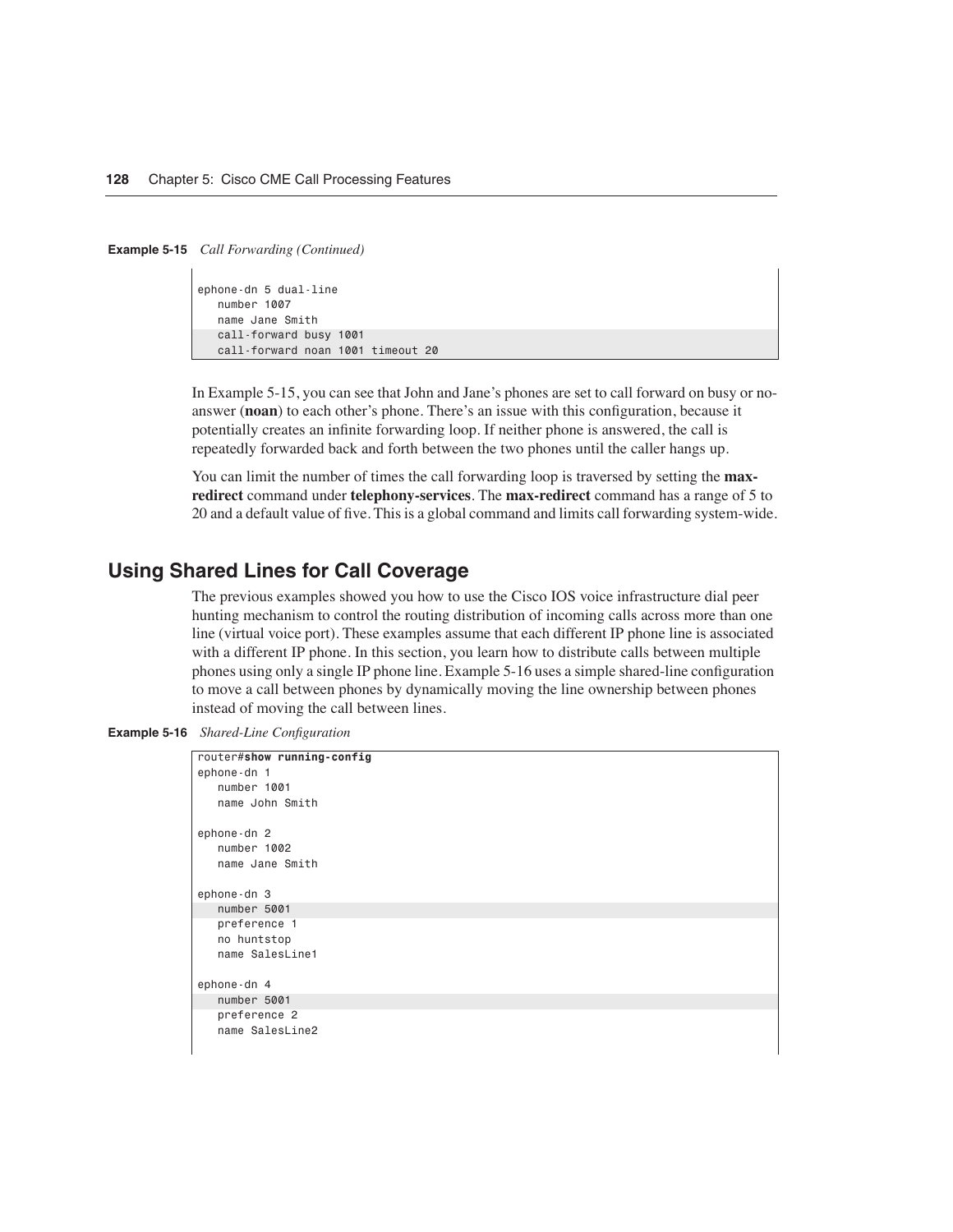**Example 5-16** *Shared-Line Configuration (Continued)*

```
ephone 12
    mac-address 000d.1234.0efc
    button 1:1 2:3 3:4
ephone 15
    mac-address 000d.5678.0dcf
    button 1:2 2:3 3:4
```
Example 5-16 shows two IP phones. Ephone 12 belongs to John Smith and has John's personal phone line on button 1 (button 1:1). Ephone 15 belongs to Jane Smith and has Jane's personal phone line on button 1 (button 1:2). Note that the personal line on button 1 is the default line that's selected for outgoing calls when the phone's handset is taken off-hook (you can change this with the **auto-line** command).

Both phones have ephone-dns 3 and 4 associated with buttons 2 and 3. Ephone-dns 3 and 4 both have the same telephone number—5001. The ephone-dns are set up so that the first call to the sales line goes to ephone-dn 3. If ephone-dn 3 is busy, a second incoming call will dial peer hunt on busy to ephone-dn 4.

Both ephone-dns 3 and 4 are present on both IP phones so that calls to either ephone-dn ring both IP phones. John and Jane can see at a glance which lines are in use.

Either John or Jane's phone can answer the first incoming call to 5001 SalesLine1. The second call rolls over to 5001 SalesLine2 and also goes to both phones. The phone that is busy with the first call sees the second call as call waiting (and hears a call waiting beep, which can be disabled). The other phone rings.

Furthermore, John can place his call on hold. This makes the call fully visible to Jane because it is on a shared line, and she can pick up the call simply by pressing the corresponding line button on her phone. Note that in this case of shared line pickup on hold, the call does not change lines. Rather, the active ownership of the line moves between the phones. The call stays on the same line throughout the call.

#### **Using Overlay-dn**

The preceding section described a simple two-by-two arrangement in which two phones share two IP phone lines. This type of arrangement can be expanded to, say, four lines shared by eight phones. However, there is a limit on how far you can go with this arrangement. A Cisco 7960 IP Phone has only six line buttons, so the maximum number of lines that it can directly share is six. If you also consider that the line buttons on a Cisco 7960 IP Phone can also be configured for speed dial or other uses, such as personal extensions and intercoms, you can see that it's fairly easy to run out of buttons.

The Cisco CME overlay-dn configuration provides a way around the physical button limit for many cases.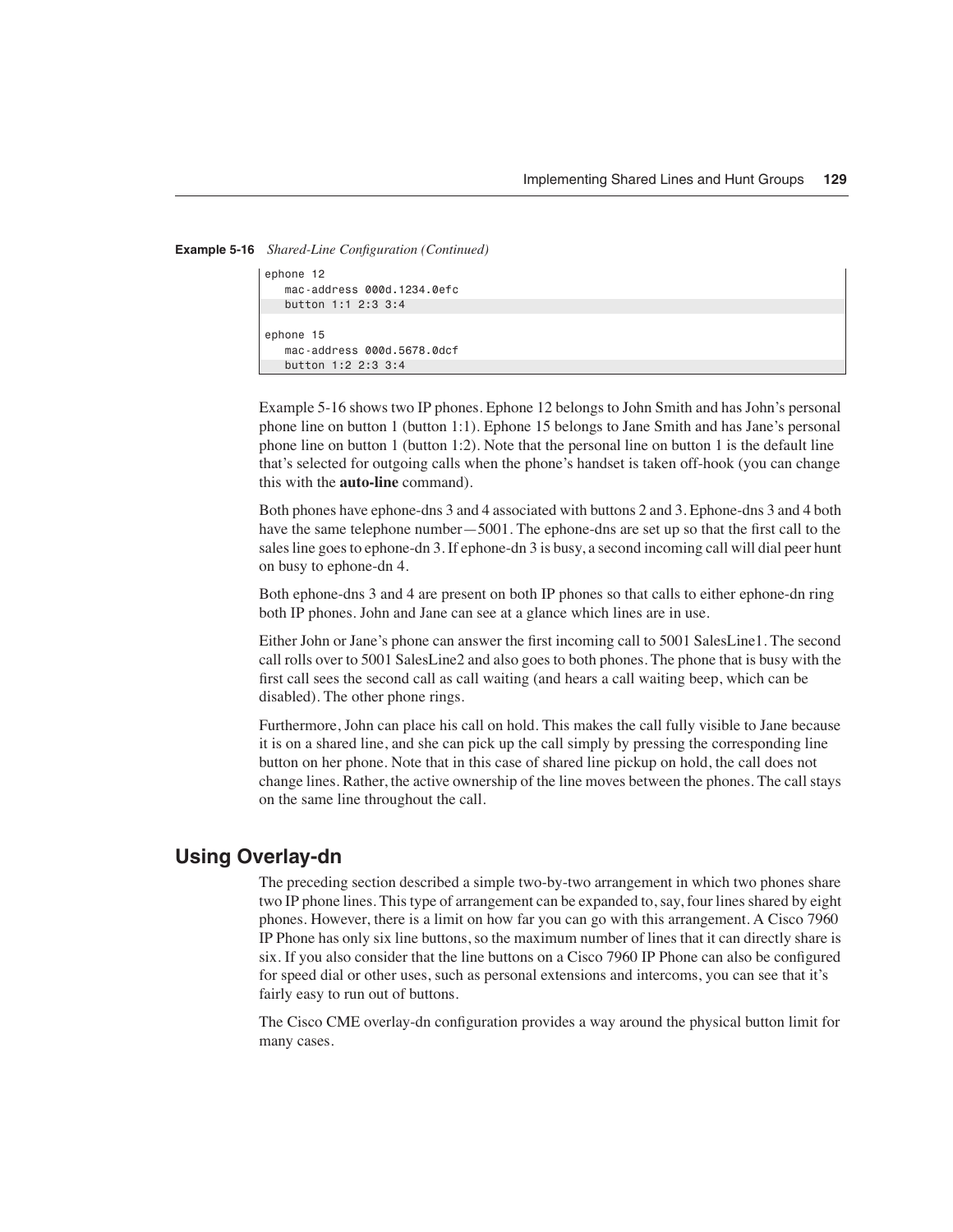Example 5-17 shows an alternative arrangement for John and Jane's phones that provides a simple example of an overlay-dn configuration.

```
Example 5-17 Overlay-dns
```

| router#show running-config |
|----------------------------|
| ephone-dn 1                |
| number 1001                |
| name John Smith            |
| ephone-dn 2                |
| number 1002                |
| name Jane Smith            |
| ephone-dn 3                |
| number 5001                |
| preference 1               |
| no huntstop                |
| name SalesLine1            |
| ephone-dn 4                |
| number 5001                |
| preference 2               |
| name SalesLine2            |
| ephone 12                  |
| mac-address 000d.1234.0efc |
| button 1:1 2o3,4           |
| ephone 15                  |
| mac-address 000d.5678.0dcf |
| button 1:2 2o3,4           |

The only thing that is different about this configuration relative to Example 5-16 is the **button** command **button 1:1 2o3,4**.

To configure a button for overlay use, you simply replace the colon **button:dn** separator with the letter *o*, for overlay. Following the **o** separator, you provide a list of two to ten ephone-dn tag numbers. You must have at least two ephone-dns in the overlay set to use the **o** separator.

You can see that this configuration uses only two buttons instead of the three buttons used originally. This leaves the additional buttons available for use as speed dial buttons, for example. Alternatively, you can use a lower-cost IP phone, such as the Cisco 7940 IP Phone, which has only two buttons instead of the six buttons of a Cisco 7960 IP Phone.

An overlay-dn arrangement works as a multiplexor. This works in a similar way to an oldfashioned printer-sharer device that allows multiple PCs to drive a shared printer.

When an incoming call arrives on one of the ephone-dns in the IP phone's button overlay set, the ephone-dn with the ringing call is multiplexed onto the appropriate button. At any time, only one ephone-dn in the overlay set is actively bound to the IP phone. When all ephone-dns in the overlay set are idle, the first ephone-dn in the set is the one that is actively bound to the phone. You can see this multiplexing activity using the **show ephone** command (examples of this are provided later in this book).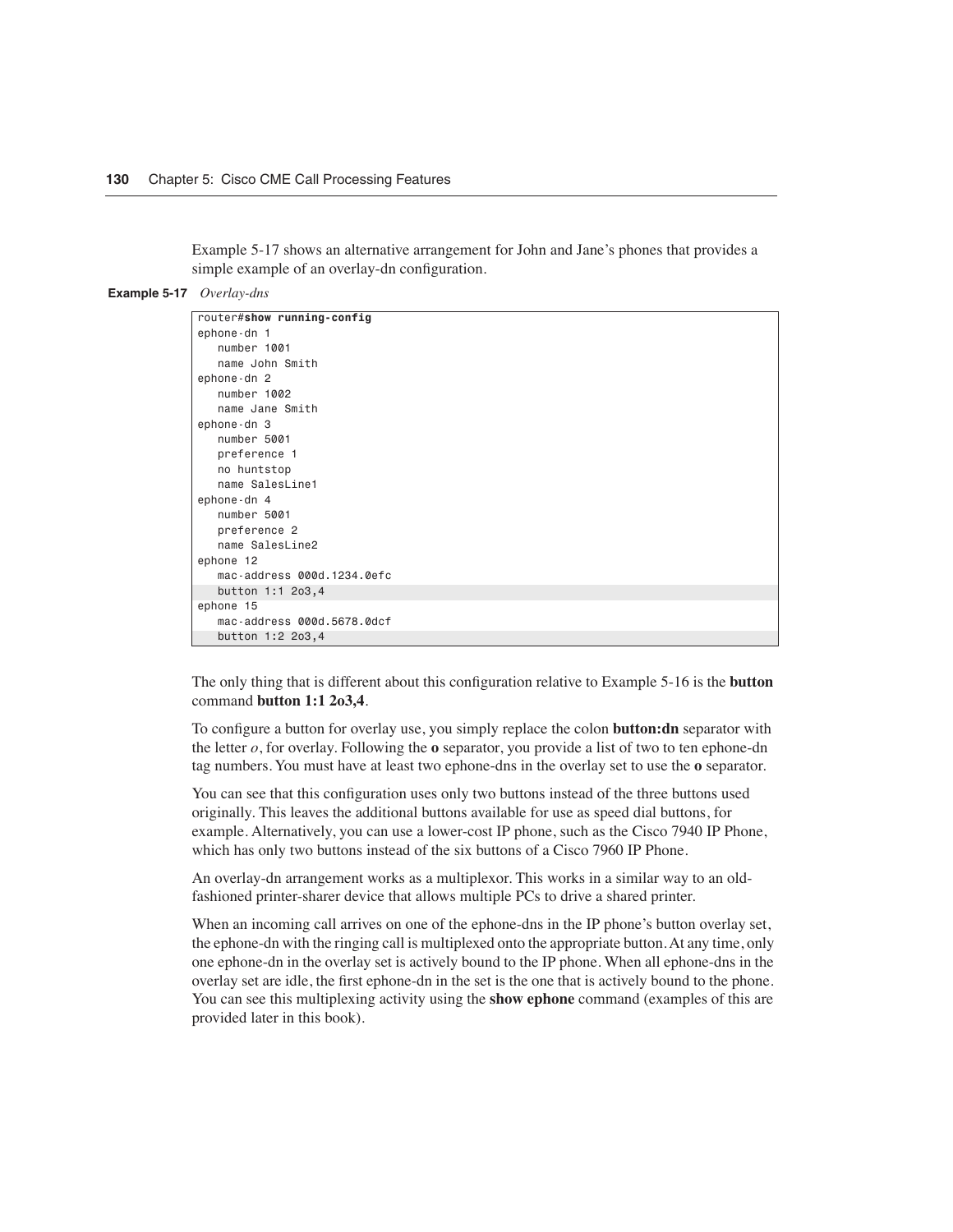The ephone-dn is multiplexed into the active slot for the button when it needs to be used, as shown in Figure 5-2.





When an outgoing call is attempted on a button that is configured for an overlay, the first available idle ephone-dn in the overlay set is selected based on the left-to-right order of the ephone-dn tags used in the phone's **button** overlay command.

The one drawback of the overlay-dn configuration is that you cannot perform the shared-line pickup on hold operation described in Example 5-16. Also, overlay-dn lines do not provide call waiting indication when multiple calls are present in the overlay set. This is because with ten lines mapped to a single button, the number of waiting calls can be rather large and generate too many interruptions.

When you use the overlay-dn configuration in a shared-line configuration (as in this example), it is recommended that you have at least as many lines in the overlay set as there are phones sharing. If there are more phones than lines in the shared-line overlay, when all ephone-dns are in use, you can get situations where there is no available ephone-dn to multiplex onto a phone. There is no specific harm in this situation, except the user confusion that may result when a user presses the line button and does not get dial tone (because no line is available).

An IP phone can have as many overlay sets as it has buttons. Each overlay set on each button on each IP phone can contain a unique set of ephone-dn tags. If you apply a ten-way overlay set to each of the six buttons on a 7960 IP Phone, 60 ephone-dns can be associated to the phone.

You can use an overlay-dn to support multiple lines, even on a phone such as the Cisco 7912 IP Phone, which normally is considered a single-line phone. The key difference between a singleline phone with a six-way overlay and a six-button phone with one ephone-dn per button is in the ability to see and navigate between calls. With a six-way overlay onto a single-line phone, you can see the status of only one line at a time. You also have no direct choice over which of the six lines is being used. The overlay multiplex mechanism makes the choice for you. With a six-button phone, you can see all the calls at once, and select between them by pressing the line button for the call you want.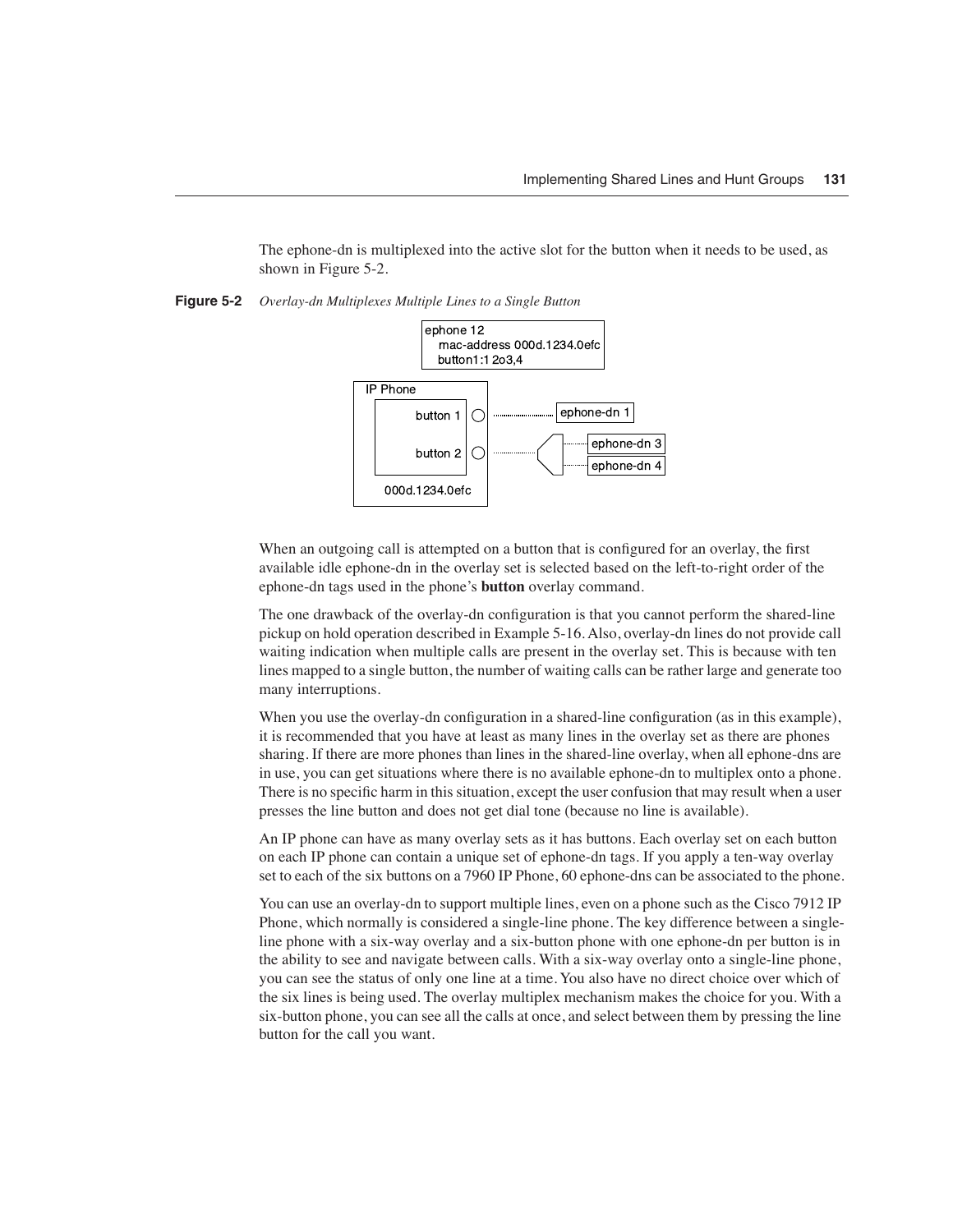The section "Using Overlay to Overcome Phone Button Count Limits" has more information on using overlays.

#### **Called Name Display for Overlay Extensions**

In most cases, when you overlay multiple extensions onto a single button, the set of extensions included in the overlay set is usually closely related, so you often don't need to distinguish between the individual extensions in an overlay set. But if you assign multiple unrelated extensions to the same phone button using an overlay, the phone user needs to know which extension is being called.

Cisco CME 3.2 introduced the called-name dialed number identification service (DNIS) to address this problem. This uses the command **service dnis overlay** (set under **telephonyservice**). If this command is active, an incoming call on the (hidden) second through last members of the overlay set displays the extension name that is being called on the bottom line of the Cisco IP phone display. This name is set using the **name** command in the ephone-dn extension configuration. This allows the phone user to see at a glance which extension is ringing and allows the phone user to answer the call with a greeting appropriate to the specific extension. When the first (primary) extension in the overlay set is called, no name display appears, because the identity of the first extension line is implicitly indicated by the extension number display next to the phone line button itself.

Another thing to note about overlays is that if you put an overlay call on hold, the phone displays the extension number of the specific extension from the overlay set. This is useful if you want to perform a call on-hold extension pickup using the phone's pickup softkey.

#### **Called Name Display for Non-Overlay Extensions**

If you want to see the called name in cases where you are not using an overlay, you can use the **service dnis dir-lookup** command (under **telephony-service**). This command is useful when you are taking calls from the PSTN using a digital PRI trunk configured to receive calls for a large block of numbers and where each number is associated with a separate person or company.

For example, consider a doctor's answering service, where an agent may be taking messages for a group of 30 different doctors and where each doctor has a different answering service phone number for patients. In this simple example, assume that all the phone numbers are part of a specific block of numbers, say 555-0500 to 555-0529.

It's easy to set up a single Cisco CME extension to accept these calls using the "." wildcard character as part of the extension number:

*ephone-dn 20 number 55505..*

This takes care of routing the call to the right place, but it doesn't tell you which specific number is being called. To display the called name (for example, Dr. Smith for calls to 555-0500 or Dr.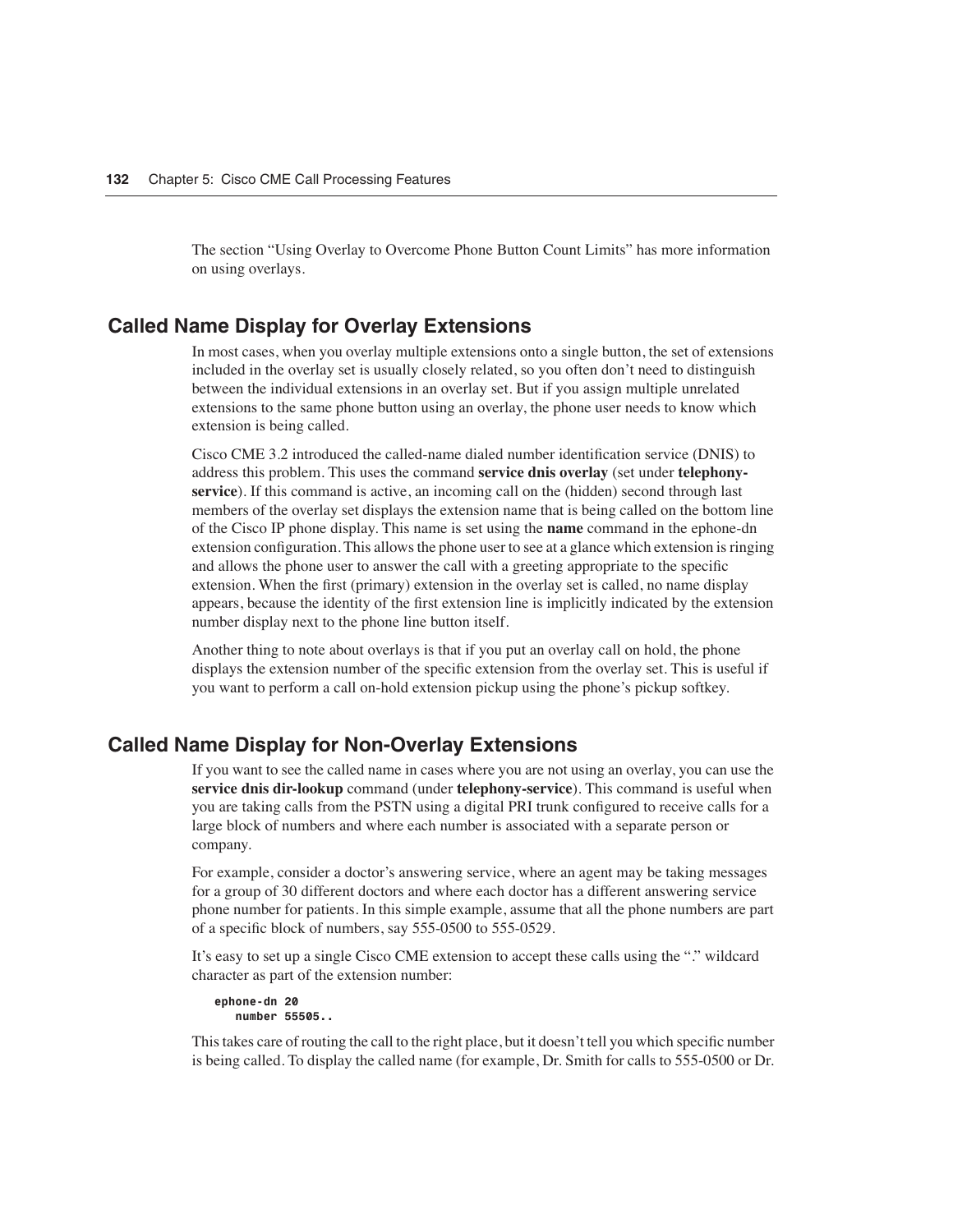Jones for calls to 555-0501), you enable the service **dnis dir-lookup** command and configure the phone number-to-name associations that you want using the **directory entry** command as follows:

```
telephony-service
   service dnis dir-lookup
   directory entry 1 5550500 name Dr. Smith
   directory entry 2 5550501 name Dr. Jones
```
You can create a list of up to 100 directory entries to be used in this way. With this configuration, an incoming call to 555-0500 rings ephone-dn 20 and displays Dr. Smith, whereas a call to 555- 0501 displays Dr. Jones. This allows the agent who answers the call to greet the caller with "Dr. Smith's answering service" or "Dr. Jones's answering service," as appropriate.

#### **The ephone-hunt Command**

The **ephone-hunt** command gives you a simple way to configure a sequential call group based on a list of extension numbers. You can configure up to ten ephone-hunt groups in a Cisco CME system (as of CME 3.0). Each ephone-hunt group can contain a list of up to ten extension numbers. Note that you should make sure that the global **max-redirect** limit set for your system (under **telephony-service**) is higher than the maximum number of internal forwards needed by your hunt groups.

You can choose from three ephone-hunt modes:

- **Sequential mode**—This gives a simple ordered list of extension numbers. Each extension number in the list is tried in turn, always starting from the beginning of the list. If the end of the list is reached without finding an available number, the call is forwarded to a number configured as a final destination.
- **Peer mode**—This gives a circular list of extension numbers. The starting point in the list for a new call is set by the last number tried for the preceding call. Because the list is circular, you have to set a parameter to limit how many times a call can be sequenced from one extension to the next. This value has to be less than the global call forwarding hop count limit set for the entire Cisco CME system by the **max-redirect** command. You have to do this to avoid an infinite hunting loop. You control it by setting the maximum number of hops for the call in the **ephone-hunt** command's subcommands. As soon as the maximum number of hops has been reached, the call is forwarded to the number defined as the final destination for the hunt group.
- **Longest idle**—This also gives a circular list of extension numbers. The starting point in the list for a new call is set by the number that has been on-hook for the longest period of time. Again, because the list is circular, you have to set a parameter to limit how many times a call can be sequenced from one extension to the next. As soon as the maximum number of hops has been reached, the call is forwarded to the number defined as the final destination for the hunt group. The longest idle option was introduced in Cisco CME 3.2.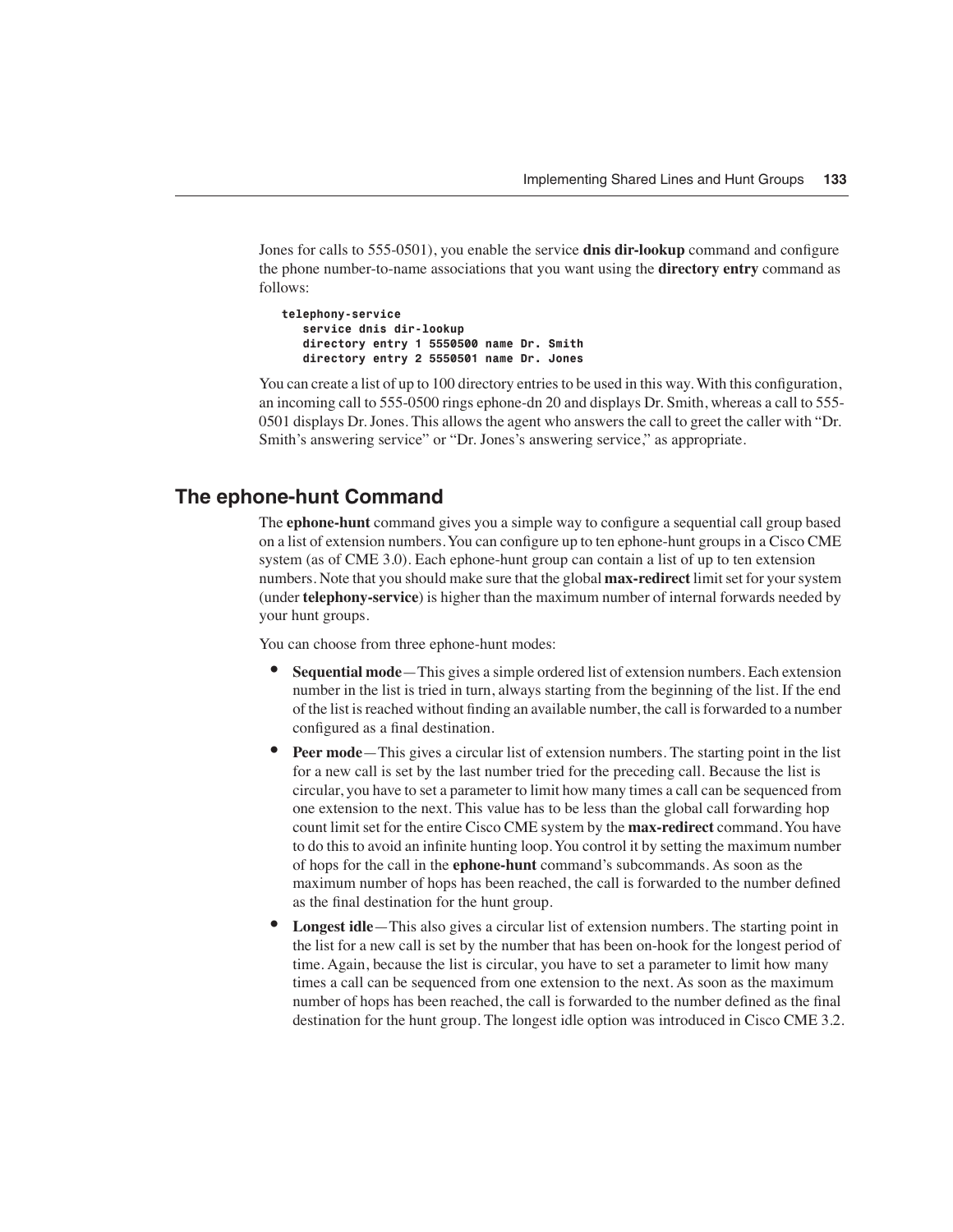Example 5-18 provides a configuration for these modes.

#### **Example 5-18 ephone-hunt** *Command*

```
router#show running-config
ephone-hunt 1 sequential
   pilot 5001
    list 1001, 1003, 1007, 1008
    final 6001
    preference 1
    timeout 15
ephone-hunt 2 peer (or longest-idle)
    pilot 5002
    list 1002, 1003, 1008, 1009
    final 6002
    hops 3
    preference 1
    timeout 15
```
If you look at the two **ephone-hunt** commands in Example 5-18, you can see that some of the extension numbers are present in both ephone-hunt lists. This illustrates one of the advantages of ephone-hunt. In the previous examples, hunting to the IP phone ephone-dn lines is based on binding telephone numbers directly to the ephone-dns themselves. Because you can directly bind only two numbers per ephone-dn (the primary and secondary numbers), you are limited in how many simultaneous ways you can route calls to the ephone-dn.

In Example 5-13, you saw how both phones could be called using the numbers 1001 and 1007. This was done using the ephone-dn secondary number of the individual ephone-dns. You cannot add a third phone using this technique.

Example 5-17, which uses an overlay-dn, allows for greater expansion, but at the expense of consuming additional ephone-dns (at about 50 *KB* of memory per ephone-dn).

The other issue with using hunt numbers directly associated with the ephone-dns is that the call hunting path goes directly through each ephone-dn. This means that if you set any type of call forwarding on the ephone-dn (forward all, on busy, or no-answer), this forwarding affects the call hunt path too.

This is not true when you use the **ephone-hunt** command. You can set call forwarding on the individual ephone-dn without affecting the call hunt path defined by the ephone-hunt list.

When you use the **ephone-hunt** command and enter a list of numbers, here's what happens:

- The system searches for all ephone-dn entries that have primary numbers that match the ephone-hunt list.
- For each ephone-dn that matches, the ephone-dn builds an additional dial peer. This dial peer has a number that's derived from the ephone-hunt pilot number plus the relative position of the matched number in the ephone-hunt list. The dial peer also includes the virtual voice port number from the matching ephone-dn.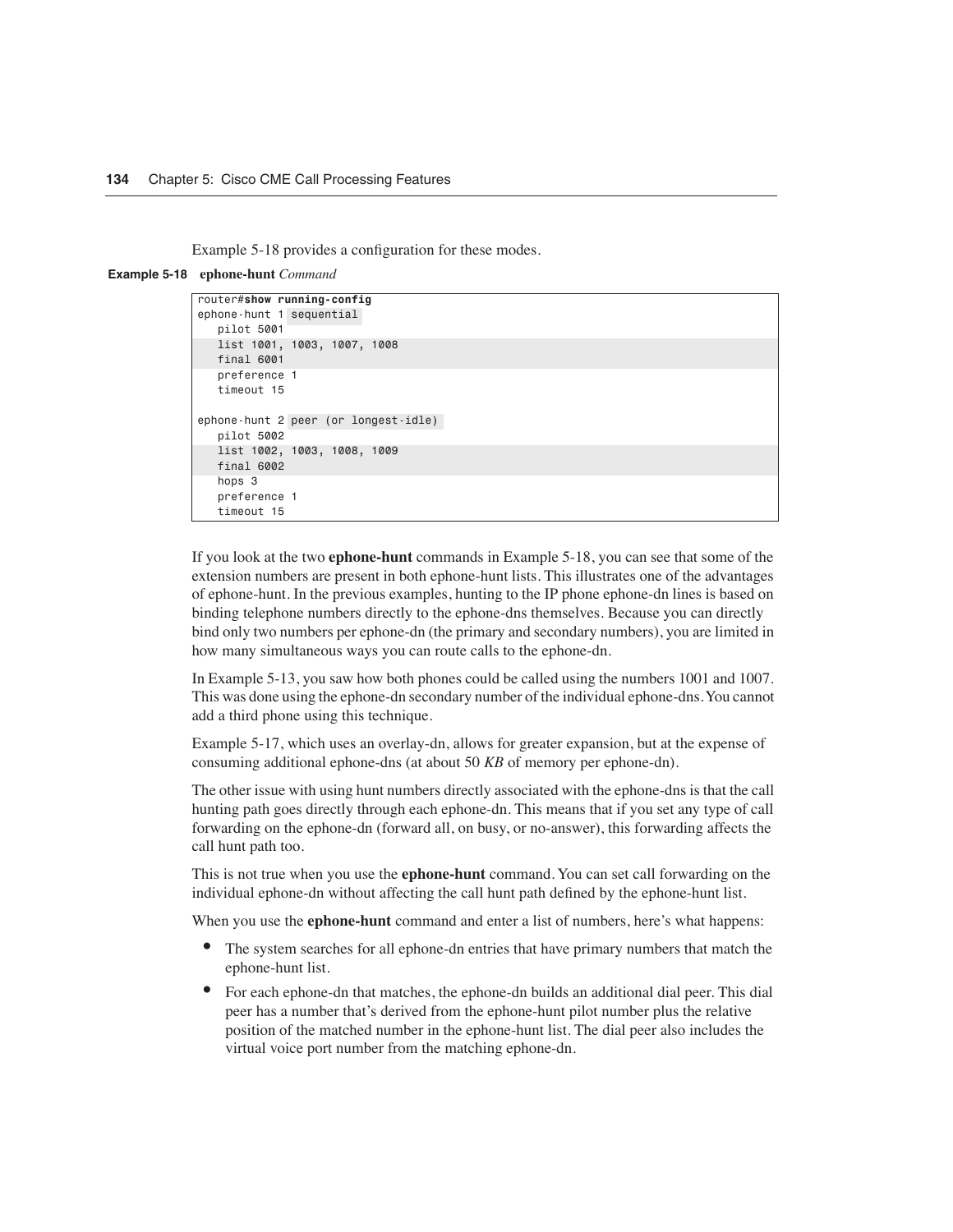When you configure call forwarding under ephone-dn, the call forwarding information is inserted into the dial peers that are directly bound to the ephone-dn. The call forwarding information is not included in the dial peers created by the **ephone-hunt** command.

You also notice that the ephone-hunt command lets you set a preference value. As you might expect, this is a dial peer preference. The dial peer preference is inserted into the dial peer that is created by ephone-hunt to match the ephone-hunt pilot number.

For the **ephone-hunt** configuration examples shown, at least five dial peers are created. One dial peer is created for the pilot number. One dial peer is created for each ephone-dn that is found that matches one of the numbers in the list. If multiple ephone-dns match the individual numbers in the list, each of those ephone-dns causes the creation of an additional dial peer.

Here is a description of what you see for ephone-hunt 1 in Example 5-18:

- The pilot number creates a dial peer with destination pattern 5001. This dial peer has call forward all set to the first dial peer in the hunt list.
- The first member of the list creates a dial peer with destination pattern A5001A0001. This dial peer contains the virtual voice port number of the ephone-dn that has 1001 as its primary number. This dial peer has call-forward busy and call-forward no-answer set to the next ephone-hunt dial peer. The call-forward timeout value is set by the **timeout** subcommand under **ephone-hunt**.
- The second member of the list creates a dial peer with destination pattern A5001A0002. This dial peer contains the virtual voice port number of the ephone-dn that has 1003 as its primary number. This dial peer has call-forward busy and call-forward no-answer set to the next ephone-hunt dial peer.
- The third member of the list creates a dial peer with destination pattern A5001A0003. This dial peer contains the virtual voice port number of the ephone-dn that has 1007 as its primary number. This dial peer has call-forward busy and call-forward no-answer set to the next ephone-hunt dial peer.
- The fourth and final member of the list creates a dial peer with destination pattern A5001A0004. This dial peer contains the virtual voice port number of the ephone-dn that has 1008 as its primary number. This dial peer has call-forward busy and call-forward noanswer set to the number defined as the final destination for the ephone-hunt.

The digit A in the destination pattern is the DTMF digit A from the extended set of DTMF digits A to D. The digits A to D are routable digits within the Cisco IOS voice infrastructure software and can be used just like the digits 0 to 9 and  $*$ . The digit # is often used as a dial digit string terminator.

You can view all the dial peers created by the **ephone-hunt** command using the Cisco IOS command **show dial-peer voice summary**. Example 5-19 shows the dial peers associated with ephone-hunt 1 in Example 5-18.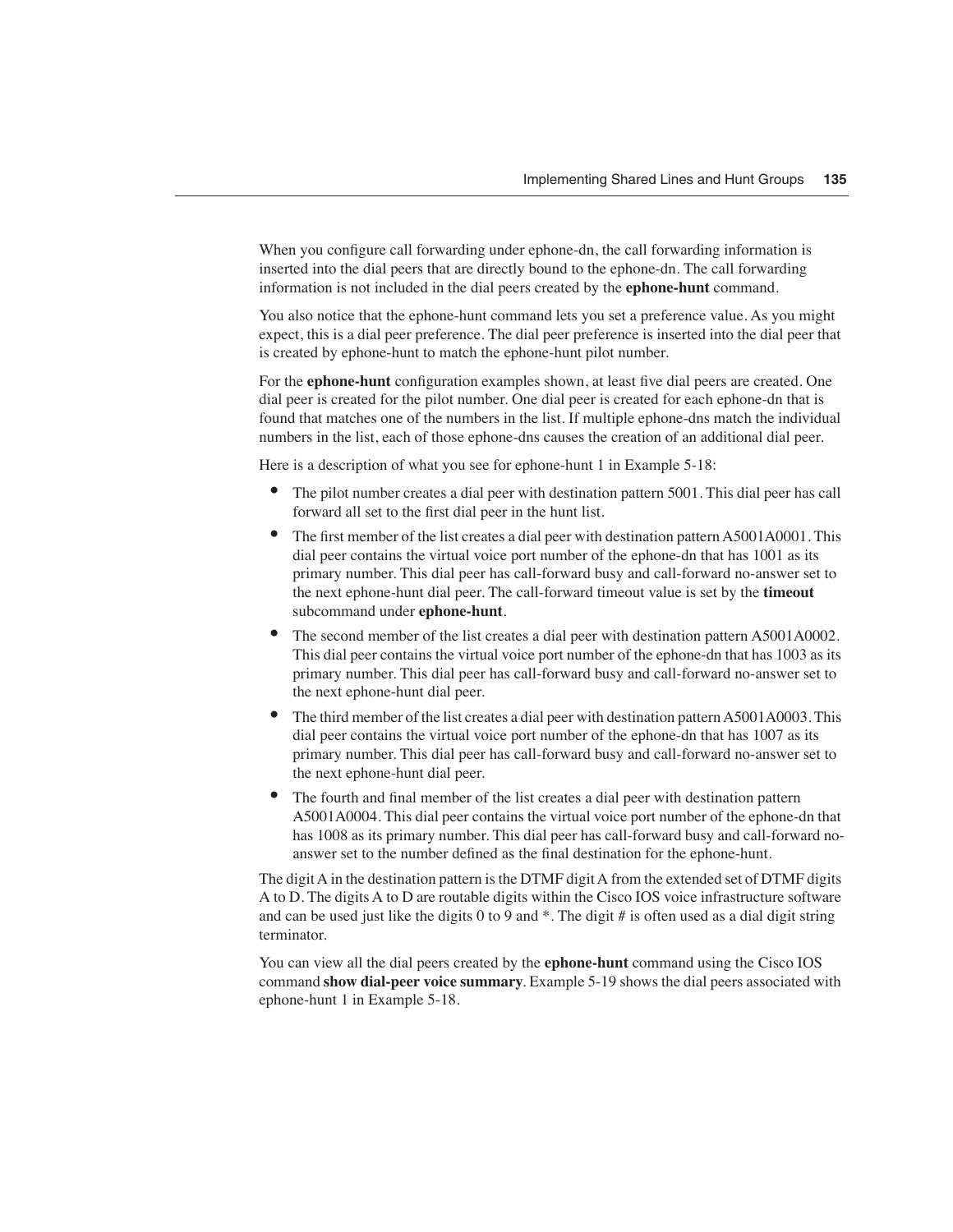**Example 5-19** *Ephone-hunt 1 Dial Peers*

|            |      |    |    | router#show dial-peer voice summary |   |                    |
|------------|------|----|----|-------------------------------------|---|--------------------|
| <b>TAG</b> |      |    |    | TYPE ADMIN OPER DEST-PATTERN PREF   |   | <b>SESS-TARGET</b> |
| 20051      | pots | up | up | 1001                                | 0 | 50/0/1             |
| 20053      | pots | up | up | 1003                                | 0 | 50/0/3             |
| 20057      | pots | up | up | 1007                                | 0 | 50/0/7             |
| 20058      | pots | up | up | 1008                                | 0 | 50/0/8             |
| 20069      | pots | up | up | A5001A000                           |   | 50/0/1             |
| 20070      | pots | up | up | 5001                                |   | 50/0/1             |
| 20071      | pots | up | up | A5001A001                           |   | 50/0/3             |
| 20072      | pots | up | up | A5001A002                           |   | 50/0/7             |
| 20073      | pots | up | up | A5001A003                           |   | 50/0/8             |

The SESS-TARGET column shows the virtual voice port numbers that correspond to ephonedns 1, 3, 7, and 8.

#### **Using Ephone-dn Dual Line**

The several previous call coverage examples included ephone-dns configured in the default single-line mode. This helps keep the examples relatively simple. If you use ephone-dn dualline mode, you should consider how you want to treat call waiting calls.

When you create an ephone-dn configured as dual line, you provide the ephone-dn with a virtual voice port that has two subchannels so that it can accept two simultaneous calls. This operates in a similar manner to an ISDN BRI voice port that has two bearer channels. By default, for a dual-line ephone-dn, when the first subchannel is busy with an active call, a second call is routed onto the second channel.

This behavior is usually not wanted in a hunt group. You normally want the second call to go to the next member of the hunt group instead of being present as a waiting call on the first member.

If you configure the ephone-dn as a single line, you don't need to worry about this behavior. In this case, no second channel exists, so there is no choice but for the second call to go to the next hunt group member.

To prevent the presentation of call waiting calls in a hunt group situation, you should use the command **huntstop channel**. This command can be used independently of, and in addition to, the plain **huntstop** command. The **huntstop channel** command prevents incoming calls from hunting on busy from the first virtual voice port channel to the second channel. It does not affect hunting between dial peers. It influences channel hunting only within the voice port. The **huntstop channel** command can be used in any dual-line ephone-dn. Its use is not restricted to ephone-hunt.

The effect of the **huntstop channel** command is to prevent incoming calls from reaching the second channel of a dual-line ephone-dn. This effectively reserves the second channel for outgoing calls from the ephone-dn. This can be used to guarantee the availability of the second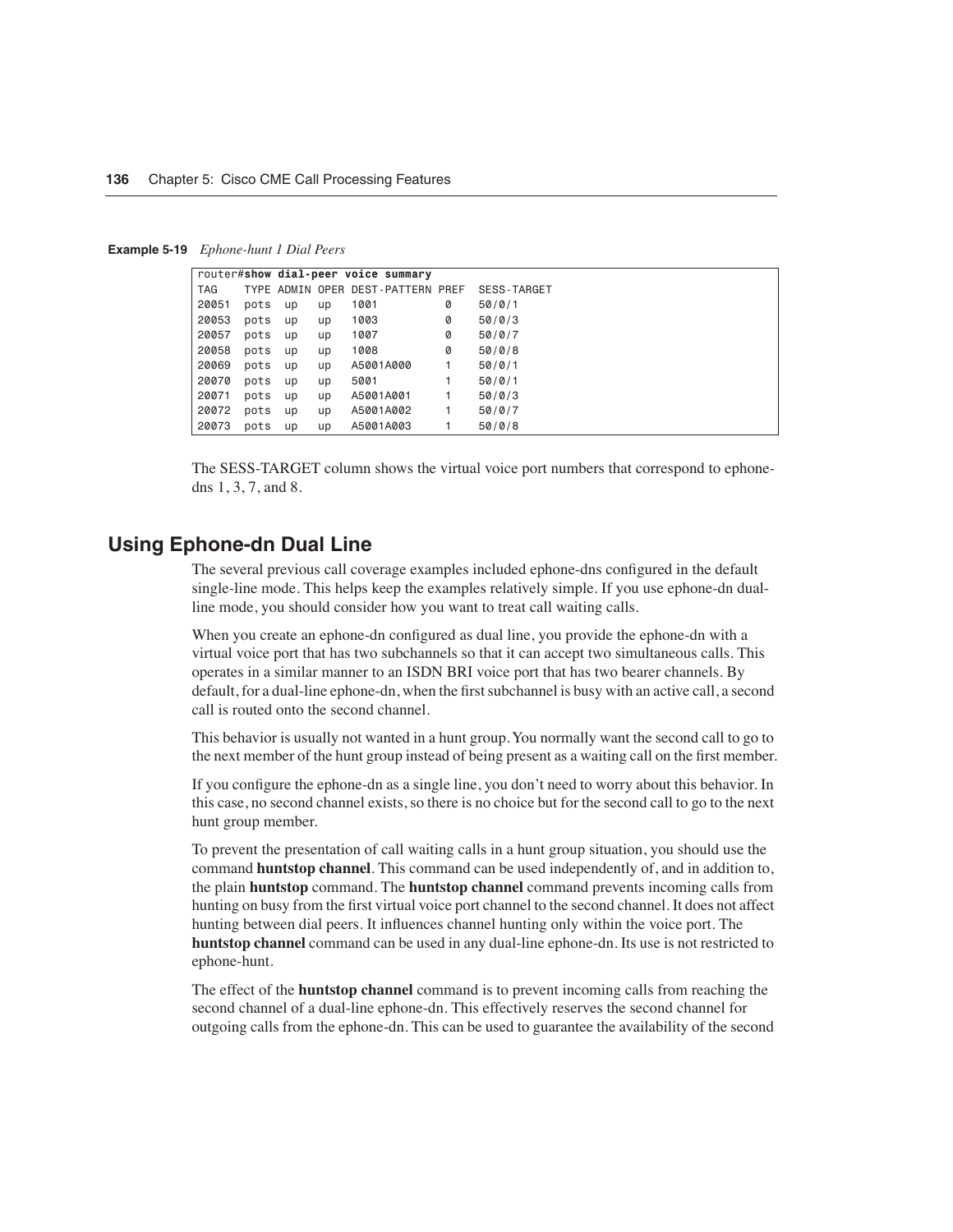channel to support the second call instance required for features such as three-party conference and call transfer with consultation.

If you use ephone-dn configured as dual line within a hunt group situation, it is recommended that you also use the **huntstop channel** command, as shown in Example 5-20.

```
Example 5-20 huntstop channel Command
```

```
router#show running-config
ephone-dn 1 dual-line
   number 1001
   huntstop channel
ephone-dn 3 dual-line
   number 1003
   huntstop channel
ephone-dn 7 dual-line
   number 1007
   huntstop channel
ephone-dn 8 dual-line
   number 1008
   huntstop channel
ephone-hunt 1 sequential
   pilot 5001
    list 1001, 1003, 1007, 1008
    final 6001
    preference 1
    timeout 15
```
#### **Hunting Chains**

Cisco CME provides a flexible set of mechanisms to support call coverage. These mechanisms are based on creating dial peers that are linked using hunt-on-busy arrangements and call forwarding.

The **ephone-hunt** command includes the option to set a final destination to forward calls to, when all hunt group members are busy. The number you forward to is itself resolved by another dial peer somewhere in the system. There is no restriction on the nature of the dial peer this number is linked to. The dial peer selection for the final number is based on the normal Cisco IOS voice infrastructure rules, taking into consideration criteria such as longest match and dial peer preference.

You can set the final destination of one ephone-hunt group to be the pilot number of a second ephone-hunt. The only restriction to consider is that the total number of times a call is forwarded cannot exceed the maximum set by the **max-redirect** command (under **telephonyservice**). This has an allowed range of 5 to 20. You must count the internal forwarding hops included in each ephone-hunt when you figure the forwarding limit.

Also note that there is no restriction on the ephone-dn configuration matched by the ephonehunt list. The ephone-dns matched to the ephone-hunt list can be part of more complex configurations. For example, you can use shared lines and overlay-dn as matches for the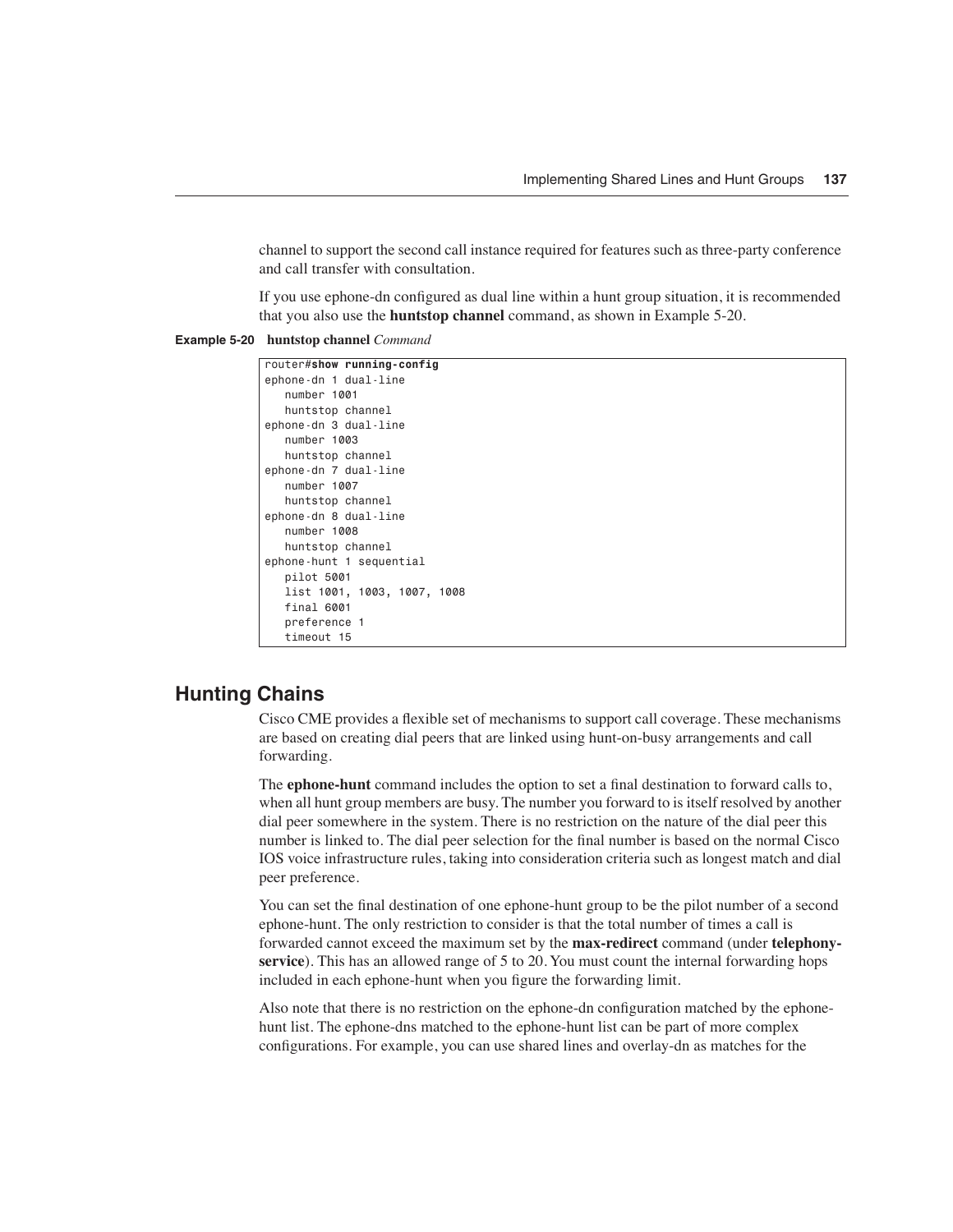ephone-hunt list. This lets you create some very complex call coverage arrangements, including arrangements that perform sequential-parallel hunting, in which different groups of phones ring in a defined linear or circular sequence.

One final point here is that setting **call-forward all** for an ephone-dn that is part of a hunt group does not break the hunt group forwarding sequence. This is because the call-forward all is applied only to the ephone-dn's main dial peer, not to the subsidiary dial peers that are generated by the **ephone-hunt** command. To temporarily remove a phone from a hunt group, you simply put the phone into Do-Not-Disturb mode (the Cisco CME 3.2 DND feature).

#### **Immediate Diversion of Calls to Voice Mail**

In earlier sections, you saw the use of the **call-forward busy** and **call-forward noan** (no answer) commands to control call forwarding of calls for busy and no-answer extensions. In many cases, the number the call is forwarded to is the pilot number for a voice mail system.

Cisco CME 3.2 and later allows the person receiving a call to cause the incoming call to be forwarded immediately without having to wait for the no-answer timer to expire. (This is applicable only on Cisco IP phones that have softkeys.) When an incoming call is presented, the phone user sees two softkeys: answer and DND (Do Not Disturb). If the user's phone has call-forward no-answer configured, pressing the DND softkey causes the incoming call to be forwarded immediately to the number configured for call-forward no-answer (typically the voice mail number).

If no call-forward no-answer is configured for the extension, pressing the DND key simply mutes the phone's ringer until the call is cancelled (by the caller hanging up). The ringer mute DND action is temporary and applies only to the current call when used in the manner described. The phone can also be placed in a permanent muted ringer state by pressing the DND softkey while the phone is in the idle state. This allows the phone user to screen incoming calls, because the phone display is still active and shows the caller ID for incoming calls. If a phone user wants to avoid all incoming calls, you can use the cfwdall (call forward all) softkey to set up unconditional forwarding of incoming calls to voice mail (or another extension). In this case, there is no indication of incoming calls on the user's phone.

#### **Call Coverage Summary**

This section has described a wide array of techniques for providing call coverage solutions. You can use the dial peer hunting mechanisms provided by the Cisco IOS voice infrastructure features. You can use call forwarding. You can use the ephone-hunt mechanism. You also have the option of using overlay-dn. You may combine several of these options to produce complex call coverage paths.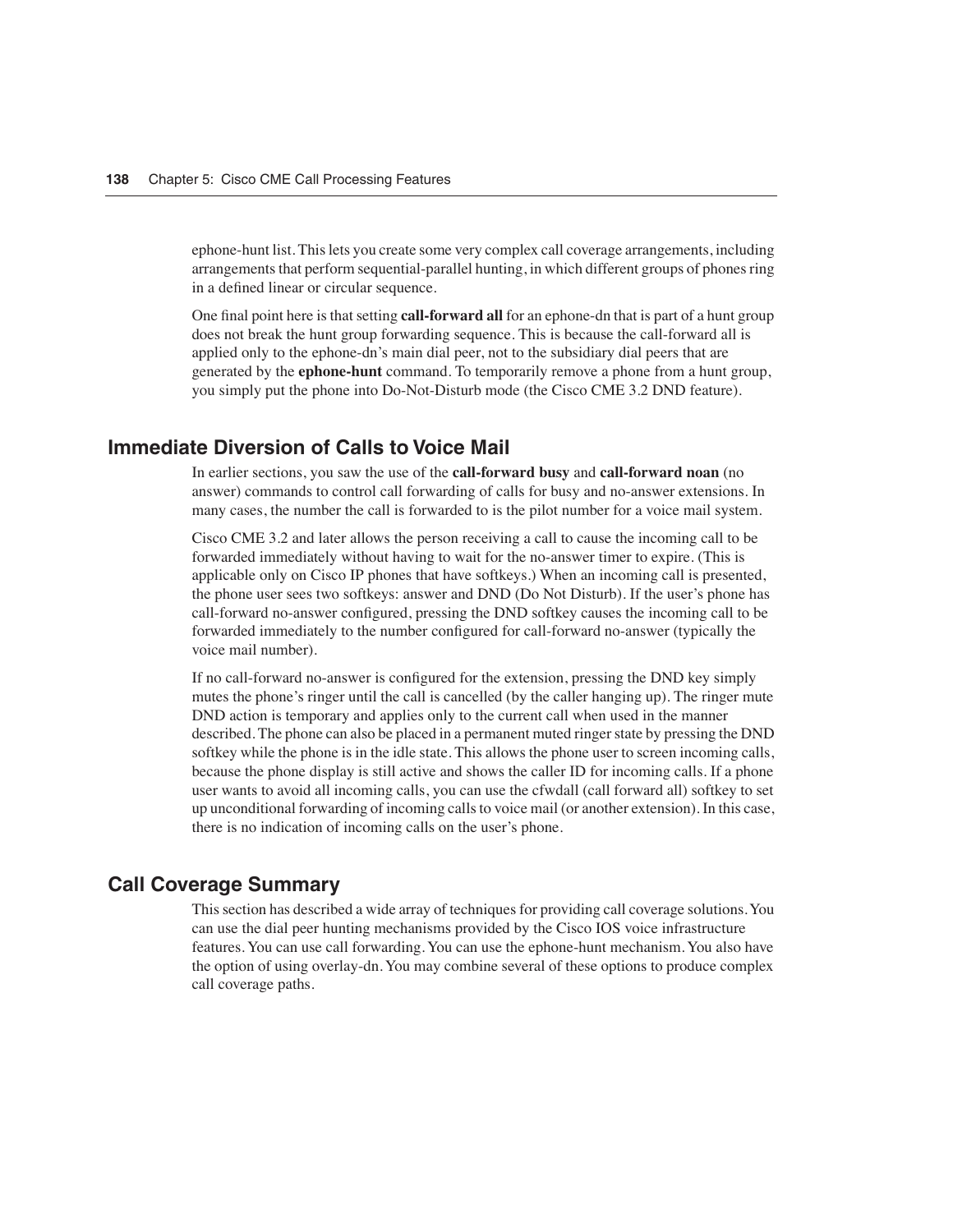## **Creating an Intercom**

Cisco CME supports single-button push-to-talk and push-to-respond intercom lines. You can create an intercom arrangement between any two (multiline) IP phones that support speakerphone operation. You can even operate an intercom across a VoIP connection using either SIP or H.323. Cisco CME's intercom function is built using two functions:

- Autodial at the initiating end of the intercom
- Autoanswer-with-mute at the receiving end

To create an intercom you assign a line button on each of the two phones to operate as an intercom line. Pressing the intercom line button selects the line and triggers the autodial function toward the second phone. The receiving phone receives the incoming intercom call on its intercom line. This line autoanswers the call and activates the phone in speakerphone mode and sounds a beep. It also forces the speakerphone to mute to protect the privacy of the intercom recipient. The audio path is open from the initiator to the receiver. To respond to the intercom, the recipient simply presses the mute button to unmute the audio path back to the originator.

#### **The intercom Command**

Example 5-21 shows a configuration of an intercom between two IP phones.

```
Example 5-21 Intercom Lines
              router#show running-config
              ephone-dn 1 dual-line
                 number 1001
                  name John Smith
              ephone-dn 2 dual-line
                 number 1002
                  name Jane Smith
              ephone-dn 3
                  number 1111
                  intercom 1112 label Jane
              ephone-dn 4
                 number 1112
                  intercom 1111 label John
              ephone 12
                  mac-address 000d.1234.0efc
                  button 1:1 2:3
              ephone 15
                  mac-address 000d.5678.0dcf
                  button 1:2 2:4
```
Example 5-21 shows two phones. John's phone has button 1 as his primary extension line. Button 2 on John's phone is an intercom line. This line is set to autodial Jane's phone using the number 1111. The button is labeled "Jane" to show that pressing the button intercoms to Jane.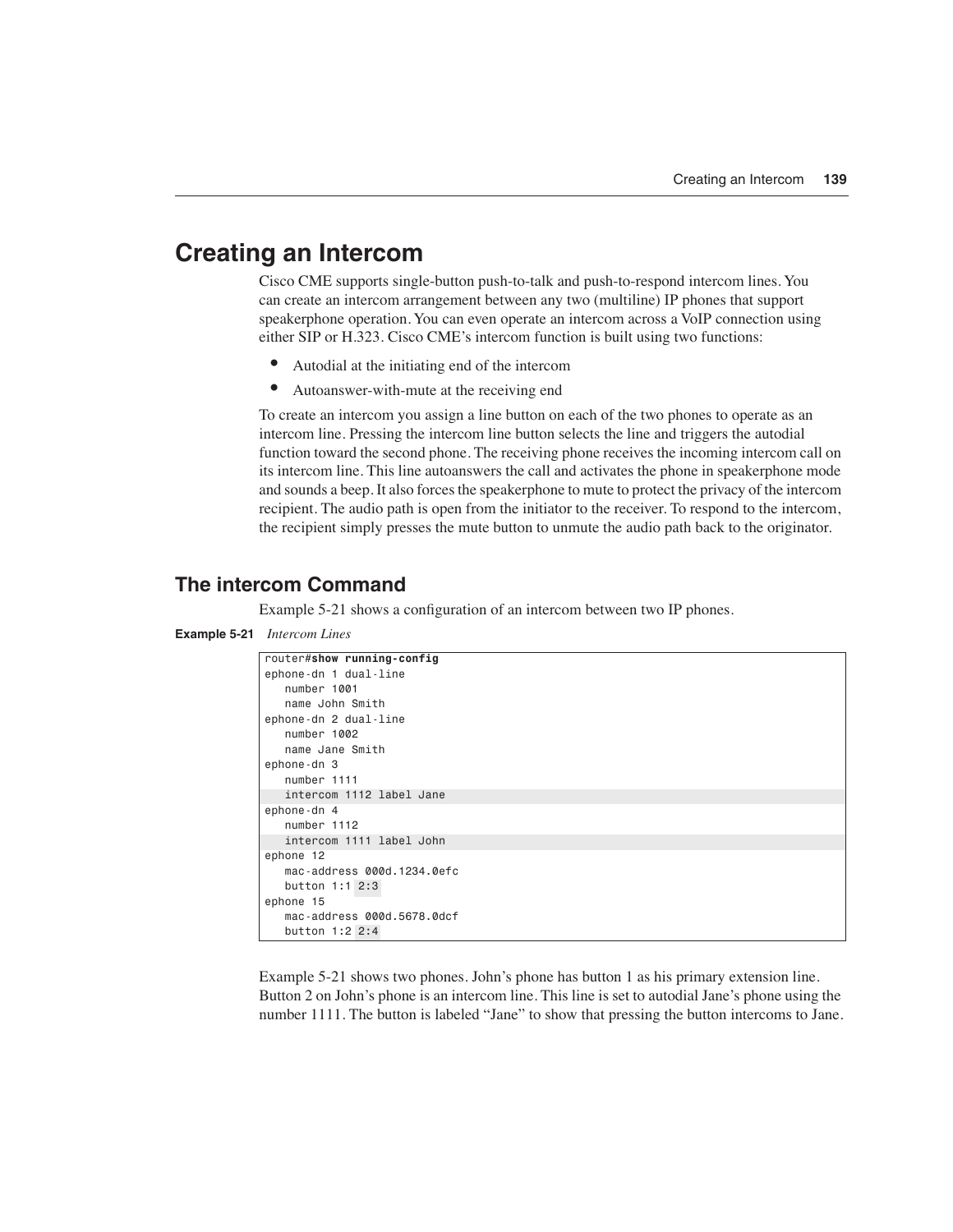**NOTE** The intercom lines are configured in the default single-line mode.

Jane's phone is configured to match to John's phone. Button 1 on Jane's phone is her primary line. Button 2 is set to autodial John's phone and shows the label "John" next to the button. The default configuration for an intercom line is that it autoanswers with mute for any incoming call. Autoanswer can be disabled if desired using the **no-auto-answer** command option.

Example 5-21 shows a fully symmetric two-way intercom arrangement. John can intercom to Jane, and Jane can intercom to John.

Individual phones may have more than one intercom. The maximum number of intercoms per phone is limited only by the number of available buttons. In general, using intercoms on singleline phones such as the Cisco 7910, 7905, and 7912 is not recommended. These phones do not have a built-in (hands-free) microphone and, therefore, cannot be unmuted without lifting the phone's handset.

#### **Many-to-One Intercom**

In the previous example you saw that an intercom line autoanswers *any* incoming call. The incoming intercom does not perform any type of cross-check on the calling party to ensure that it matches the outgoing intercom destination. This arrangement lets you create a many-to-one intercom, which is useful when you have a single shared assistant working for multiple executives, as shown in Example 5-22.

**Example 5-22** *Shared-Line Intercom* 

```
router#show running-config
ephone-dn 1 dual-line
   number 2101
   name Executive1
ephone-dn 2 dual-line
   number 2102
   name Executive2
ephone-dn 3 dual-line
   number 2103
   name Executive3
ephone-dn 4 dual-line
   number 2201
   name Assistant
ephone-dn 5
 number 1110
   intercom 1110 label Intercom
ephone-dn 6
   number 1111
    intercom 1110 label Intercom
ephone-dn 7
   number 1112
```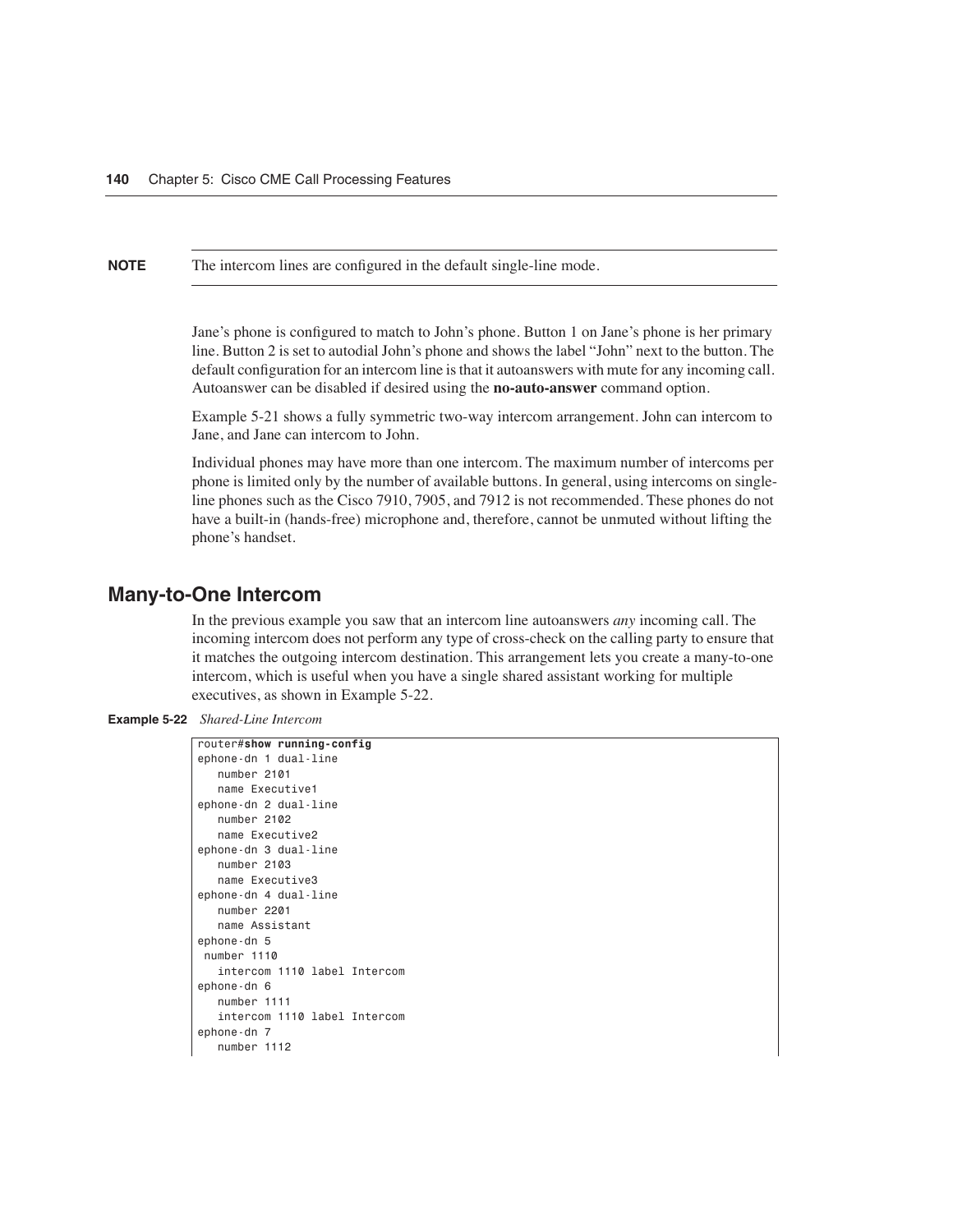```
Example 5-22 Shared-Line Intercom (Continued)
```

```
 intercom 1110 label Intercom
ephone-dn 8
   number 1113
    intercom 1110 label Intercom
ephone 12
   mac-address 000d.1234.0efc
   button 1:1 2:6
ephone 13
   mac-address 000d.5678.0dcf
   button 1:2 2:7
ephone 14
   mac-address 000d.4321.0ef7
   button 1:3 2:8
ephone 15
   mac-address 000d.4132.f7e4
    button 1:4 2:5
```
In Example 5-22, ephones 12 to 14 belong to the three executives 2101 to 2103. The fourth phone, ephone 15, belongs to the assistant. Each of the four phones has its primary line associated with button 1. The second buttons on the three executive phones are configured to intercom to the assistant's intercom line. This configuration provides a many-to-one intercom. Any of the executives can press the button 2 intercom on his or her phone to talk to the assistant. Of course, only one intercom conversation can exist at one time.

Note that the assistant's intercom (ephone-dn 5) is set to autodial itself. It is not possible to create a one-to-many intercom path. The assistant's phone could also be configured to autodial one of the executives.

#### **One-Way Intercoms**

In the previous many-to-one intercom example, you saw that the assistant's intercom is configured as a one-way or receive-only intercom. This is done by configuring the intercom line to autodial itself. When the assistant presses the intercom button, he or she hears busy tone.

You can use this technique to configure a one-way intercom even in a simple one-to-one intercom arrangement. A better configuration for a one-way, one-to-one intercom is to use the **noautoanswer** command option, as shown in Example 5-23.

```
Example 5-23 One-to-One Intercom
```

```
router#show running-config
ephone-dn 1 dual-line
   number 2101
   name Executive
ephone-dn 4 dual-line
   number 2201
   name Assistant
ephone-dn 5
```
*continues*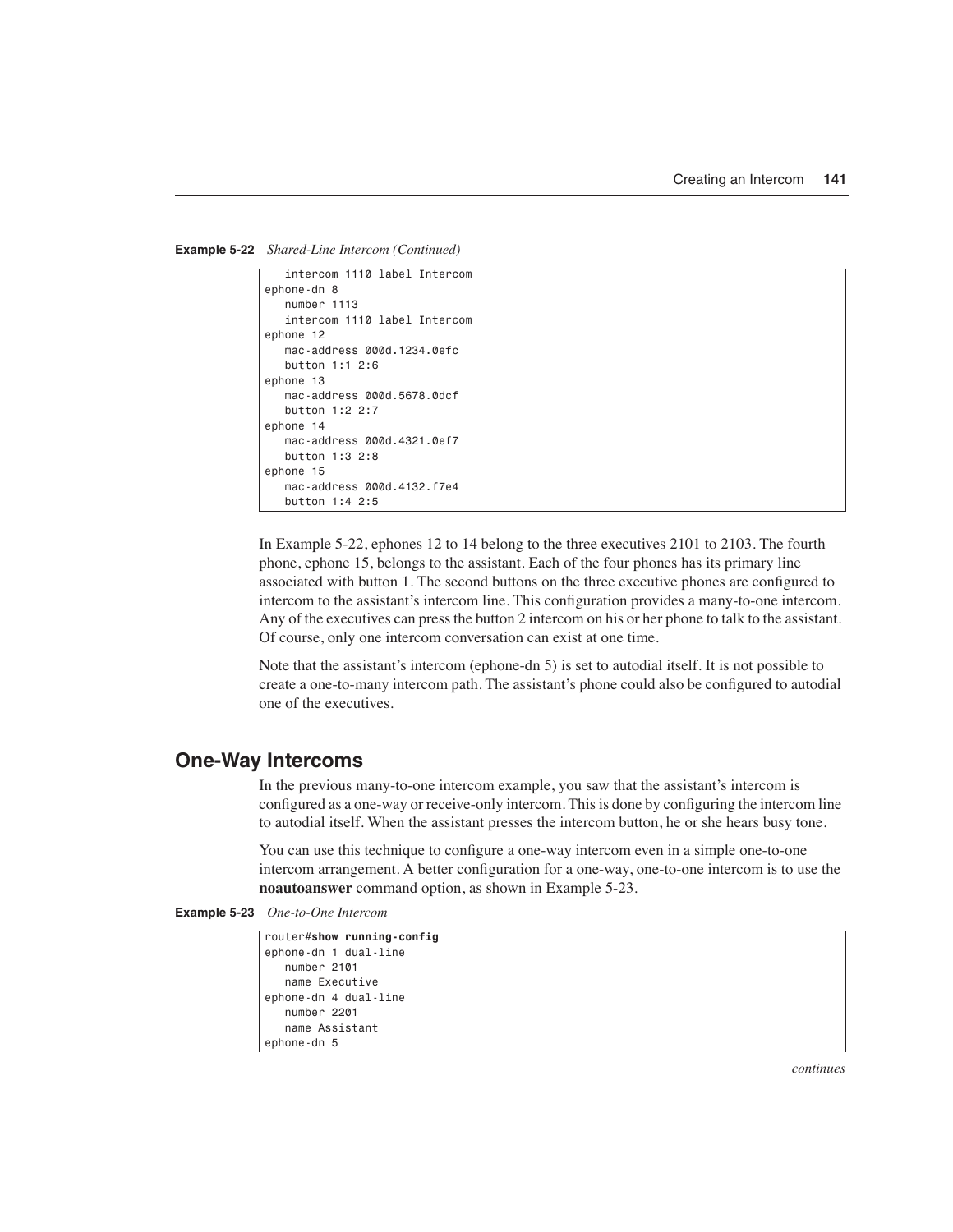**Example 5-23** *One-to-One Intercom (Continued)*

```
 number 1110
    intercom 1111 label Intercom
ephone-dn 6
   number 1111
   intercom 1110 label Intercom no-auto-answer
ephone 12
   mac-address 000d.1234.0efc
   button 1:1 2:6
ephone 15
    mac-address 000d.4132.f7e4
    button 1:4 2:5
```
With this arrangement, you still have a direct one-to-one dedicated line between the executive and the assistant. Only the assistant's phone autoanswers incoming calls presented to its intercom line. If the assistant presses the intercom line, the phone still autodials the executive's intercom line. The executive's phone simply rings as for a normal call.

#### **Dialable and Private Intercoms**

All the previous intercom examples in this chapter show intercoms configured with ordinary extension numbers. This means that you can dial into the intercom lines from any phone, not just the phones configured for intercom. You can even put the intercom numbers into the Cisco CME system directory or speed-dial lists.

You can make the intercom more restrictive by using the extended DTMF digits A–D as part of the intercom phone number. Because IP phones do not have the A–D DTMF digit keys available on their keypads, if the phone number includes A–D digits, it cannot be dialed from an ordinary phone.

Example 5-24 shows how to restrict intercom numbers so that they cannot be dialed from an ordinary telephone.

```
Example 5-24 Nondialable Intercom
```

```
router#show running-config
ephone-dn 1 dual-line
   number 2101
   name Executive
ephone-dn 4 dual-line
   number 2201
   name Assistant
ephone-dn 5
   number A110
    intercom A111 label Intercom
ephone-dn 6
   number A111
   intercom A110 label Intercom
ephone 12
```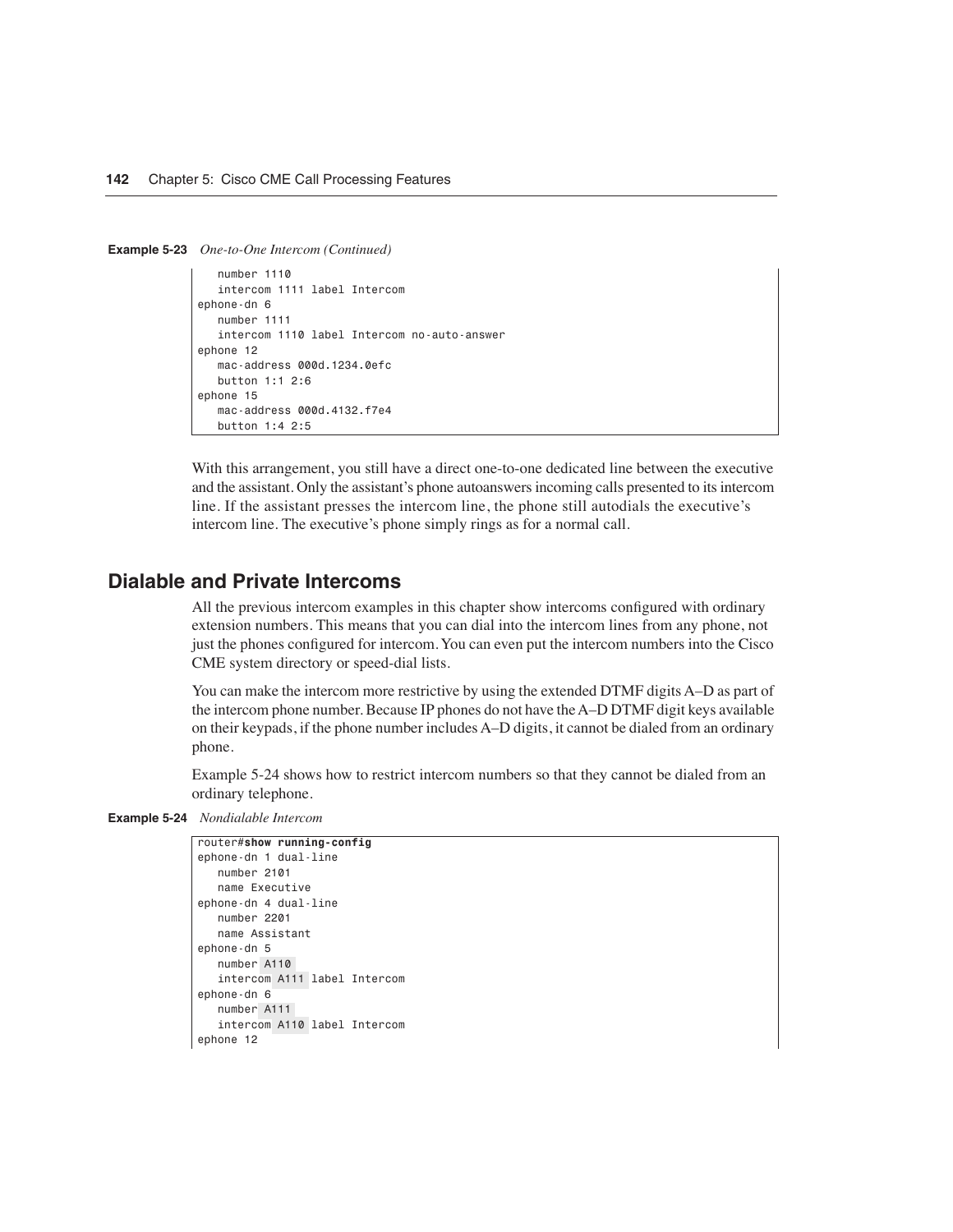```
Example 5-24 Nondialable Intercom (Continued)
```

```
 mac-address 000d.1234.0efc
    button 1:1 2:6
ephone 15
    mac-address 000d.4132.f7e4
    button 1:4 2:5
```
In this example, you see that the intercom numbers are set to A110 and A111 using the DTMF A digit as the first digit. This technique is also useful if you are using a dial plan that has only two- or three-digit phone numbers. Use of the extra A–D digits for intercom can free up space in the normal number range for use on regular extension numbers.

#### **Courtesy Phone**

A *courtesy phone* is a phone in a publicly accessible area. The phone is allowed to make calls only to internal numbers, such as calls from a lobby, to request assistance. The phone is not allowed to make calls directly to other extensions or to make external calls.

You can create a courtesy phone using the Cisco CME intercom feature. If you configure a multiline phone with normal extensions and intercom extensions, the phone automatically selects the first available normal extension when you lift the phone handset. The phone never auto selects the intercom line, even if all available normal extension lines are in use (for example, by shared phones).

You can configure an IP phone with only a single line where that single line is an intercom. In this case, when you lift the handset off-hook, the only possible line selection is the intercom line. This line is selected, and the phone autodials to the configured intercom destination. You can use this configuration technique to create a courtesy phone that always dials a fixed destination when the phone is taken off-hook.

## **Using Private Lines**

Similar in some ways to the courtesy phone application for the **intercom** command, Cisco CME 3.2 introduces the FXO **trunk** command. This can be used to provide an emulation of a dedicated private PSTN line for a specific phone user. This allows Cisco CME to create the user appearance that one of the buttons on a Cisco IP phone is directly connected to a specific PSTN subscriber line (usually a dedicated FXO port connected to a specific PSTN phone number). One potential application for this is in a bank branch office where the bank manager has an internal extension number for regular calls (perhaps forwarded to the manager by a receptionist) plus a direct private line used for important clients. The private line also has voice mail service provided by the PSTN. This provides message waiting indication (MWI) by way of a stutter dial tone. To hear the MWI indication, the manager selects the private line and hears dial tone provided by the PSTN.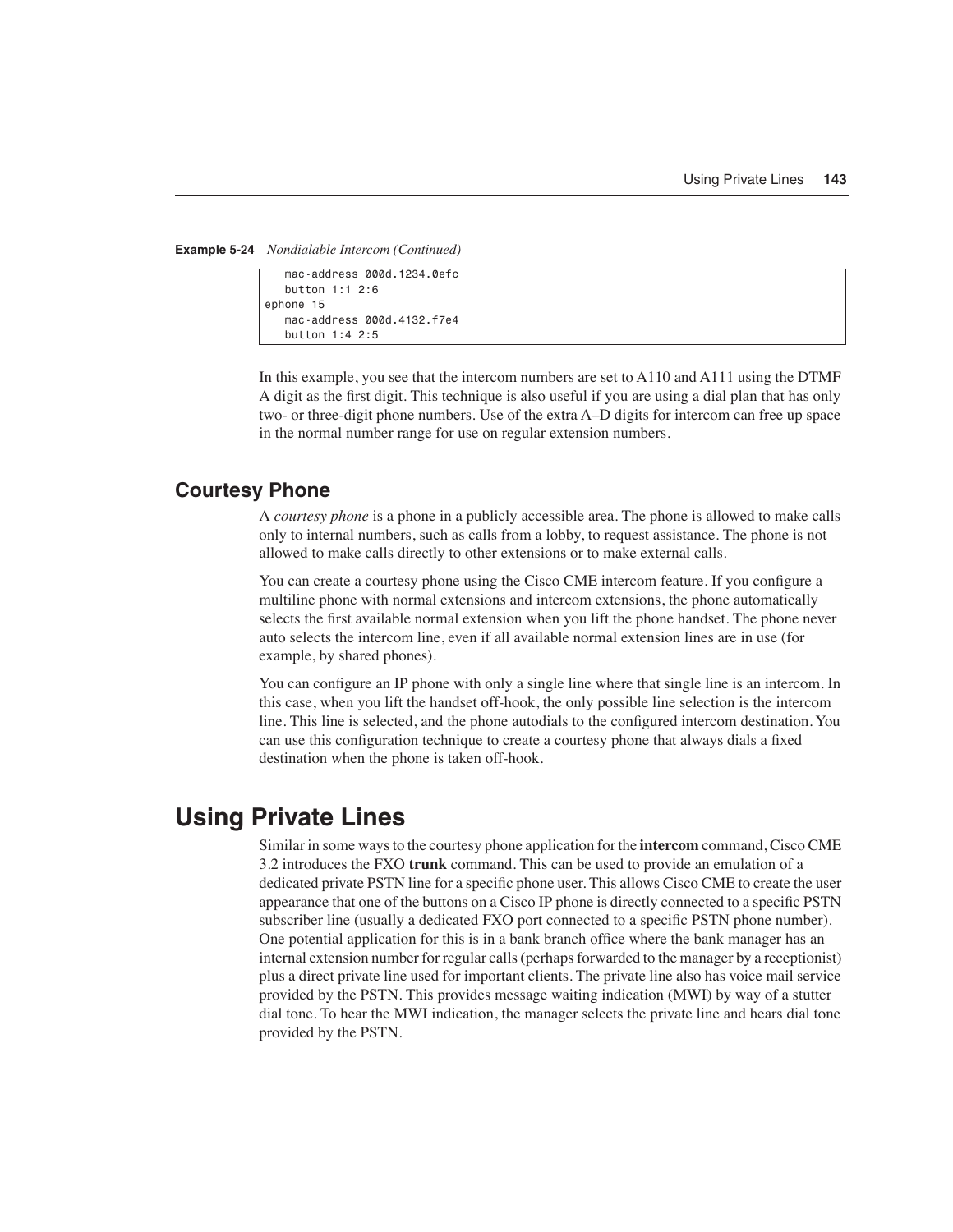Example 5-25 shows how the trunk command is used to create a private line on an IP phone.

| <b>Example 5-25</b> FXO trunk Command |  |  |
|---------------------------------------|--|--|
|---------------------------------------|--|--|

| router#show running-config         |  |
|------------------------------------|--|
| voice-port $1/\emptyset/\emptyset$ |  |
| connection plar-opx 1082           |  |
| dial-peer voice 82 pots            |  |
| destination-pattern 82             |  |
| port 1/0/0                         |  |
| ephone-dn 10                       |  |
| number 1010                        |  |
| name manager                       |  |
| ephone-dn 11                       |  |
| number 1082                        |  |
| name private-line                  |  |
| trunk 82                           |  |
| ephone 1                           |  |
| button 1:10 2:11                   |  |

Example 5-25 shows ephone 1 configured with two lines. Button 1 is a normal extension (number 1010) using ephone-dn 10. Button 2 is the private line using ephone-dn 11. Incoming PSTN calls on FXO port 1/0/0 are routed directly to ephone 11 (extension number 1082) by the **connection plar-opx 1082** command that is shown under **voice-port 1/0/0**.

Outgoing calls on the private line are routed to voice port 1/0/0 by the **trunk 82** command within ephone-dn 11. This causes all calls dialed on ephone-dn 11 to have the digits 82 prefixed to the dialed number. The 82 prefix causes the calls to match to the **destination-pattern 82** in dial peer 82 and, thus selects voice port 1/0/0 for the outbound call.

When the phone user dials the number, such as 555-0510, the **trunk** command prefixes the digits 82 to create the number 825550510. The leading digits 82 match the destination pattern for the voice port dial peer. The leading 82 digits are stripped off, and the remaining digits, 5550510, are forwarded to the PSTN line. Note that in some cases, you may need to adjust the time delay before the digits are passed to the PSTN line to avoid their being sent before the PSTN line is ready to accept them. You can do this using the **prefix** command (under the POTS dial peer) and using commas to insert 1-second units of delay. For example, the command **prefix ,,** inserts 2 seconds of delay.

The appearance that the phone button is directly connected to the FXO port's PSTN line is obtained by means of the one-to-one association that's created by the combination of the **connection plar-opx** binding of the FXO port to the ephone-dn, plus the **trunk** binding of the ephone-dn back to the FXO port. Because of this arrangement, whenever the FXO port is in use, it follows that the ephone-dn is also in use. Therefore, the ephone-dn's status reflects the FXO port's status.

To maintain this direct one-to-one binding, call operations that could break the one-to-one binding are disabled by the **trunk** command. This means that functions such as call transfer and call forwarding are not supported when the trunk configuration is used. However, functions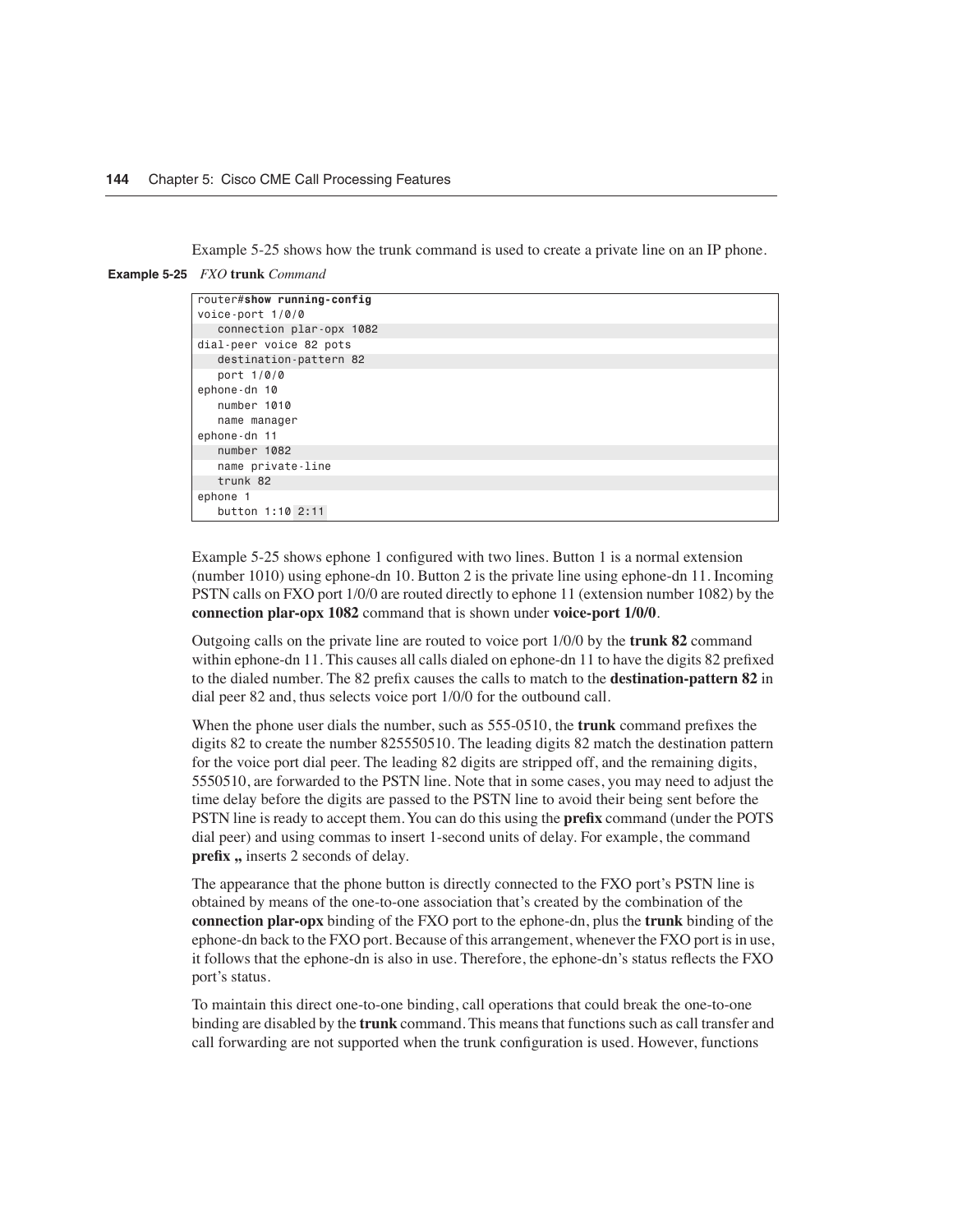such as call hold and conference are supported, including the ability to join two ephone-dn trunk lines in a three-party conference.

You can use the **trunk** command and **connection plar-opx** command independent of each other. For example, you can create other private line-like call behaviors where incoming calls are directly routed to a specific extension using the **connection plar-opx** command but outgoing calls use the common "Dial 9 for an outside line" approach.

## **Paging**

You can set up a Cisco CME system to provide audio paging using the speakers of your IP phones to broadcast the paging audio output. This feature works in conjunction with IP phones that have a speakerphone mode. Only IP phones that are idle are used to output paging audio. IP phones can still be used to make or receive calls during paging. When the phone is used, it simply drops out of the page.

You can create paging groups or zones that output paging audio only on specific groups of IP phones. You can also combine multiple paging groups to output audio paging to multiple paging groups at the same time.

Using your IP phones to provide an audio paging system can save the additional cost of installing a separate overhead audio paging system. If you already have a conventional overhead audio paging system, you can also use this with Cisco CME. You simply need an available physical voice port on your router that can connect to the paging system. Ear and mouth (E&M) voice ports are the easiest to use because they do not usually require external adapter hardware. Because E&M ports usually come in pairs, you can also use the second E&M port as an input to connect to an external music on hold audio source.

The following sections describe how you can use the Cisco CME paging features.

#### **Paging Groups**

To configure an IP phone-based paging group, you first set up an ephone-dn entry in your system to act as the pilot number for the paging group. Like most of the special-purpose ephone-dns you create for your Cisco CME system, the paging ephone-dn is not directly bound to any of your IP phones. You don't use this ephone-dn in a **button** command.

The paging group pilot number is the number you dial from a phone to output audio to the paging group. A sample configuration is shown in Example 5-26. Note that you can dial into a paging group from any phone, including via a VoIP connection. You can also set up speed-dial buttons on your IP phones to dial into the paging number for one-button push-to-page operation.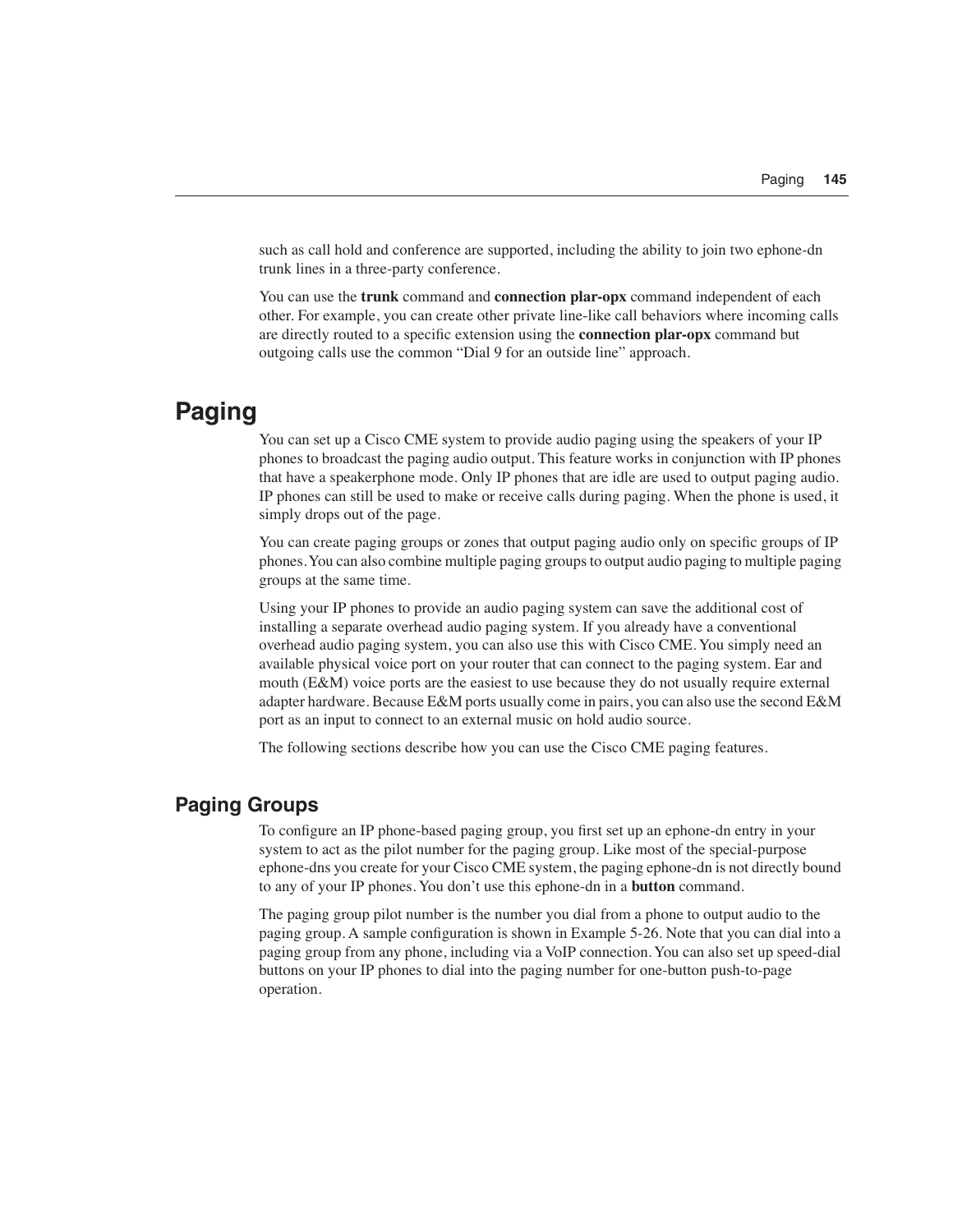**Example 5-26** *Paging Pilot Number Configuration*

| router#show running-config    |
|-------------------------------|
| ephone-dn 14                  |
| number 6112                   |
| name Sales                    |
| paging ip 239.1.1.1 port 2000 |

The paging-dn is set up with a pilot number of 6112. When you make a call to 6112, it is answered by the paging-dn. The audio stream from your phone to the paging-dn is broadcast to all the phones in the paging group for ephone-dn 14 using IP Multicast on address 239.1.1.1 and port 2000.

As soon as you have created your paging-dn, you then create a group of IP phones to include in your paging group, as shown in Example 5-27. You do this using the **paging-dn** command within the ephone command mode. Set the **paging-dn** command in the ephone command mode to select the tag number of the ephone-dn that you configured as a paging-dn (14 in this example).

```
Example 5-27 Paging on IP Phones
```

```
router#show running-config
ephone 12
   mac-address 000d.1234.0efc
    button 1:1 2:6
   paging-dn 14
ephone 15
   mac-address 000d.4132.f7e4
    button 1:4 2:5
    paging-dn 14
```
With the configuration shown in Example 5-27, when you dial the number 6112 from any phone, the speakerphone on ephones 12 and 15 activates, provided that the phones are idle and the audio from the call is IP Multicast to both phones and output via the speakerphone.

There is no limit on the number of IP phones that can be included in a paging group. There is no specific limit on the number of paging-dns and corresponding paging groups you can create. Each paging group consumes one of the finite number of ephone-dns in your Cisco CME system. You can create individual paging groups for each department in your organization—for example, sales, accounts, and service.

Each IP phone can belong directly to only a single paging group. You can enter only one **paging-dn** configuration per ephone.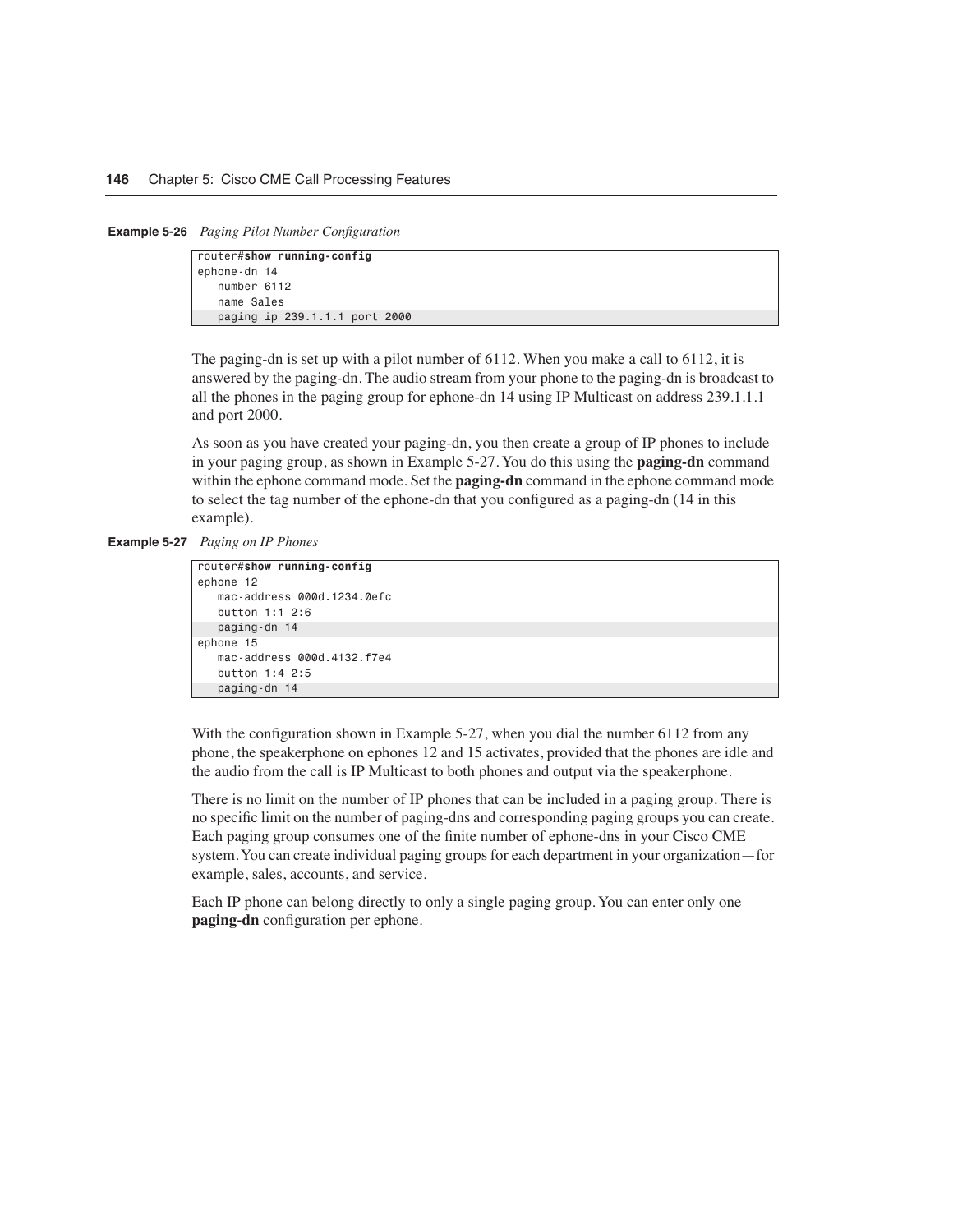#### **Combining Paging Groups**

After you have created the individual paging groups, you can combine up to ten paging groups. You use the **paging group** command followed by a list of the **paging-dn** tag numbers you want to include in the group. Example 5-28 shows how two paging groups are combined.



| router#show running-config     |
|--------------------------------|
| ephone-dn 14                   |
| number 6112                    |
| name Sales                     |
| paging ip 239.1.1.2 port 2000  |
| ephone-dn 16                   |
| number 6113                    |
| name Accounts                  |
| paging ip 239.1.1.3 port 2000  |
| ephone-dn 17                   |
| number 6120                    |
| name Sales&Acccounts           |
| paging ip 239.1.1.20 port 2000 |
| paging group 14,16             |
| ephone 12                      |
| mac-address 000d.1234.0efc     |
| button 1:1                     |
| paging-dn 14                   |
| ephone 15                      |
| mac-address 000d.4132.f7e4     |
| button 1:2                     |
| paging-dn 14                   |
| ephone 19                      |
| mac-address 000d.5678.13f4     |
| button 1:24                    |
| paging-dn 15                   |
| ephone 21                      |
| mac-address 000d.8765.23e5     |
| button 1:27                    |
| paging-dn 15                   |

In Example 5-28, you can see that **paging-dn** in **ephone-dn 14** creates the paging group for the sales department with pilot number 6112. This group contains ephones 12 and 15. Ephone-dn 16 creates the paging group for the accounts department with pilot number 6113. This group contains ephones 19 and 21.

The combined paging group is created by ephone-dn 17. It uses the pilot number 6120. This combines the paging groups of paging-dn ephone-dns 14 and 16 by listing the ephone-dn tag values after the **paging group** command.

When you call the pilot number 6120 for the combined group, all four of the IP phones are used to output the paging audio. Note that each paging-dn uses a different multicast IP address. Using different IP Multicast addresses for each paging group allows you to have simultaneous paging to different groups. In this example, it allows you to have unrelated paging to the sales and accounts department at the same time.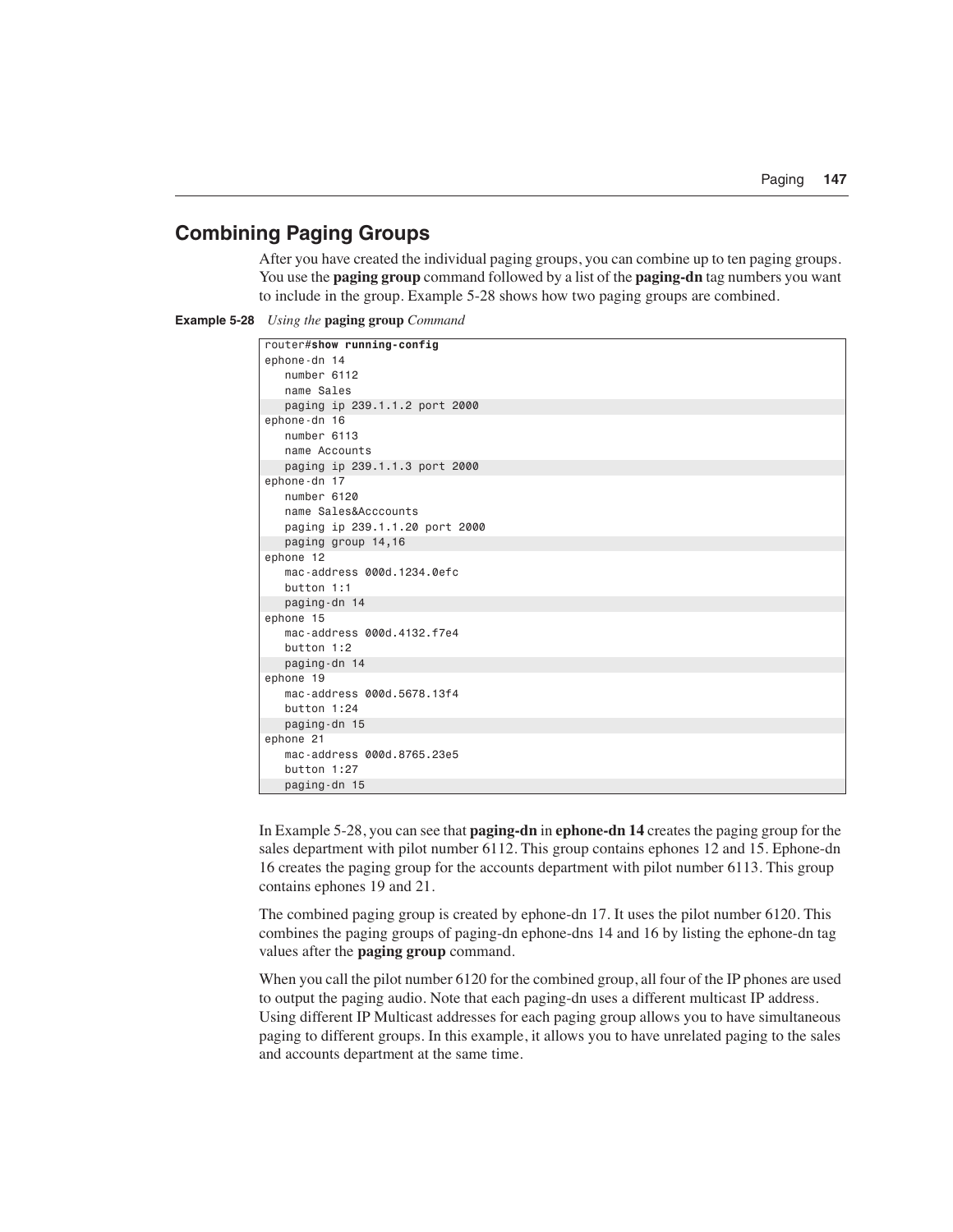#### **Multicast Routing for Paging**

An IP Multicast address is any IP address in the range 224.0.0.0 to 239.255.255.255. However, you cannot use the 224.x.x.x address range, because it is typically reserved, and most Cisco IP phones do not accept IP Multicast streams in this range. For most normal use, the IP Multicast address range 239.x.x.x is recommended. This address range is locally scoped and is not routed outside your network. The details of IP Multicast routing are more formally defined in RFC 1112, *Host Extensions for IP Multicasting*.

For simple Cisco CME systems where all your IP phones are connected to the same local LAN, you do not need to configure your router(s) for multicast routing to use the Cisco CME paging mechanism. The Cisco CME software takes care of directing multicast packets to the appropriate local Ethernet interface(s) that connect to your IP phones. Because the IP phones maintain SCCP communication with CME over TCP/IP, the Cisco CME router has direct knowledge of the locations of the phones and, therefore, does not need to rely on multicast routing mechanisms to distribute IP Multicast packets. If you have a small number of IP phones that are not directly connected to the Cisco CME router local LAN, you can still include these in paging by configuring individual IP phones to use unicast paging. Add the **unicast** option to the phone's paging configuration under the **ephone** command, as shown in Example 5-29.

#### **Example 5-29** *Unicast Paging*

```
router#show running-config
ephone 12
    mac-address 000d.1234.0efc
    button 1:1
    paging-dn 14 unicast
```
You can have up to ten unique output destinations in a paging audio IP stream, where a destination is either a router interface (Ethernet port) or a phone's unique IP (unicast) address. This means that if the multicast IP audio stream is sent out on only a single Ethernet port for the benefit of the majority of your phones, you may additionally include up to nine nonmulticast phone destinations using individual unicast paging.

For more complex local networks that involve multiple routing hops, you most likely need to configure multicast routing on the routers that are located between the Cisco CME router and your IP phones.

### **Implementing Overlays**

The Cisco CME overlay feature provides a way to work around the physical button limits on your IP phones. Instead of a normal one-line-to-one-button mapping arrangement, you can map up to ten lines or ephone-dns to the same physical phone button. This allows you to use the same phone button to answer incoming calls on any of the up to ten ephone-dns associated with the button.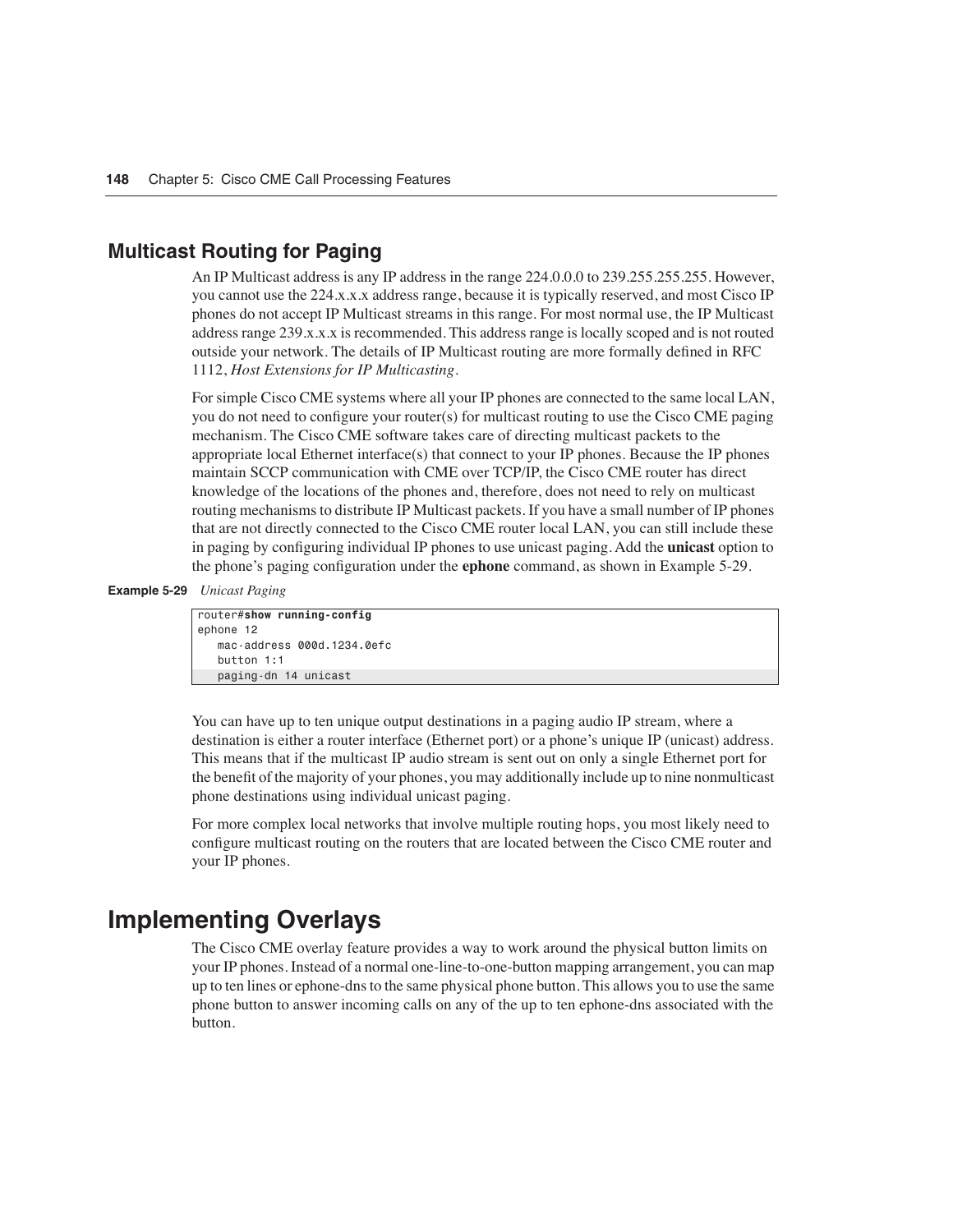**NOTE** Although you can map ten ephone-dns to the same button, you can work with and see only one ephone-dn at a time.

> Earlier, you saw one usage (in Example 5-17) for overlay-dns, where it allowed access to multiple instances of ephone-dns that have the same telephone number. See Figure 5-2 earlier in this chapter.

#### **The Purpose of an Overlay-dn**

An overlay-dn associates or binds from two to ten ephone-dn IP phone lines onto a single IP phone button (even on single-line IP phones). You can use separate overlay-dn arrangements on each separate IP phone button. Each IP phone can use an independent set of ephone-dns for overlay for each of the phone's buttons.

An overlay-dn acts as a multiplexor. It dynamically selects the most appropriate ephone-dn to present on an IP phone button from within the configured overlay-dn set. When you receive incoming calls, the first ringing ephone-dn in the overlay set is presented. When you make an outgoing call, the first idle ephone-dn in the overlay set is selected.

You can configure the ephone-dns used in an overlay set as either single line or dual line. However, all the ephone-dns in the same overlay set must be of the same type (single or dual line).

#### **Using Overlay to Overcome Phone Button Count Limits**

The simplest use of overlay-dn is to overcome the limited number of physical buttons available on an IP phone. In a simple Key System case where you have four incoming PSTN trunk lines and four IP phones, you can make each line available on all phones simply by using one button per line. You can do this using a Cisco 7960 IP Phone, which has six buttons. With this arrangement, you can answer any of the four incoming lines on any of the four IP phones.

However, you cannot use this simple one-button-to-one-line mapping if you want to have ten incoming PSTN lines and ten IP phones (assuming a six-line Cisco 7960 IP Phone). There simply aren't enough line buttons to do this (unless you add a Cisco 7914 IP Phone Expansion Module to your Cisco 7960 IP Phones).

Example 5-30 shows how you can map ten incoming PSTN lines to a single button on an IP phone.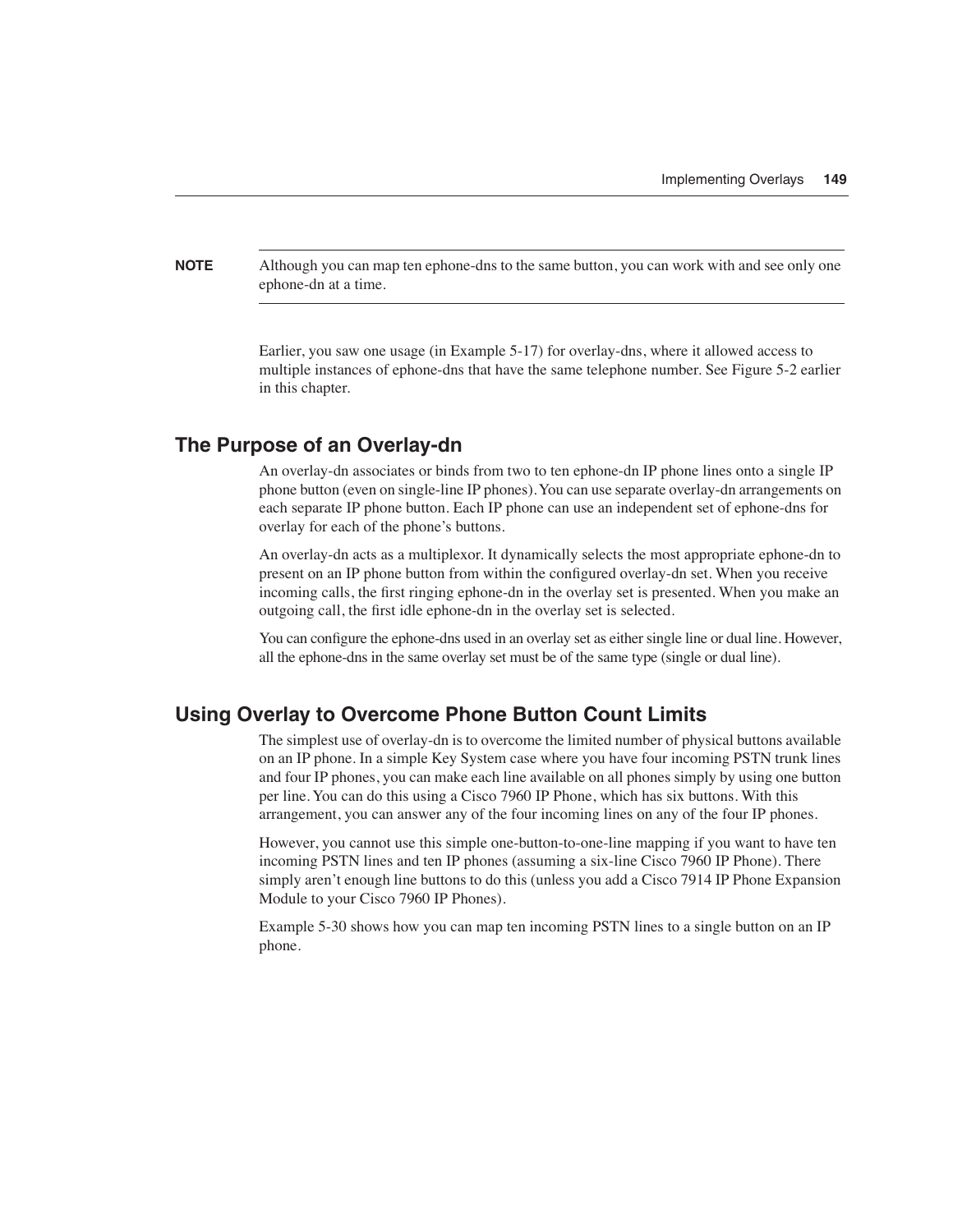| <b>Example 5-30</b> Overlay-dn Configuration |
|----------------------------------------------|

| router#show running-config                                |
|-----------------------------------------------------------|
| ephone-dn 101                                             |
| number 4085550101                                         |
| no huntstop                                               |
| ephone-dn 102                                             |
| number 4085550101                                         |
| preference 1                                              |
| no huntstop                                               |
| ephone-dn 103                                             |
| number 4085550101                                         |
| preference 2                                              |
| no huntstop                                               |
| ephone-dn 104                                             |
| number 4085550101                                         |
| preference 3                                              |
| no huntstop                                               |
| ephone-dn 105                                             |
| number 4085550101                                         |
| preference 4                                              |
| no huntstop                                               |
| ephone-dn 106                                             |
| number 4085550101                                         |
| preference 5                                              |
| no huntstop                                               |
| ephone-dn 107                                             |
| number 4085550101                                         |
| preference 6                                              |
| no huntstop                                               |
| ephone-dn 108                                             |
| number 4085550101                                         |
| preference 7                                              |
| no huntstop                                               |
| ephone-dn 109                                             |
| number 4085550101                                         |
| preference 8                                              |
| no huntstop                                               |
| ephone-dn 110                                             |
| number 4085550101                                         |
| preference 9                                              |
| ephone 1                                                  |
| mac-address 000d.1234.ecfd                                |
| button 1o101,102,103,104,105,106,107,108,109,110          |
| ephone 2                                                  |
| mac-address 000d.4321.a6b7                                |
| button 1o101,102,103,104,105,106,107,108,109,110          |
| ephone 3                                                  |
| mac-address 000d.5678.b923                                |
| button 1o101, 102, 103, 104, 105, 106, 107, 108, 109, 110 |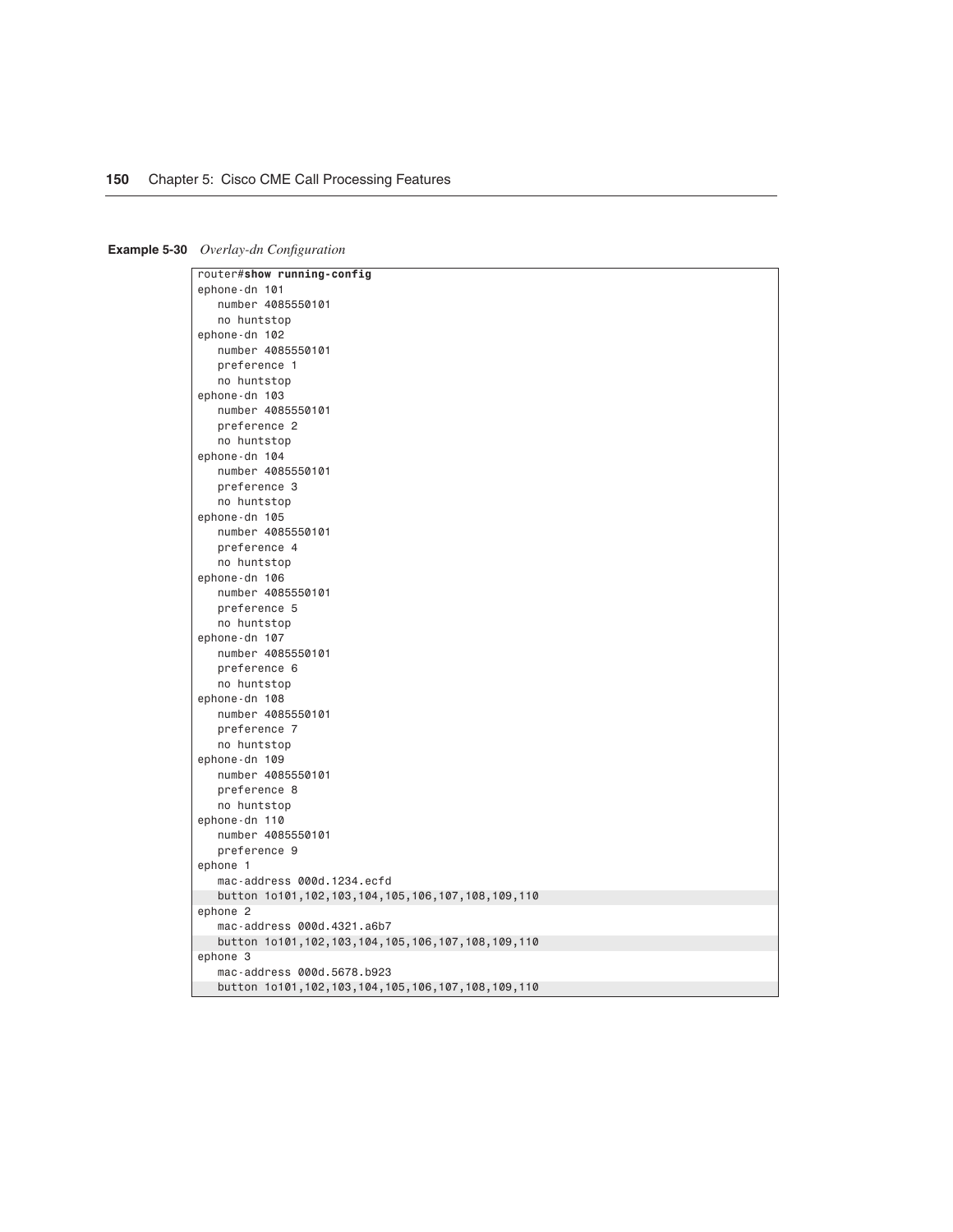The key to this configuration is the *o* separator used in the button command in place of the normal **:** separator character. In this configuration example, the **preference** and **huntstop** commands are used to control the order of selection of the incoming lines (in preference order from 101 to 110).

This configuration allows any incoming call to be answered on any of the IP phones. The example shows only the first three IP phones. There is no specific limit on the number of phones that can share the lines as shown. But, in general, you want to limit the number of phones so as not to exceed the number of lines. If there are more phones than lines, some phones can't access any lines if they are all in use.

#### **Using Overlay with Intercom**

You can include ephone-dns configured for intercom within an overlay set. In general, you would do this only for one-way intercoms where the phone with the overlay intercom is not expected to initiate an outgoing intercom call. This allows you to attach an incoming-only intercom to an IP phone without using up one of the phone's buttons. If the intercom is used as incoming only, there is no need to assign a phone button to select the intercom. One example of incoming-only intercom is the many-to-one intercom case discussed earlier.

#### **Overlays and Shared Lines**

In the section "Using Shared Lines for Call Coverage," you saw how a call can be put on hold on one phone by pressing the hold softkey and then picked up by pressing the resume softkey on a second phone that shares the line.

This form of shared-line direct call pickup is unavailable in the case of lines shared by a phone in an overlay set. As soon as an ephone-dn is dynamically associated to a specific phone using an overlay, the ephone-dn is no longer accessible on other phones that share the ephone-dn using overlay. It is available on phones that directly share the line using a simple nonoverlay button assignment (for example, by using the : separator, as in **button 1:tag**).

You can still move calls between phones in this arrangement by using the pickup softkey, provided that you carefully number the ephone-dns within the overlay set so that they can be uniquely selected. Example 5-31 uses a simplified form of the previous configuration.

**Example 5-31** *Simplified Overlay-dn Configuration* 

```
router#show running-config
ephone-dn 101
   label 4085550101
    number 101 secondary 4085550101
    no huntstop
ephone-dn 102
    number 102 secondary 4085550101
    preference 1
    no huntstop
```
*continues*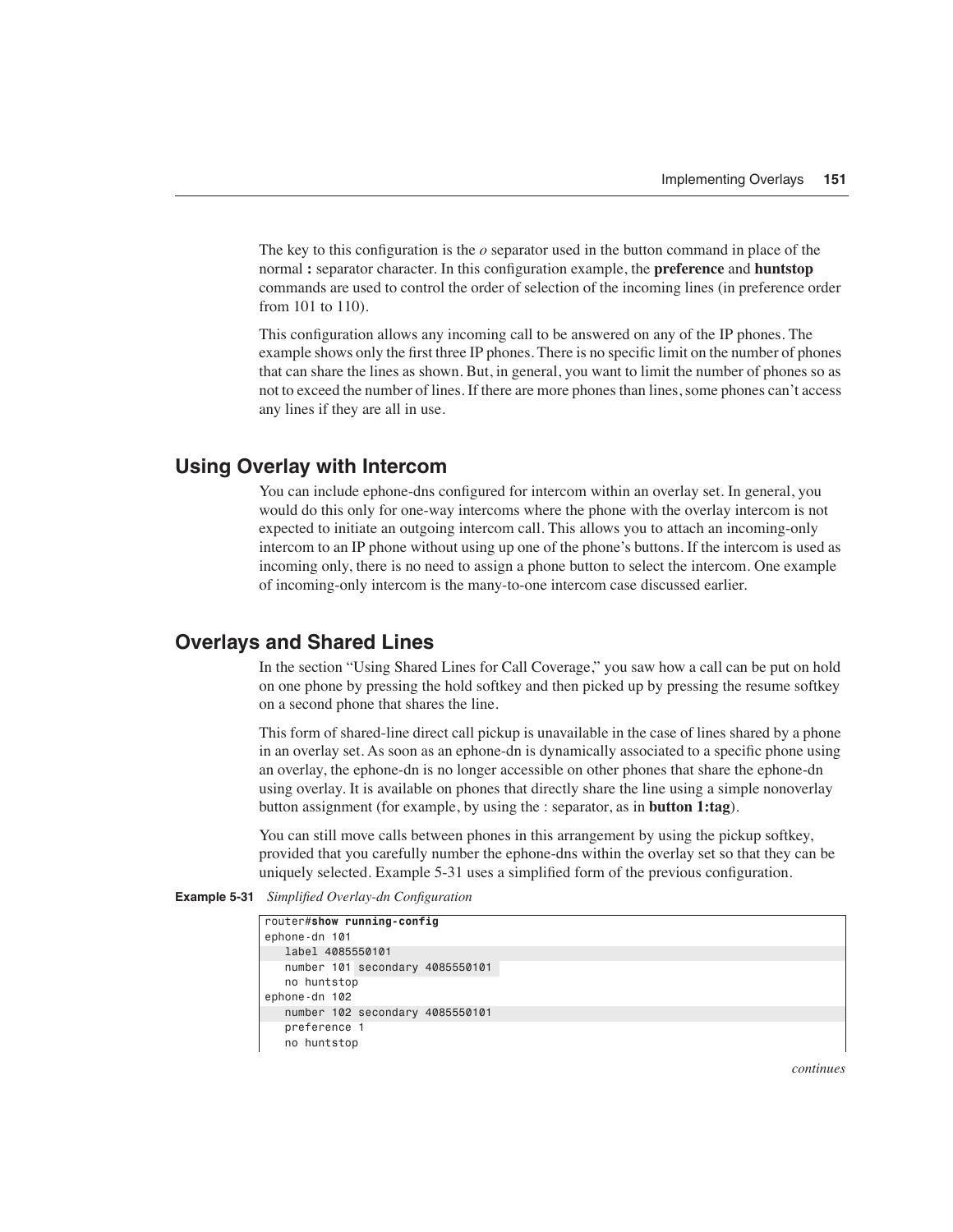**Example 5-31** *Simplified Overlay-dn Configuration (Continued)*

```
ephone-dn 103
    number 103 secondary 4085550101
    preference 2
    no huntstop
ephone-dn 104
   number 104 secondary 4085550101
   preference 3
ephone 1
   mac-address 000d.1234.ecfd
    button 1o101,102,103,104,105,106,107,108,109,110
ephone 2
   mac-address 000d.4321.a6b7
    button 1o101,102,103,104,105,106,107,108,109,110
```
In Example 5-31, you can see that the PSTN telephone number is moved to the ephone-dn's secondary number field. The primary number field is provisioned with a unique number 101, 102, 103, 104, and so on for each ephone-dn. This makes each ephone-dn in the overlay set uniquely identifiable.

The first ephone-dn in the overlay set also includes the **label 4085550101** command. The **label** command overrides the normal line display behavior to prevent the phone from displaying the ephone-dn's primary number (in this case 101) and instead displays the desired PSTN number.

With this arrangement, consider an incoming call answered on ephone 1. When ephone 1 puts the call on hold, the phone display shows the ephone-dn primary number of the specific ephonedn in use and that now has the call on hold. The phone display shows Hold [101]. The call can then be accessed by another ephone (for example, ephone 2) by pressing the pickup softkey and entering the ephone-dn extension number displayed.

Another way to move the call from one phone to another in this arrangement is to use *call park*. (You'll read more about this shortly.)

## **Invoking Call Pickup**

The call pickup feature allows you to retrieve calls on hold in a park slot and to move calls from one phone to another. You invoke the call pickup feature from the phone you want to move the call to. You can move calls that are in either the (incoming) ringing state or the call hold state. To invoke call pickup, simply press the pickup softkey on the IP phone, and enter the extension number of the ephone-dn that has the call you want to move.

Call pickup is also often used in conjunction with paging. In this case, you place a call on hold, either at an extension or in a park slot, and then use the paging system to request that a coworker pick up the call you just parked. The park-and-pickup combination is a popular feature used in the retail store environment.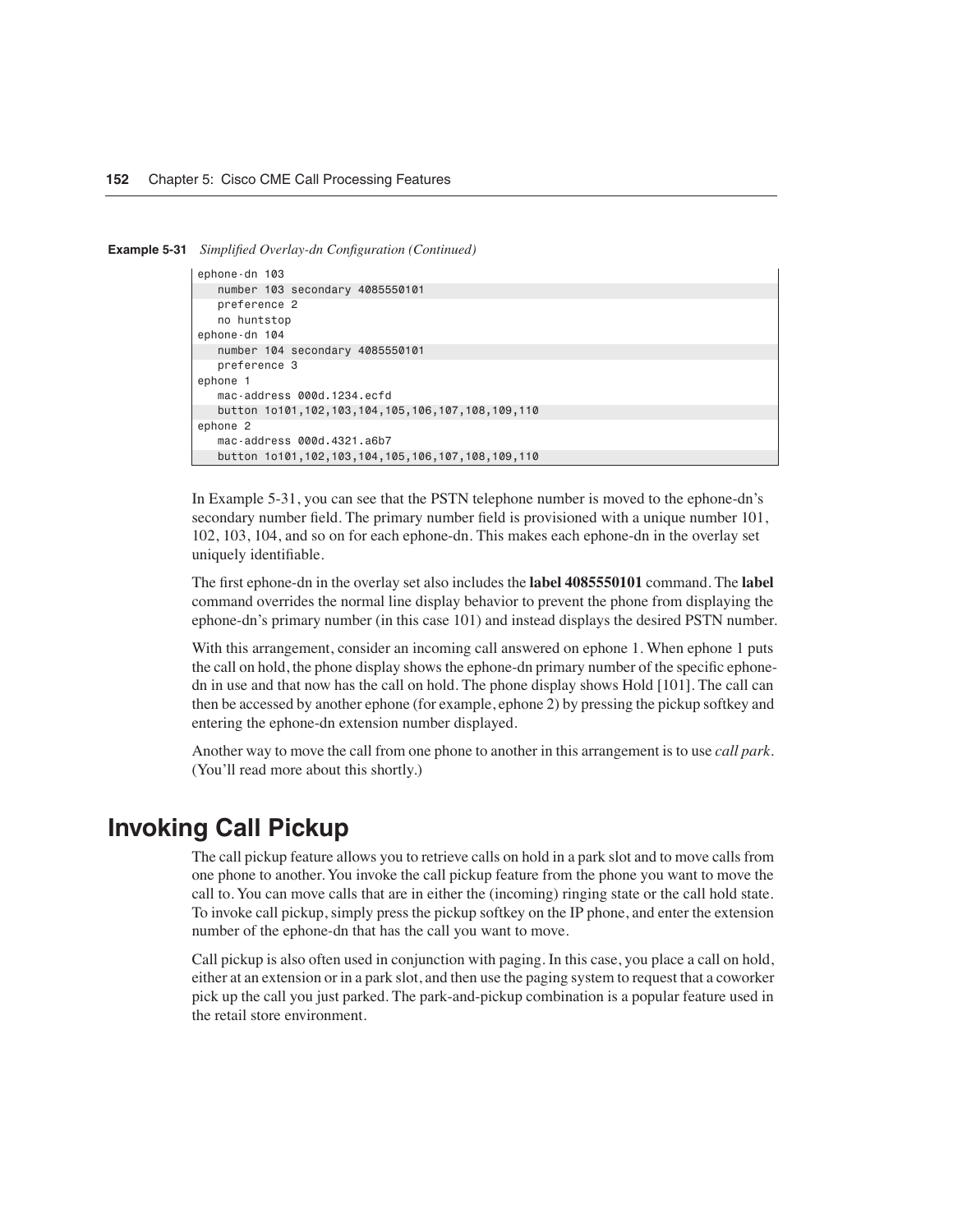#### **Pickup of a Ringing Extension**

You can use the pickup softkey to move a call on a ringing extension on another phone to your phone. When you invoke call pickup, the Cisco CME system triggers a call forward from the phone with the ringing extension to your phone. Because the call pickup for a ringing extension uses the call forwarding mechanism, the general restrictions and considerations that apply to forwarded calls (forward on no-answer) also apply to calls for pickup on ringing. This means that the **max-redirects** limit set under **telephony-service** may affect the call pickup feature.

#### **Pickup of a Call on Hold**

You can use the pickup softkey to move a call that is on hold at an extension on another phone and move it to your phone. When you invoke call pickup, the Cisco CME system triggers a blind call transfer from the phone with the on-hold call to your phone. Because the call pickup for an on-hold call uses the call transfer mechanism, the general restrictions and considerations that apply to transferring calls also apply to calls for pickup on hold.

#### **Pickup Groups**

The group pickup feature operates in a manner similar to simple extension pickup. To use the group pickup feature, press the gpickup softkey and enter a pickup group number. You can use the group pickup feature to pick up any ringing call in a designated group of phones. You cannot use the group pickup feature to pick up calls that are on hold.

You can assign each phone in your Cisco CME system to a pickup group. You can have any number of pickup groups in your Cisco CME system.

If you create only a single pickup group in your Cisco CME system, you can pick up calls from within the single pickup group by simply pressing the gpickup softkey. If your Cisco CME system has only a single pickup group, there is no need to enter a pickup group number.

If you have more than one pickup group, you can pick up calls from within a phone's local pickup group by pressing the gpickup softkey followed by the star (\*) key. This provides a shortcut instead of requiring you to enter the phone's own pickup group number.

To assign a phone to a specific pickup group, use the **pickup-group** command within the ephone configuration command mode, as shown in Example 5-32.

#### **Example 5-32** *Pickup Group Configuration*

```
router#show running-config
ephone 1
    mac-address 000d.1234.ecfd
    button 1:10
    pickup-group 201
```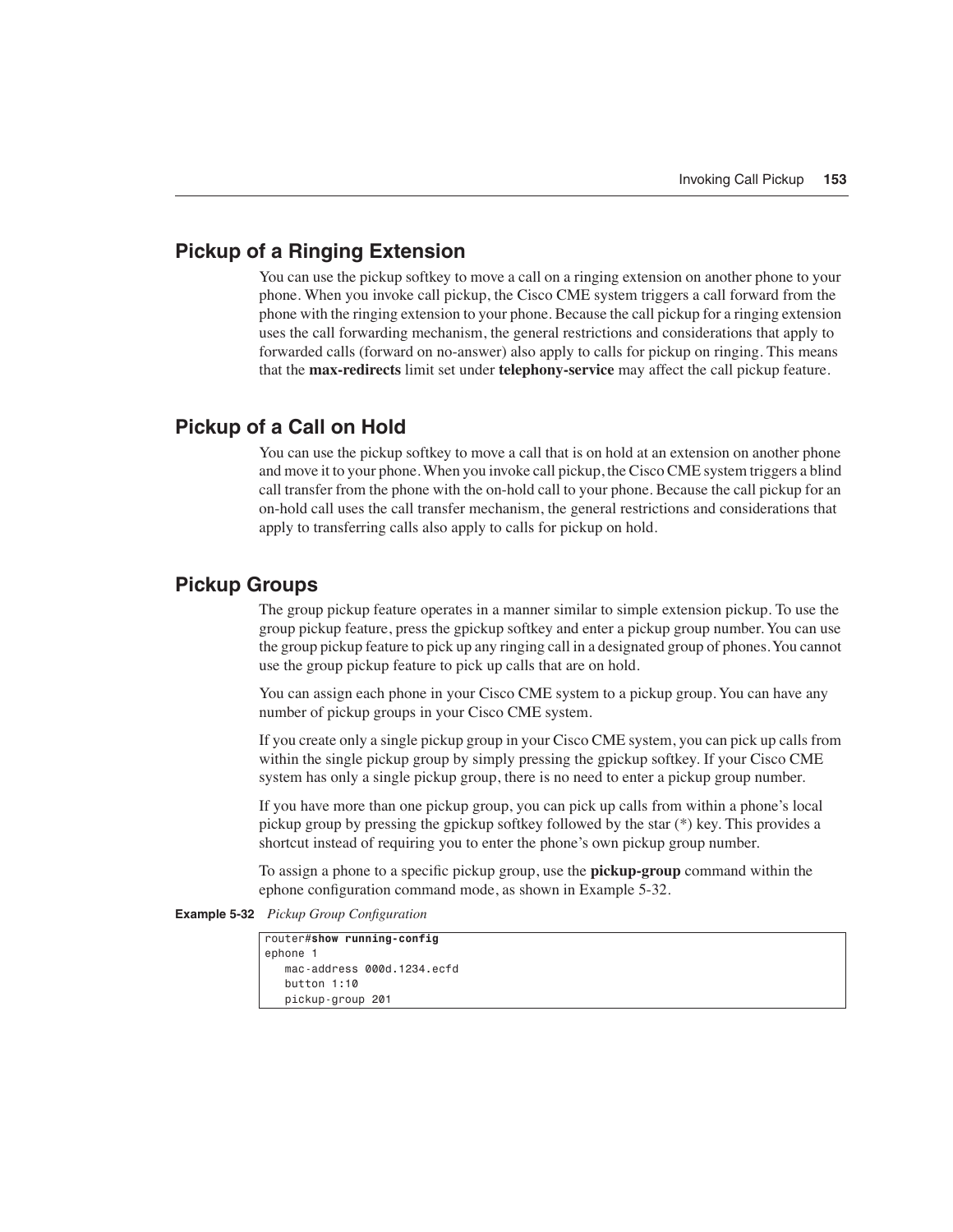You can assign any number you want to the pickup group. In general, it's a good idea not to use pickup group numbers that are the same as extension numbers in your Cisco CME system. Also, it's a good idea for all your pickup group numbers to have the same number of digits—for example, for all pickup groups to have three-digit numbers. If you do have pickup group numbers with varying digit lengths, make sure the leading digits of your pickup group numbers are different. For example, you cannot have a pickup group numbered as 20 and also have a pickup group numbered as 201.

#### **Call Park**

The Cisco CME call park feature allows you to create park slots to use as temporary holding locations for calls. You create park slots using the **ephone-dn** command and by setting the ephone-dn to operate in park-slot mode. Calls parked in a call park slot hear your Cisco CME system's music on hold.

You park calls by pressing the park softkey on your IP phone when the phone has a call in the connected state. Note that the park softkey is displayed on your phone only if you have created at least one park slot for your Cisco CME system. Also, you may need to press the more softkey one or more times on your IP phone to display the park softkey.

When you press the park softkey, the call is transferred to a park slot that has the number that most closely matches the extension number you used to answer the call. So if you are using extension 312 and you park a call from that extension, the call is parked in a park slot with a number ending in 12 if available. For example, if you create park slots with numbers 711, 712, 713, and 714, a call parked from extension 312 uses park slot 712 if possible. If no park slot with a matching number is available, any available park slot is used. You can use the Cisco CME extension-to-park slot association to create personal park slots for individuals who frequently use the park feature. There is no limit on the number of park slots you can create in your system other than the overall limit on the number of available ephone-dns.

When you park a call, the park-slot number selected is displayed on your IP phone's display. To retrieve a parked call, simply press the pickup softkey followed by the park-slot number. To retrieve the last call parked by your phone (or notified to your phone), simply press the pickup softkey followed by the star (\*) key on the phone's keypad.

You can also park calls by pressing the transfer softkey and entering a park slot number as the destination for the blind transfer. This operation, called *directed park*, allows you to park calls to a specific slot. This is useful when you want to dedicate specific park slots for particular types of calls. For example, you might choose to park a call specifically for the sales department and then page the sales department for someone to pick up the call from the sales department park slot. To accommodate multiple calls for the same department, you can create multiple park slots with the same park-slot number. Calls are picked up from the park slot in first-in, first-out order.

You can also configure your park slots to provide a call parked on hold reminder at programmed intervals. By default, the call reminder goes to the phone that originally parked the call. You can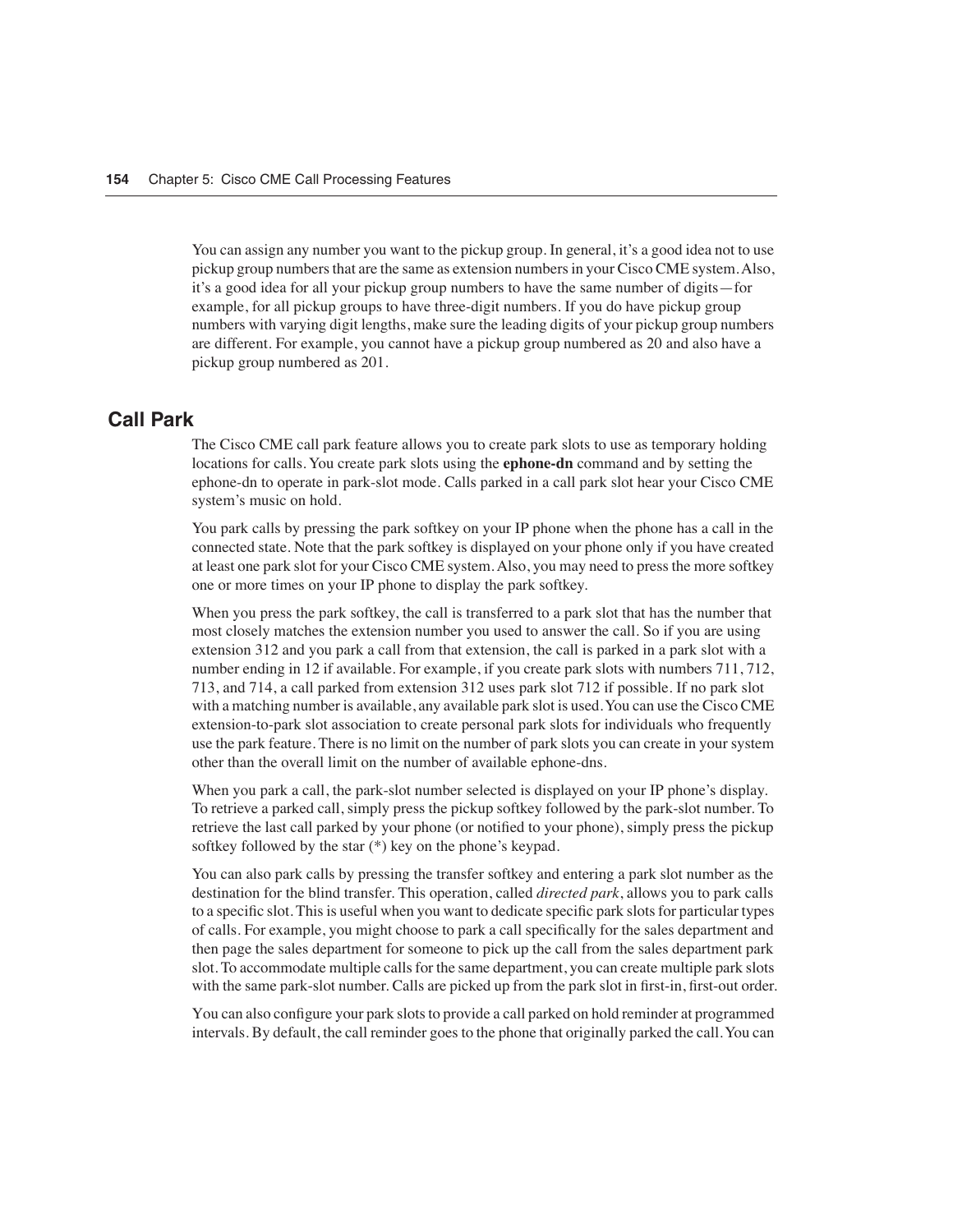also configure your park slots to send a reminder to a specific phone number as well as to the park originator, or instead of to the park originator. Example 5-33 shows a park-slot configuration.

**Example 5-33** *Park-Slot Configuration*

| router#show running-config                    |  |
|-----------------------------------------------|--|
| ephone-dn 102                                 |  |
| number 711                                    |  |
| park-slot timeout 30 limit 20 notify 310 only |  |

This example creates a single park-slot instance with number 711. It sets the reminder interval to 30 seconds and configures 20 as the maximum number of reminders. As soon as the maximum number of reminders has been sent (after  $20 * 30 = 600$  seconds [10 minutes]), the call in the park slot is disconnected.

The reminder notifications are sent to all IP phones with extension 310. To send reminders to both the park originator and extension 310, simply omit the **only** keyword in the **park-slot** command.

If you create multiple park slots with the same number, remember to include the **no huntstop** command to allow the Cisco CME system to search for alternative park slots if the first instance with a particular number is in use.

You can use the ephone-dn secondary number to give your park slot two different extension numbers, as shown in Example 5-34.

**Example 5-34** *Park-Slot Configuration on the Secondary Ephone-dn*

| router#show running-confiq                    |
|-----------------------------------------------|
| ephone-dn 102                                 |
| number 711 secondary 700                      |
| no huntstop                                   |
| park-slot timeout 30 limit 20 notify 310 only |
| ephone-dn 102                                 |
| number 712 secondary 700                      |
| no huntstop                                   |
| park-slot timeout 30 limit 20 notify 310 only |

This configuration allows you to use the directed park feature and transfer-park the call to 700. The IP phone display shows you the park-slot (primary) number that actually received the call—in this case, 711 or 712. You can pick up the call by using the specific park-slot number (711 or 712), or you can get the first parked call from either park slot by performing a pickup using the shared secondary number, 700.

Note that after you have created your first park slot within your Cisco CME system, you need to reset or restart your IP phone(s) before the park softkey becomes visible on the phone. Because the call park mechanism uses the Cisco CME router's call transfer mechanism, you should ensure that your system is correctly configured for call transfer before attempting to use call park.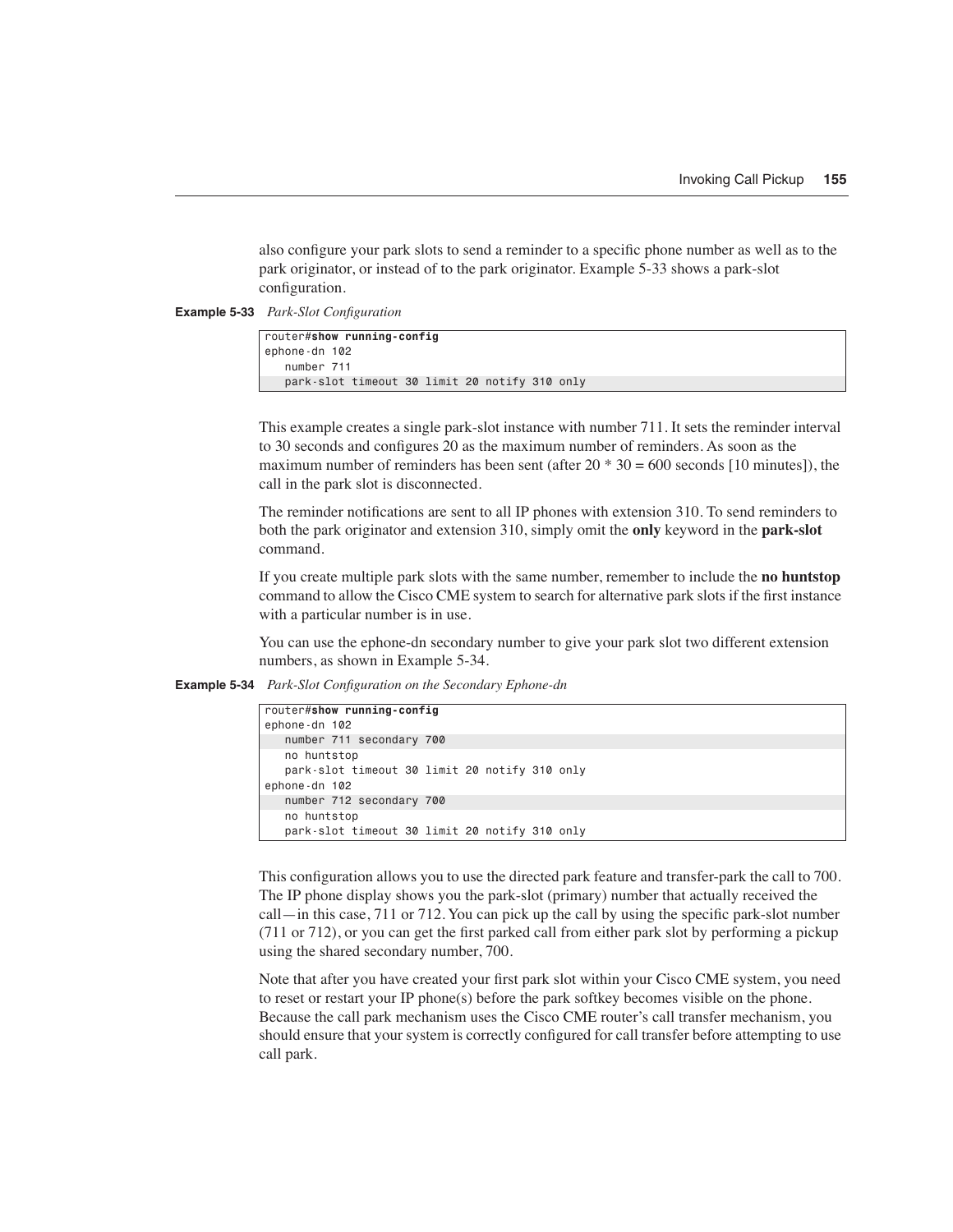## **Customizing Softkeys**

Cisco CME 3.2 and later allow you to customize the set of softkeys displayed to the phone user in each stage of a phone call. For example, by default in the connected call state, a Cisco 7960 IP Phone shows the following six softkeys:

- Acct (account code entry)
- Confrn (three-party conference)
- Endcall
- Flash (sends a hookflash signal to the PSTN line)
- Hold
- Trnsfer (call transfer)

Because a Cisco 7960 IP Phone has only four physical softkey buttons, the phone displays a more softkey as the rightmost button to allow the phone user to scroll to access all the keys. Because the more softkey itself uses one of the physical buttons, the user sees the feature softkeys in two sets:

- Hold
- Trnsfer
- EndCall
- **More**
- Confrn
- Acct
- Flash
- More

The softkey customization feature allows you to change this default behavior, and choose the set of keys you want to display. It also allows you to control the order of the keys so that you can move the more frequently used keys to the first page. For example, you may choose to remove the Acct and Flash keys from the connected state key set, leaving just the following four keys:

- Hold
- Trnsfer
- EndCall
- Confrn

Because this reduces the number of keys to just four, there is no need for a more softkey, allowing you to use all four physical phone buttons and present the softkeys as a single page.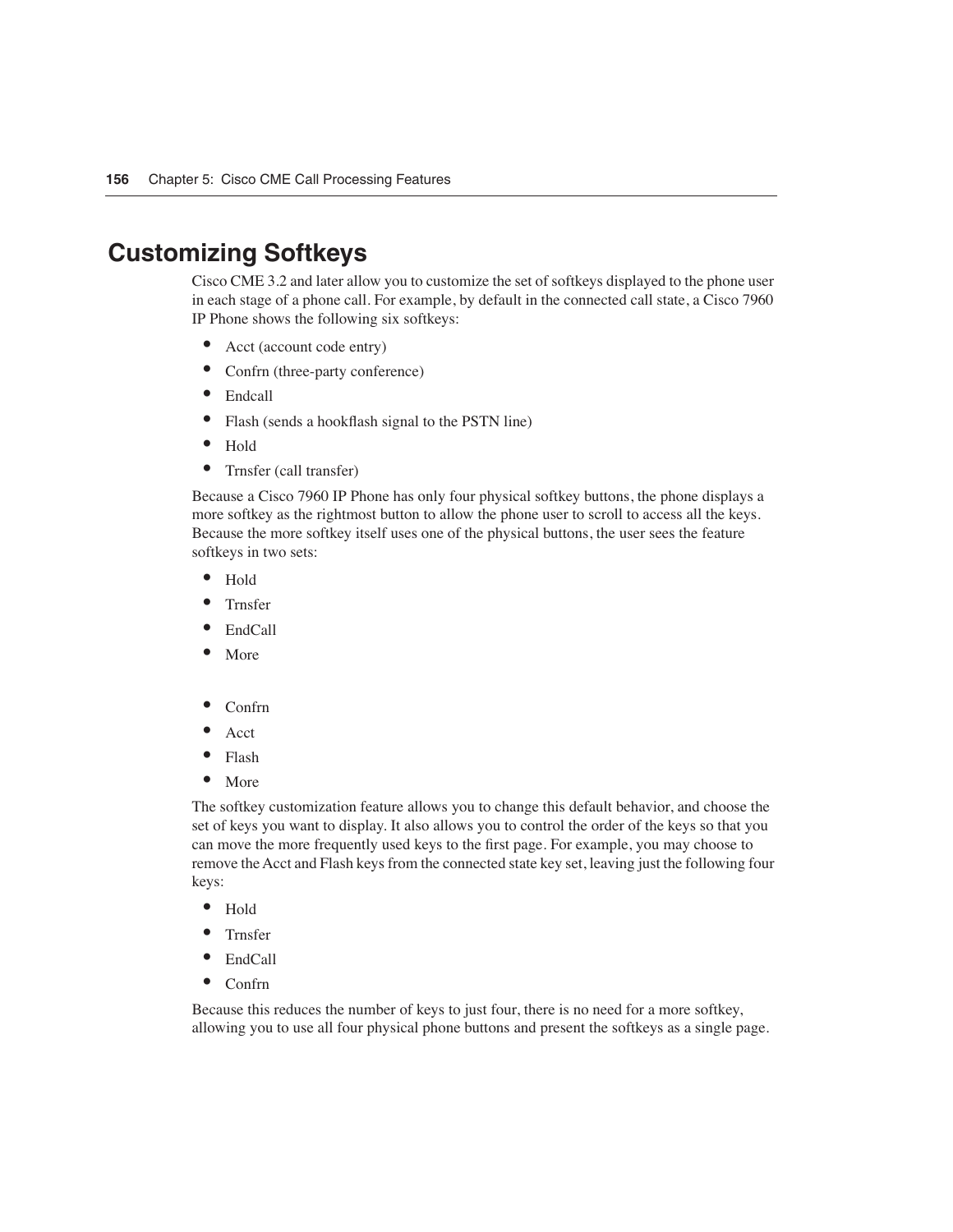The **ephone-template** command is used to provide this configuration, as shown in Example 5-35. The order of the command options determines the order in which the softkeys appear on the phone.

**Example 5-35 ephone-template** *Command*

| router#show running-config |                                               |  |  |  |  |
|----------------------------|-----------------------------------------------|--|--|--|--|
| ephone-template 1          |                                               |  |  |  |  |
|                            | soft-key connected hold trnsfr endcall confrn |  |  |  |  |
| ephone 1                   |                                               |  |  |  |  |
| ephone-template 1          |                                               |  |  |  |  |

Cisco CME 3.2 and later allow you to create up to five different ephone templates. Each template lists the softkeys available for each of the four configurable call states:

- Idle
- Seized
- Alerting
- Connected

The ringing call state for inbound calls cannot be configured because it offers only two softkeys: Answer and DND. As soon as you have created the ephone templates, you can apply them on a per-ephone basis. This allows you to optimize the soft key sets to support several different types of phone users. It also allows removal of softkeys in cases where you need to restrict access to certain functions for some phone users.

Table 5-1 shows the full set of customizations for all customizable call states.

**Table 5-1** *Softkey Support Per Call State*

| <b>Call State</b> | <b>Available Softkeys</b>                             |
|-------------------|-------------------------------------------------------|
| Idle              | Redial, CFwdAll, DND, PickUp, GPickUp, Newcall, Login |
| Seized            | Redial, CFwdAll, PickUp, GPickUp, EndCall             |
| Alerting          | Acct, EndCall, CallBack                               |
| Connected         | Acct, Confrn, Hold, Trnsfr, Endcall, Flash, Park      |

The Seized call state is the initial dial tone state after going off-hook to place an outbound call. The Alerting state is the name of the call state after the telephone number has been dialed and the user is waiting for the called number to answer (or hears busy tone).

## **Configuring Call Transfer and Forward**

Configuring call transfer and forwarding for H.323 VoIP calls is a fairly complex task in most real-world H.323 VoIP networks. This is especially true if you have a mixture of H.323 VoIP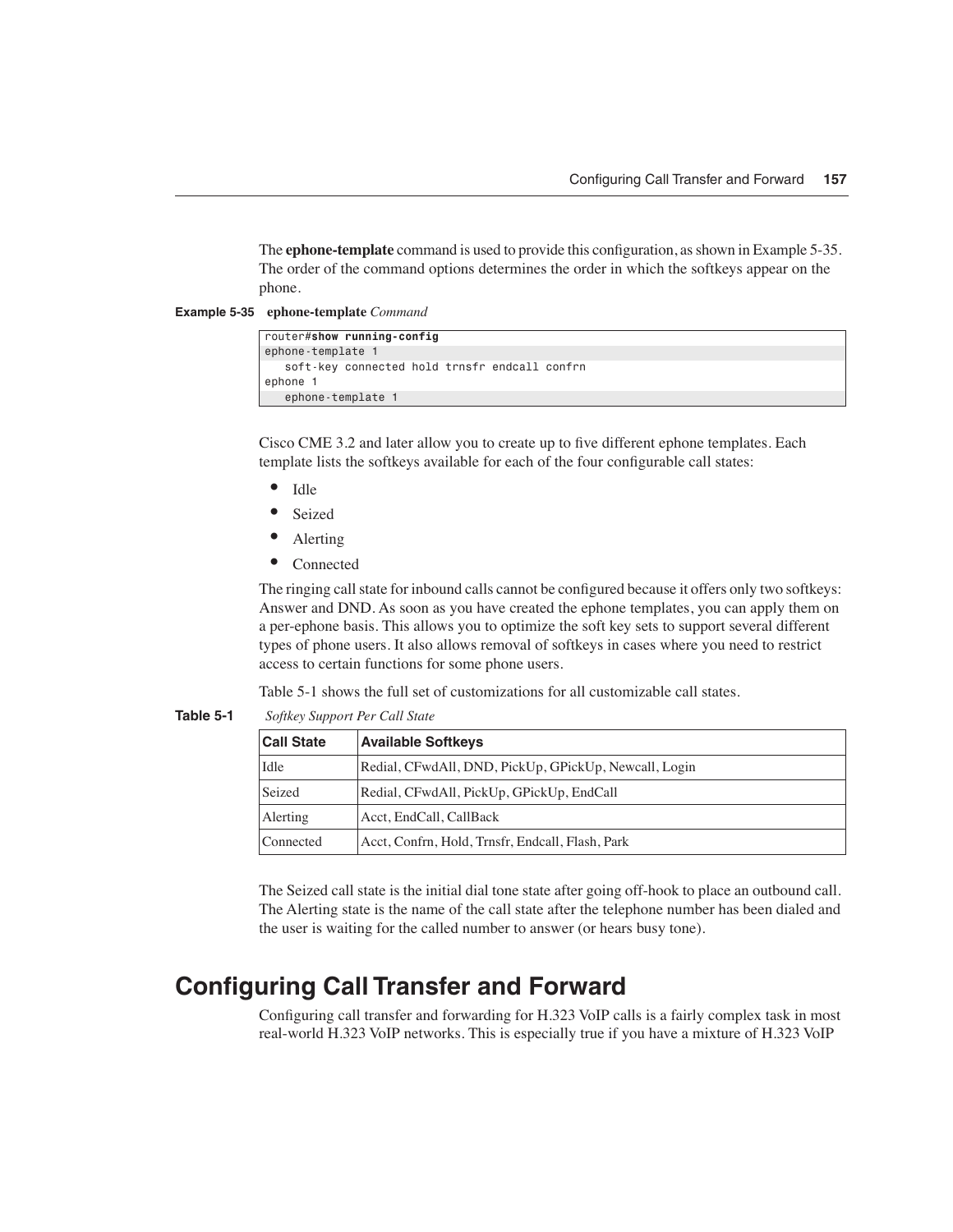systems from different vendors. Even if you have an all-Cisco H.323 VoIP network, there are still interactions to consider, unless all your VoIP systems are running relatively up-to-date Cisco IOS software. This means having at least Cisco IOS 12.3 software in all your voice-enabled routers. Ideally, you should have Cisco IOS 12.3(4)T or later software (this is the Cisco CME 3.0 base code version). There are also some special considerations if you are using a Cisco CallManager in addition to your Cisco IOS-based Cisco CME systems, which you'll learn more about in Chapter 7, "Connecting Multiple Cisco CMEs with VoIP." The good news is that with the right software and configuration, there are workable solutions for most of your VoIP call transfer and forwarding needs.

In a VoIP network, getting an optimized system working for call transfer and forwarding requires the active cooperation of all endpoints involved in a call transfer or call forward. This means your ability to perform a call transfer or forward depends on the capabilities of the calling party's VoIP system as well as your Cisco CME system configuration. A call transfer also depends on the capabilities of the final VoIP system that you are transferring the call to.

In traditional TDM-based PBX telephony, call transfer and forwarding usually operate within the limited scope of a single PBX system and, therefore, are simpler operations. For example, you are often limited to call transfers between extensions on the same PBX only.

In a VoIP-based system, you can potentially transfer or forward calls between any VoIP endpoints, regardless of their physical location. Of course, being able to do this in practice requires making sure that you have support for transfer and forwarding built into all your VoIP endpoints.

With Cisco CME, you have three basic choices for the protocol used to support call transfer and forwarding for H.323 VoIP calls:

- **Standards-based H.450**—Strongly recommended because it provides for optimal call paths and unlimited sequential transfers and forwards
- **Cisco-proprietary H.323 extension**—Mostly obsolete, but useful if you are using software older than Cisco IOS 12.2(15)T
- **Hairpin call routing**—Maximum compatibility but uses more WAN bandwidth and results in higher delay and jitter

The default H.323 call transfer protocol used by Cisco CME is the Cisco-proprietary mechanism. This mechanism supports only blind call transfer (that is, no transfer consultation). It is selected as the default simply for purposes of backward compatibility with earlier Cisco IOS versions.

The default call forwarding mechanism provides for automatic local forwarding only (that is, within the same Cisco CME system). It does not provide forwarding display update notification of the call forwarding to the calling party's IP phone. For incoming VoIP calls from another Cisco CME system that are nonlocally forwarded to a third Cisco CME system, the Ciscoproprietary H.323 protocol extensions are used.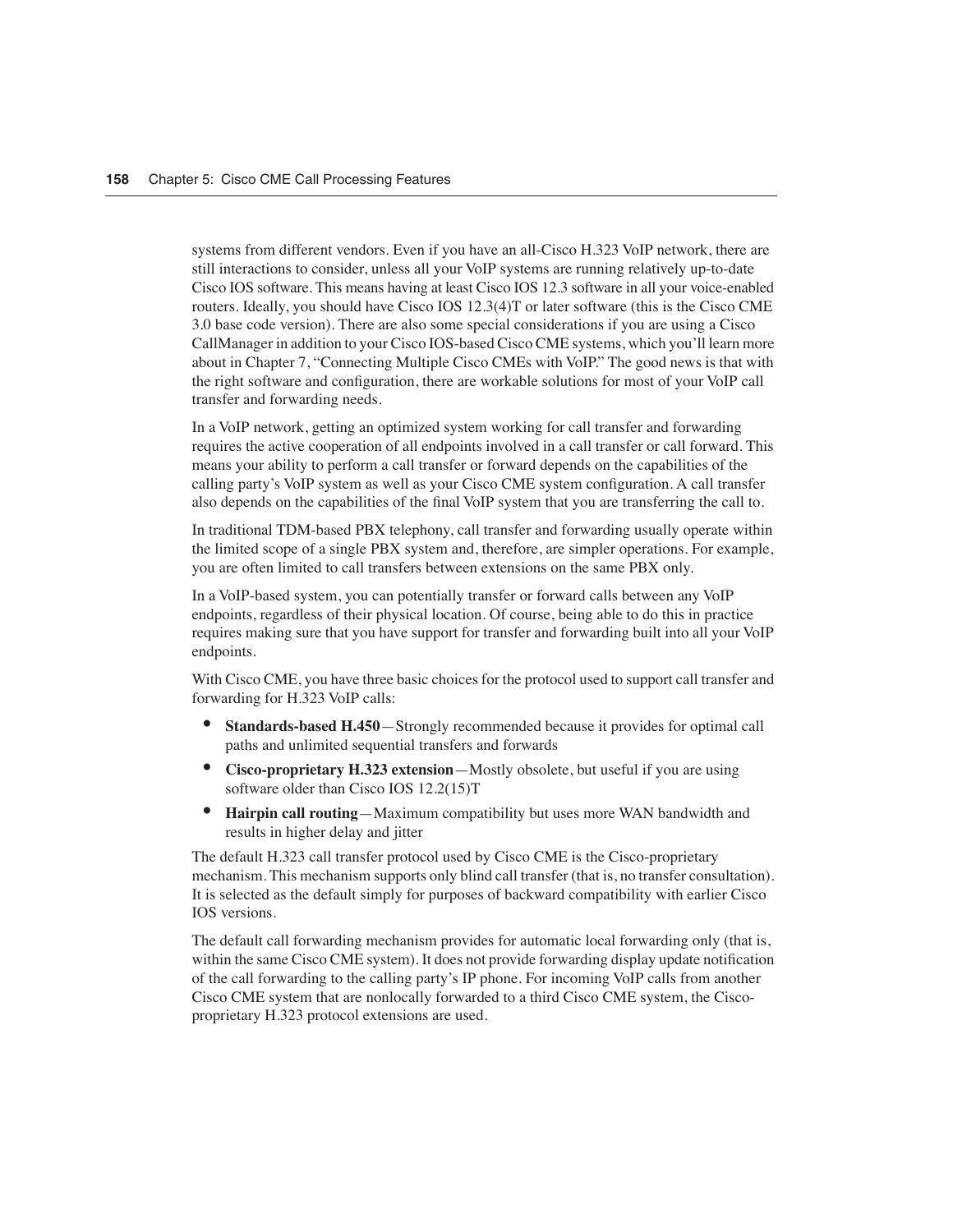Even if you do not require H.323 VoIP call transfers (because you do not need to make calls across an IP connection to another site), you should still select the H.450 configuration method for call transfers. This enables call transfer with consultation for local calls within your system and for PSTN calls that use PSTN voice ports that are physically on your Cisco CME router. (PSTN voice ports on a router other than the Cisco CME system appear as H.323 VoIP calls to the Cisco CME system.) It also prepares your system to use the standards-based H.450 protocol in case you want to add support for H.323 or SIP VoIP transfer and forwarding to another site at some point in the future.

#### **Call Transfer Terminology**

To fully comprehend the different call flows when talking about transfers, you should be familiar with the following terms:

- **Transferee**—The person who is being transferred. Usually this is the person who placed the original call.
- **Transferor**—The person who invokes the transfer. Usually this is the initial recipient of the incoming call.
- **Transfer-to**—The person who becomes the final recipient of the call after the transfer has been completed.
- **Consultation call**—The call between the transferor and transfer-to parties. This is usually the call that introduces the transfer where the transferor and transfer-to parties talk (consult) before the transferee is connected to the transfer-to party.
- **Transfer commit at connect**—The act of completing the (consultative) transfer after the transferor and transfer-to party have talked to each other. The transferee party does not hear the transfer-to party's phone ring. The transfer-to party's phone shows the transferor as the (initial) calling party.
- **Transfer commit at alerting**—The act of committing the (consultative) transfer during the time that the transfer-to party's phone is ringing. In this case, a consultation call is placed but is abandoned before the transfer-to party answers the phone. The transfer-to party's phone shows the transferor as the (initial) calling party. The transferee party hears the transfer-to party's phone ringing. Note that in a VoIP system, it's usually not possible to commit a transfer to a busy destination, unless you use the blind transfer approach. You can commit a transfer to a busy destination that has call forward-on-busy, provided that the forward-to destination itself is available (for example, forward on busy to voice mail). However, none of this is necessarily visible to the transferor.
- **Blind transfer**—This is also called *unsupervised transfer* and sometimes *full blind transfer*. It is the act of invoking a call transfer without first checking to see if the transferto party is available. In the traditional TDM PBX world, this is often considered to be the same as commit at alerting when the transferor commits the transfer without waiting to hear the transfer-to party's phone ring, usually by hanging up the phone. The transfer-to party's phone shows the transferee as the calling party.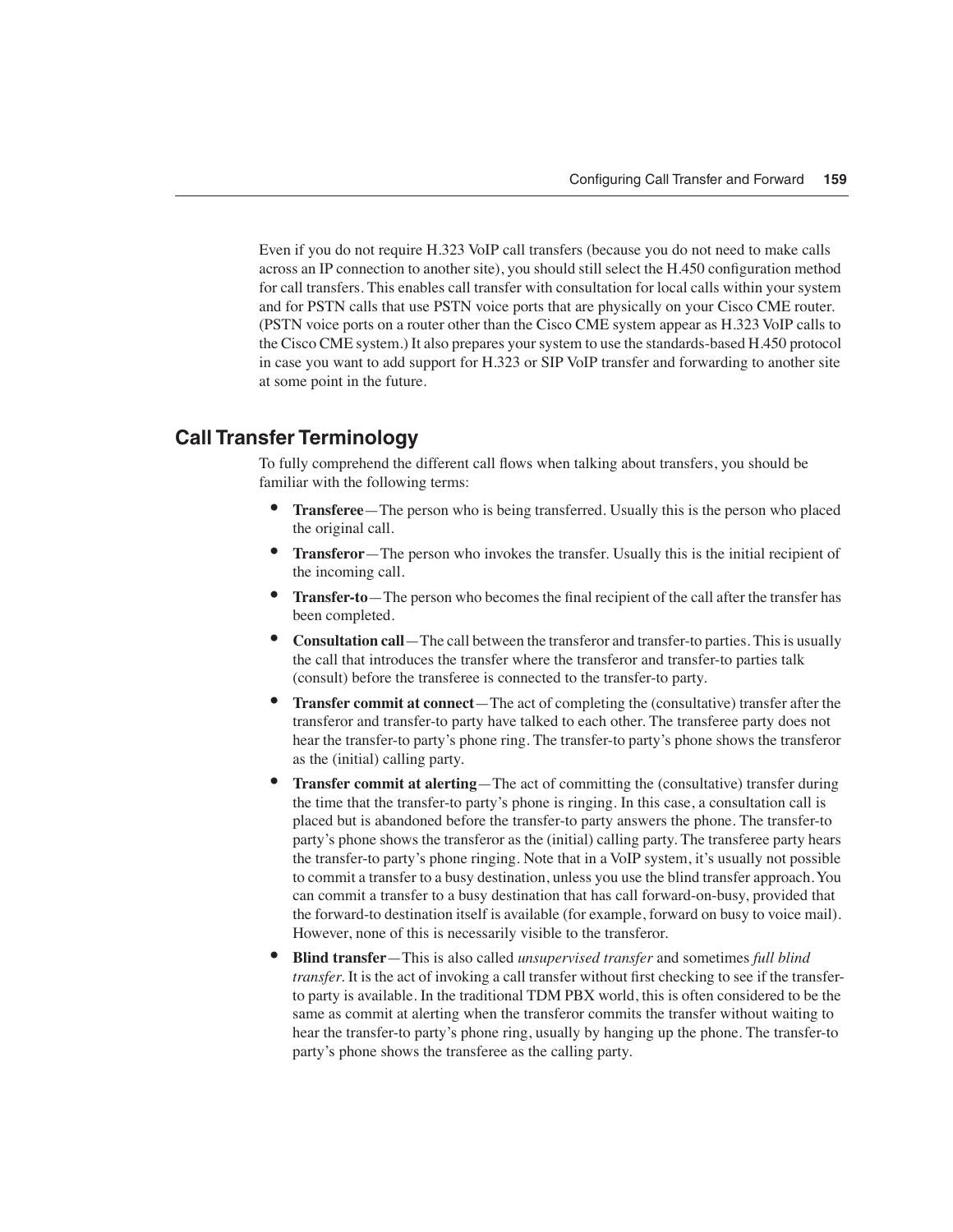In the VoIP world, there are two key differences between the blind and commit-at-alerting case. The first difference is in the calling party information sent in the H.323 call setup request toward the transfer-to party. In the blind case, this is the transferee, and in the commit at alerting/ connect case, it's the transferor. This can affect the billing for the call. The second difference is that a blind transfer doesn't involve doing a call replace operation, which is needed to switch the transfer-to party's call between transferor and transferee. So you might sometimes want to consider the blind form of transfer, because it eliminates the transfer capability dependency on the transfer-to endpoint VoIP system.

#### **Call Transfer Methods for VoIP**

This section describes several methods for implementing call transfer across VoIP networks:

- H.450 and SIP
- Hairpin routing
- H.450.12
- Empty Capability Set

#### H.450 and SIP

The ITU-T standards-based H.450.2 transfer method and the Cisco-proprietary method operate in a similar fashion. In both cases, when a call transfer occurs, a control message is sent back to the transferee party to request that the transferee initiates a follow-on call from the transferee to the final transfer-to destination. In the H.450.2 case, the follow-on call originated by the transferee can act to replace the transfer consultation call that's in progress between the transferor and the transfer-to destination party. The consultation call between transferor and transfer-to and the original transferee-transferor call are not torn down until the "replaces" operation is completed successfully. The term *replaces* is used here in the context of "Call 2 replaces call 1." If for any reason the replaces operation fails, it's usually possible for the transferor to reconnect the call to the transferee. The H.450.2 mechanism works in a manner similar to the REFER method used for SIP VoIP calls. The Cisco-proprietary transfer mechanism does not support the call replacement mechanism and, therefore, allows you to perform only blind call transfers. This proprietary method is similar to the older BYE/ALSO method that was used to perform blind transfers for SIP VoIP calls. The BYE/ALSO method has been mostly superceded by the SIP REFER method.

Both of these H.323 call transfer methods result in an optimal direct call path between the transferee and the transfer-to party after the call transfer is committed.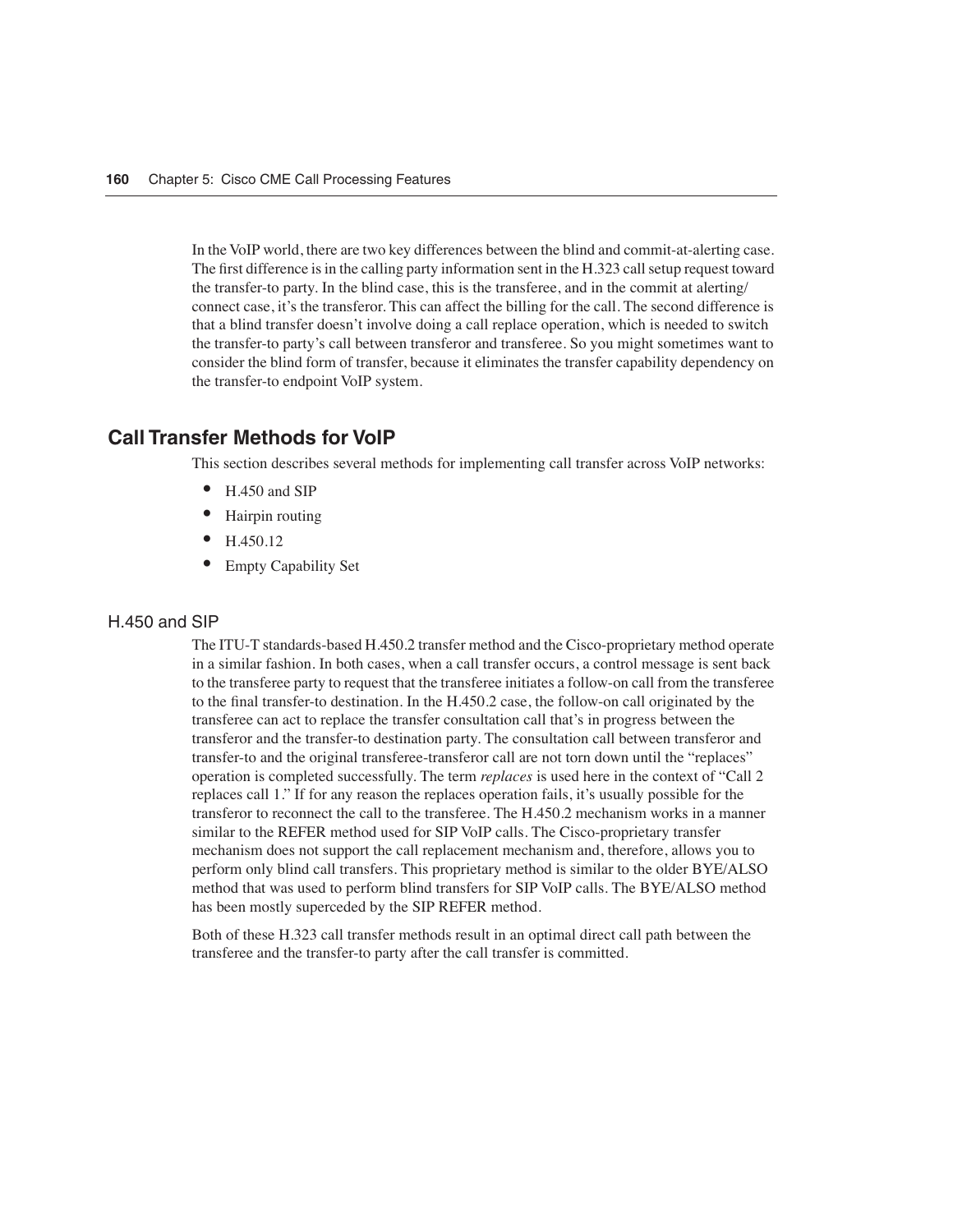#### Hairpin Routing

The third alternative is to hairpin route the VoIP call transfer. In this case, the original transferee-to-transferor VoIP call leg is kept, and a second transferor to transfer-to VoIP call leg is created for the consultation call phase of the transfer. When the transfer is committed, the original and consultation call legs are simply bridged together at the Cisco CME router. This method has the advantage that it has no end-to-end dependency on the capabilities of the transferee or transfer-to VoIP endpoint.

It also has disadvantages. One significant disadvantage is that the final transferred call is relayed through the transferor's Cisco CME system. This means that the transferred call continues to consume resources on the transferor Cisco CME system even after the transfer is committed. It also means that the media path for voice packets for the transferred call may hairpin route through the transferor's Cisco CME system, so both the original call and the transferred call continue to consume WAN bandwidth. If the amount of WAN bandwidth is limited, this may prevent new VoIP calls from being established until the transferred call is terminated. The other significant disadvantage of hairpin routing calls is the cumulative bandwidth, delay, and jitter problems that occur if a call is transferred multiple times (chained or sequential transfers).

#### H.450.12

You can compromise between the H.450.2 and hairpin routing call methods by turning on the H.450.12 protocol on your Cisco CME system (this is recommended). You must be using at least Cisco CME 3.1 to use H.450.12. With H.450.12 enabled, your Cisco CME system can use the H.450.12 protocol to automatically discover the H.450.x capabilities of VoIP endpoints within your VoIP network. When H.450.12 is enabled, the Cisco CME system can automatically detect when an H.450.2 transfer is possible. When it isn't possible, the Cisco CME system can fall back to using VoIP hairpin routing. Cisco CME also can automatically detect a call from a (non-H.450-capable) Cisco CallManager.

#### Empty Capabilities Set

For the sake of completeness, it's worth mentioning a fourth alternative for call transfers: Empty Capabilities Set (ECS). Cisco CME does not support the instigation of transfer using ECS. But because a Cisco CME router also has the full capabilities of the Cisco IOS H.323 voice infrastructure software, it can process receipt of an ECS request coming from a far-end VoIP device. In other words, a Cisco CME system can be a transferee or transfer-to party in an ECSbased transfer. A Cisco CME system does not originate a transfer request using ECS. The problem with ECS-based transfers is that in many ways they represent a combination of the worst aspects of the end-to-end dependencies of H.450.2 together with the cumulative problems of hairpin for multiple transfers. Many ECS-based transfer implementations don't allow you to transfer a call that has already been transferred in the general case of VoIP intersystem transfers.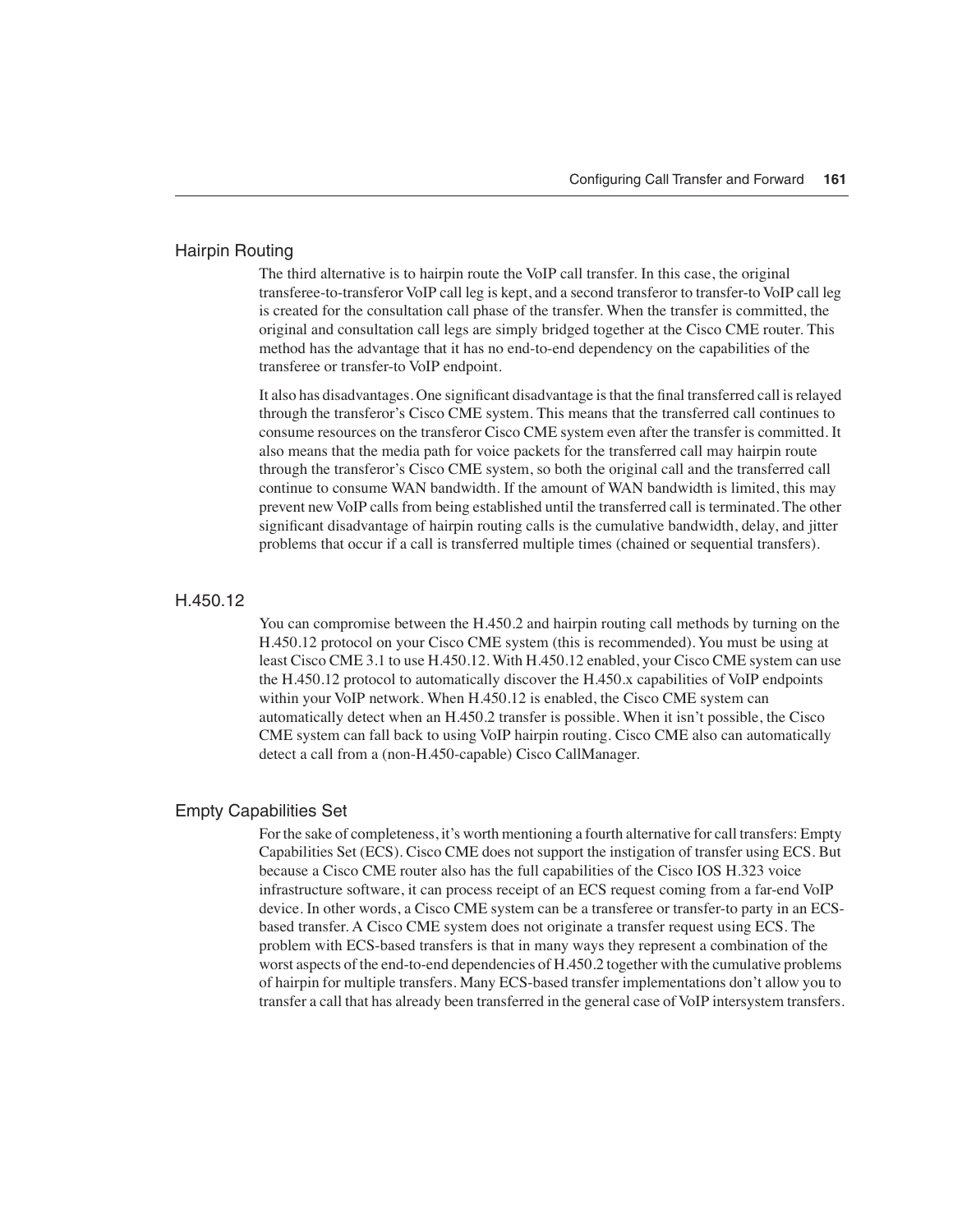#### **Cisco CME VoIP Call Transfer Options**

Your Cisco CME system by default is set up to allow local transfers between IP phones only. It uses the Cisco-proprietary H.323 call transfer extensions to transfer calls that include an H.323 VoIP participant.

To configure your Cisco CME system to use H.450.2 transfers (this is recommended), set **transfer-system full-consult** under the **telephony-service** command mode. You also have to use this configuration for SIP VoIP transfers.

To configure your Cisco CME system to permit transfers to nonlocal destinations (VoIP or PSTN), set the **transfer-pattern** command under **telephony-service**. The **transfer-pattern** command also allows you to specify that specific transfer-to destinations should receive only blind transfers. You also have to use this configuration for SIP VoIP transfers. The **transferpattern** command allows you to restrict trunk-to-trunk transfers to prevent incoming PSTN calls from being transferred back out to the PSTN (employee toll fraud). Trunk-to-trunk transfers are disabled by default, because the default is to allow only local extension-toextension transfers.

To allow the H.450.12 service to automatically detect the H.450.2 capabilities of endpoints in your H.323 VoIP network, use the **supplementary-services** command in voice service voip command mode.

To enable hairpin routing of VoIP calls that can't be transferred (or forwarded) using H.450, use the **allow-connections** command. Example 5-36 shows a call transfer configuration using this command.

**Example 5-36** *Call Transfer Configuration*

```
router#show running-config
voice service voip
    supplementary-service h450.12
    allow-connections h323 to h323
telephony-service
    transfer-system full-consult
    transfer-pattern .T
```
The configuration shown in Example 5-36 turns on the H.450.2 (**transfer-system full-consult**) and H.450.12 services, allows VoIP-to-VoIP hairpin call routing (**allow-connections**) for calls that don't support H.450, and permits transfers to all possible destinations (**transfer-pattern**). The transfer permission is set to **.T** to provide full wildcard matching for any number of digits. (The T stands for terminating the transfer destination digit entry with a timeout.)

Example 5-37 shows a configuration for more restrictive transfer permissions.

**Example 5-37** *More Restrictive Call Transfer Configuration*

| router#show running-config   |
|------------------------------|
| telephony-service            |
| transfer-system full-consult |
| transfer-pattern 1           |
| transfer-pattern 2 blind     |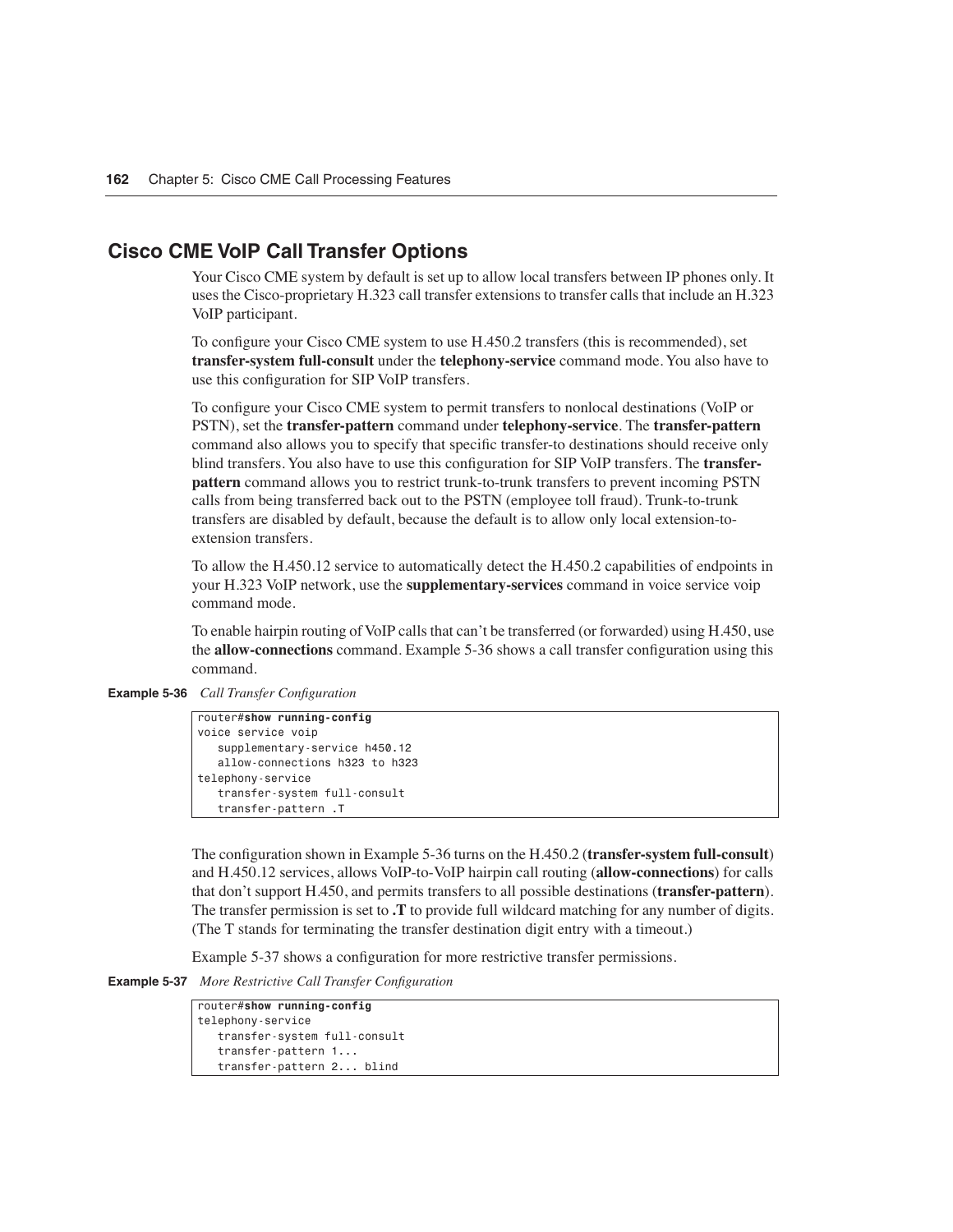This example permits transfers using full consultation to nonlocal extensions in the range 1000 to 1999. It also permits blind transfers to nonlocal extensions in the range 2000 to 2999.

#### **Call Transfer Billing Considerations**

You should consider what your billing requirements are for transferred calls. Most enterprise VoIP networks have no requirement for separate billing for VoIP call legs within an internal VoIP network. Most enterprise networks are concerned only with billing for external PSTN call legs.

The billing for a PSTN call leg usually goes to the party identified as the calling party on the outbound PSTN call setup. For a PSTN call using ISDN BRI/PRI, the calling party number is passed from the Cisco CME extension that originated the call. You can use the Cisco CME **dialplan-pattern** or Cisco IOS voice dial peer **translation rule** commands to convert from two-to-five-digit abbreviated extension numbers into a national number format acceptable to your PSTN service provider. If you are using simple analog FXO port connections to connect to the PSTN (simple subscriber line), you have no control over the billing party information, so you can probably skip the rest of this section. Calls on an analog subscriber line are simply billed to the number associated with the subscriber line by the PSTN service provider.

For the ISDN PRI/BRI case, this is an area where the difference between transfer commit at connect/alerting and blind transfers may be significant. It's also an area in which hairpin call routing may provide you with some advantages.

When an H.450.2-style transfer is committed at alerting/connected, the calling party number for the consultation call setup to the transfer-to party (from the transferor) is normally equal to the transferor's phone number. This is usually the bill-to number that's associated with the call. If the consultation call involves a PSTN call leg using PRI/BRI (either a direct PSTN connection on the Cisco CME router or a remote PSTN gateway call reached via an intermediate VoIP leg), it's useful to have the initial calling party number for the outbound PRI/BRI PSTN leg equal to the transferor's phone number. This assumes that you want any transferred call to be billed (or traceable) to the person who invokes the transfer. When the replaces operation is triggered to connect the transferee to the transfer-to party, the calling party information associated with the PSTN leg normally does not change. This means that even after the transferor has dropped out of the call, the call continues to be billed to the transferor, at least as far as the external PSTN call leg is concerned. This is true for PSTN access that's directly on your Cisco CME router and also when the PSTN access is on a remote VoIP-PSTN gateway accessed via a VoIP link. This is because the H.450.2 call transfer replaces operation is confined to the H.323 VoIP network. The replaces operation normally cannot extend into the PSTN connection.

Transfers that use the blind mechanism work differently. In the blind transfer case, the transferor does not originate a consultation call. The initial call received by the transfer-to party in an H.450.2 transfer case by default has the transferee's phone number as the calling party. The transferee is often a phone number belonging to some external party. You are often not permitted to bill calls to this phone number even if you want to. Your PRI/BRI PSTN connection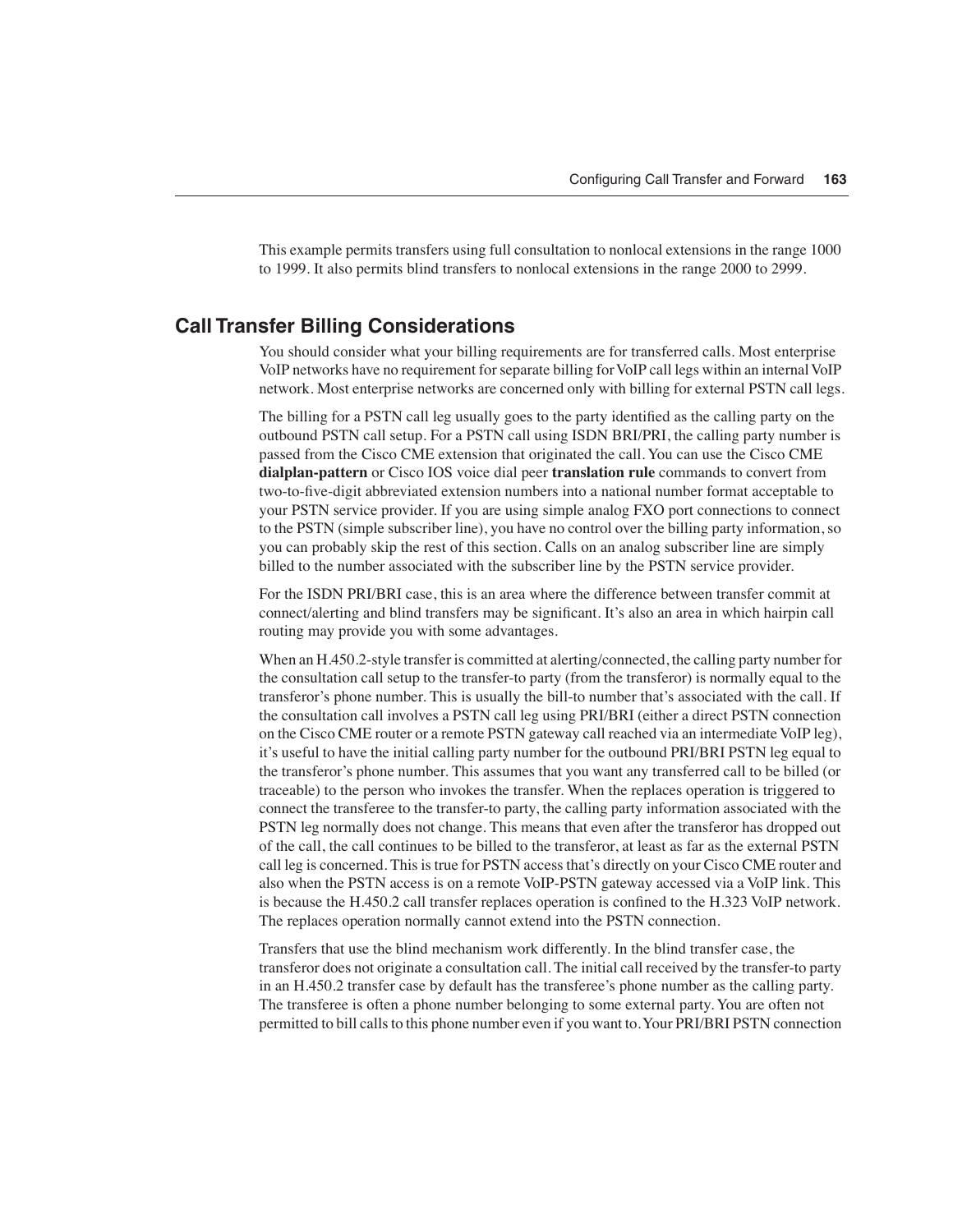is very likely to reject any outbound calls that attempt to claim an external number as the calling party identifier.

You can work around this issue in a couple of different ways, depending on the reason you chose to select the blind transfer method. For example, you may be using blind transfer to avoid the H.450.2 replaces operation if it is not supported by your PSTN access voice gateway. The workaround methods include the following:

- You can place a translation rule on the dial peer associated with the outgoing PRI/BRI PSTN port that overwrites the transferee calling party number with the general public phone number for your company.
- You can elect to force hairpin VoIP routing with transfer commit-at-alerting/connect as an alternative to blind transfer such that the outgoing PSTN call carries the transferor's phone number.

To use the first alternative, you must have control of the PSTN gateway. This is true if the PSTN access is local to your Cisco CME router. This may not be true if you get remote PSTN access across a WAN connection from a VoIP telephony service provider (TSP). In this case, your VoIP TSP may share the PSTN access ports across multiple end customers.

The second hairpin case is the most robust approach, because it forces a separate call leg to be generated for the outgoing PSTN call segment.

To force hairpin VoIP call routing, you can switch on H.450.12 services on your Cisco CME router and use a separate PSTN gateway router on which H.450.12 is disabled (or not supported). Alternatively, you can explicitly turn off H.450.2 service on your Cisco CME voice dial peers that route calls to the PSTN gateway router. You do this using the **no supplementaryservice** h450.2 command, as shown in Example 5-38.

**Example 5-38** *Turning Off H.450 on a Dial Peer*

| router#show running-config      |
|---------------------------------|
| dial-peer voice 100 voip        |
| destination-pattern 9.T         |
| session target ipv4:10.0.1.20   |
| no supplementary-service h450.2 |

Because Cisco CME includes the standard Cisco IOS voice infrastructure functionality, you can also connect your Cisco CME system to a Remote Authentication Dial-In User Service (RADIUS) server to capture call records for more detailed call tracking information collected. If you don't have a RADIUS server, you can also configure your Cisco CME system to generate SYSLOG messages that include call details. You can use a simple PC as a SYSLOG server to record the call data, using one of several freeware SYSLOG programs available on the Internet.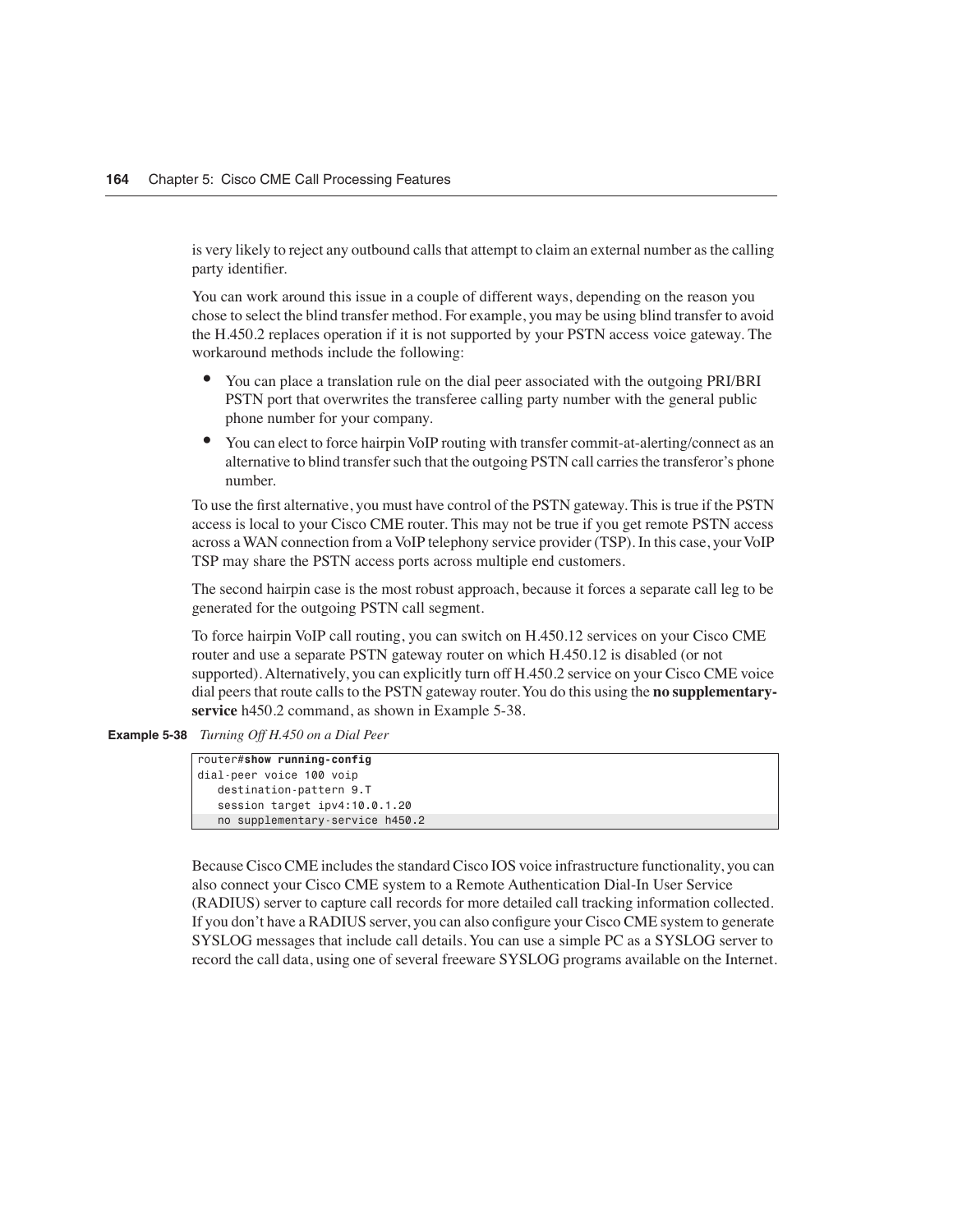#### **Call Forward Methods for VoIP**

This section describes different mechanisms for handling call forwarding in a VoIP network:

- H.450.3 call forwarding
- H.323 Facility Message
- VoIP hairpin call forwarding

You can configure your Cisco CME to handle VoIP call forwarding in several different ways. Select the method to use depending on how you want forwarding to operate.

#### H.450.3 Call Forwarding

You can use the ITU-T H.450.3 standard for call forwarding (this is recommended). It has some similarities to H.450.2 (call transfer). When a call is forwarded, an H.450.3 message is sent back to the calling party requesting that the caller reoriginate a follow-on call to the forwardedto destination. If Cisco CME is configured to use H.450.3, it is used even if the forward-to destination is another local IP phone within the same Cisco CME system as the forwarding phone (or forwarder). Use this method if you want the calling VoIP party to always be able to see the phone number he or she is being forwarded to. Just like the H.450.2 transfer case, use of H.450.3 requires that all the VoIP endpoints in your VoIP network support H.450 services.

#### H.323 Facility Message

The second choice is to use the quasi-standard H.323 Facility Message mechanism for forwarding. This is the default call forwarding configuration for Cisco CME. This method is used as the default, because it provides backward compatibility with earlier (and current) Cisco IOS releases. It's also quite widely supported by third-party and non-Cisco IOS VoIP systems. When this mechanism is used, an H.323 Facility Message is sent back to the VoIP caller only for the case of forwarding to a nonlocal number. If the forward-to destination is local to the forwarding phone, the call forward operation is handled internally within the Cisco CME system. In this case, the remote calling IP phone cannot update its display to show the forwarded destination.

#### VoIP Hairpin Call Forwarding

Your third choice is to use VoIP call hairpin routing. This is similar to the call transfer hairpin option. A second independent VoIP call leg is created for the forwarded call leg. This leg is bridged to the original incoming VoIP call leg. As for the transfer hairpin case, the disadvantage of this approach occurs if you have to support sequential or chained forwarding. Sequential hairpin forwarding of VoIP calls results in accumulated bandwidth and jitter/delay issues.

Just like the call transfer discussion, if you have to deal with only local LAN and PSTN connections and do not have to route VoIP H.323 calls across a WAN connection, you can just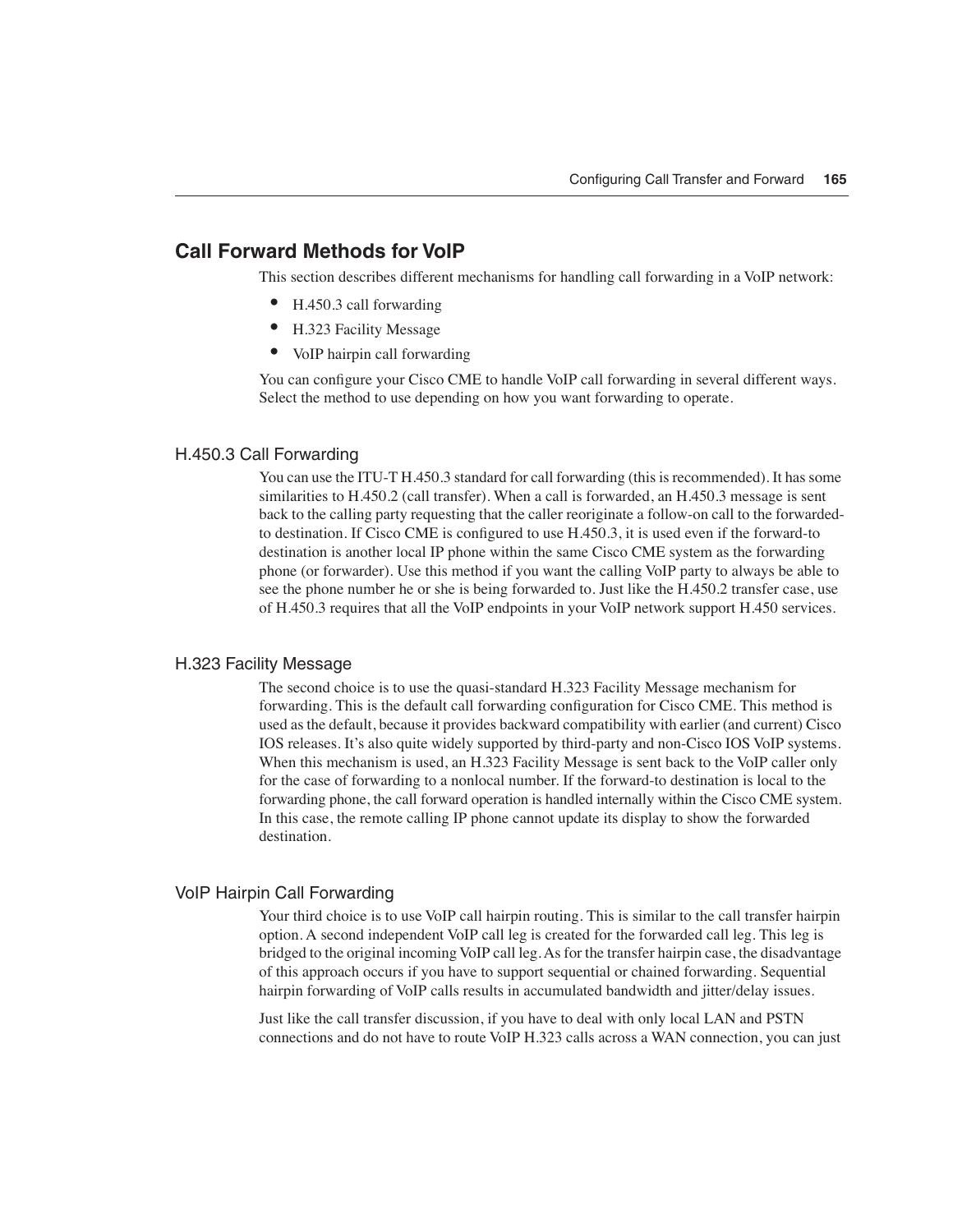configure your system for H.450.3 operation to get your system ready to interoperate with other H.450-capable endpoints should you need this in the future.

You can also compromise between the H.450.3 and hairpin configuration by using the H.450.12 service to automatically detect H.450.3-capable VoIP endpoints, and fall back to hairpin routing for calls that don't support H.450.3.

#### **Cisco CME VoIP Call Forwarding Options**

Your Cisco CME system by default is configured to support internal local forwarding. It sends only H.323 Facility Messages back to the VoIP caller for nonlocal VoIP forwarding destinations. If you have direct PSTN access on your Cisco CME system, PSTN destinations accessed via local ports are considered local for the purposes of this discussion.

To turn on H.450.3 services for VoIP calls, you use the **call-forward pattern** command under **telephony-service**. This command lets you conditionally select H.450.3 service based on matching the calling party's telephone number. This lets you invoke H.450.3 for calls only from VoIP phone numbers that you know support H.450.3. You can configure the matching pattern to use **.T** to match all possible calling party numbers. This is similar to the match-all configuration used with the **transfer-pattern** command.

To permit VoIP-to-VoIP hairpin (or tandem) call routing for forwarded calls, set the **allowconnections** command under **voice services voip**. If you've already done this to allow hairpin transfers, you don't need to do it again for call forwarding.

As with the H.450.2 transfer case, you can turn on the H.450.12 service to compromise and allow H.450.3 where possible, and fall back to hairpin forwarding otherwise. Note that H.450.12 support was introduced in Cisco CME 3.1.

Example 5-39 shows a basic configuration.

**Example 5-39** *Turning On H.450 on a Dial Peer*

```
router#show running-config
voice service voip
    supplementary-service h450.12
    allow-connections h323 to h323
telephony-service
    call-forward pattern .T
```
#### **Call Forward Billing Considerations**

Similar billing issues apply to call forwarding as for call transfer. You can choose to have the calling party information for the forwarded call reflect the party being forwarded (in the H.450.3 case). You also can have the information show the calling party number of the phone that requested the forwarding (in the VoIP hairpin case). As for the call transfer case, you can use the **dialplan-pattern** command and voice dial peer **translation rule** options to control the format of the calling party on outgoing PSTN PRI/BRI calls. Again, this issue does not apply for PSTN analog subscriber line connections via FXO ports.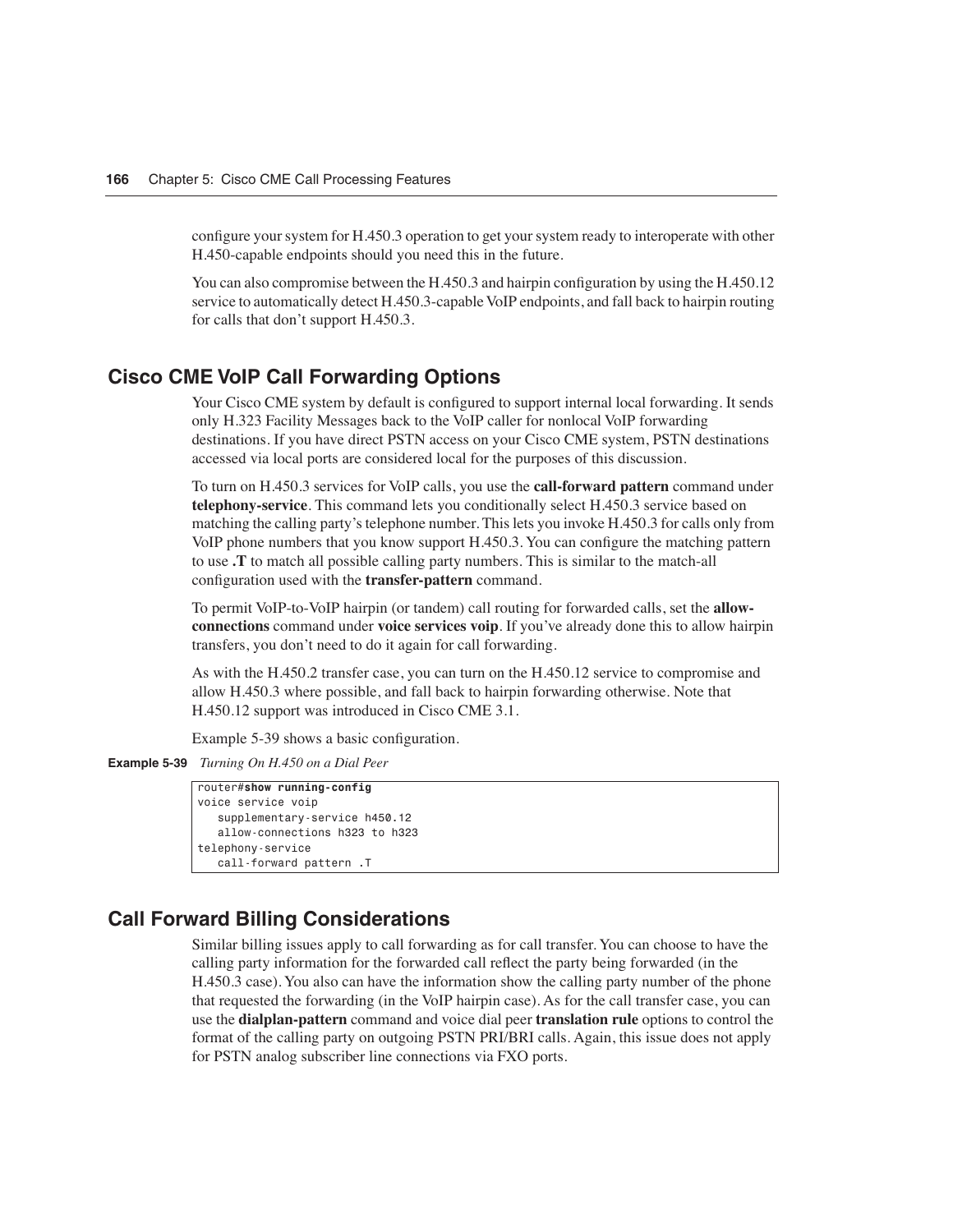#### **Transfer and Forward Proxy Function**

The transfer and forward discussion so far in this chapter has related to the configuration of a single Cisco CME system to cope with various possible VoIP network scenarios, including networks that have endpoints with mixed capabilities. If you have a network of Cisco CME systems, you should consider partitioning it to provide a section that contains only H.450 capable endpoints. This allows you to gain the full set of H.450 service benefits within the group of VoIP network devices that support them. You can then link this segment of your VoIP network to the non-H.450 network using a Cisco IOS router configured to act as an H.450 Tandem Gateway.

An H.450 Tandem Gateway can act as a proxy for H.450.2 and H.450.3 services on behalf of VoIP devices that don't support H.450. Calls between the H.450 and non-H.450 devices can be routed to pass through the H.450 Tandem Gateway. H.450 messages originated by Cisco CME systems can be terminated on the H.450 Tandem Gateway, which can invoke hairpin call routing for transfers and call forwarding as needed.

An H.450 Tandem Gateway makes the most sense if your network topology is arranged in a hub-and-spoke fashion. Consider a network design that has a number of Cisco CME systems located at the end of WAN link spokes connected to a central hub network. In this type of network, it often makes sense to locate an H.450 Tandem Gateway at the central hub and to use it as a linkage point to act as a bridge into the non-H.450 segment of the VoIP network. With an H.450 Tandem Gateway, calls that enter the H.450 network segment through the Tandem Gateway can be transferred and forwarded using H.450 services within the H.450 segment of the network. Calls transferred or forwarded to destinations outside the H.450 segment are hairpin routed as needed by the H.450 Tandem Gateway. If the H.450 Tandem Gateway is located at a central hub location, hairpin routing the call at the hub is a better option than hairpin routing the call from a Cisco CME system located at the far end of one of the network spokes over a WAN link. (Figure 5-3 in the next section shows a Tandem Gateway.)

#### **Call Transfer and Forward Interoperability with Cisco CallManager**

Cisco CallManager (version 4.0 and earlier) does not support H.450 services. Cisco CME 3.1 can automatically detect H.323 calls that go to or come from Cisco CallManager. It does this using H.323 information elements included in H.323 call setup, progress, alerting, and connect messages. You can optionally turn on H.450.12 services for calls to Cisco CallManager, and use the lack of H.450.12 indications to invoke hairpin VoIP call routing by your Cisco CME systems, but this is not required.

You may have a VoIP network in which turning on H.450.12 produces ambiguous results as far as the detection of H.450.2 and H.450.3 capabilities. One example of this occurs when you have older Cisco CME 3.0 (or even Cisco ITS [Cisco CME's earlier name] 2.1) systems in your network. Although Cisco CME 3.0 systems do support H.450.2 and H.450.3, they don't support H.450.12 capabilities indications. If you turn on H.450.12 on your Cisco CME 3.1 systems and you also have some older Cisco CME 3.0 routers, the CME 3.1 systems assume that the CME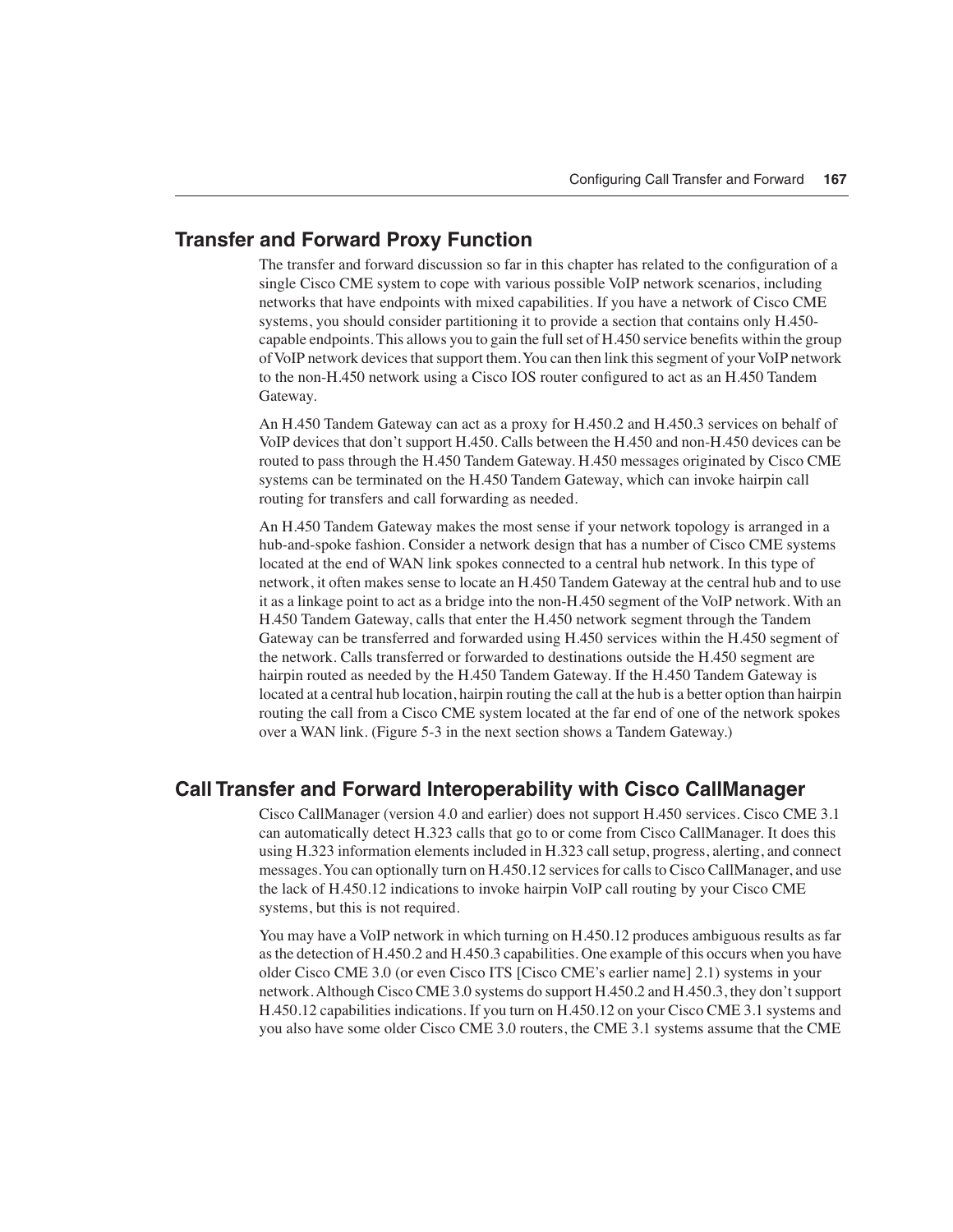3.0 routers cannot perform H.450.2/3 services, because no H.450.12 indication is forthcoming from the Cisco CME 3.0 systems. So in a network with a mixture of Cisco CME 3.0, Cisco CME 3.1, and Cisco CallManagers, it makes sense to turn off the H.450.12 service and assume that all endpoints can perform H.450.2/3 except for the endpoints that are detected as explicitly being Cisco CallManager systems.

Also, if you have a Cisco CallManager system, it's likely to be located at a central corporate site with Cisco CME systems at branch offices. This arrangement lends itself naturally to a huband-spoke network design with the Cisco CallManager at the hub and the Cisco CME systems at the ends of the network spokes. This type of network design is a good candidate for an H.450 Tandem Gateway using the H.450 Tandem Gateway to front-end the Cisco CallManager and act as a proxy for H.450 services between the Cisco CallManager and the network of Cisco CME systems. The H.450 Tandem Gateway can also be configured to act as the PSTN Voice Gateway for the Cisco CallManager system (using either H.323 or MGCP), so you don't need to dedicate a separate router for the H.450 Tandem Gateway. It can also provide centralized PSTN access for the Cisco CME systems. Performance wise, calls that pass through the H.450 Tandem Gateway consume a similar amount of CPU and memory resources as a call terminated by the router as a PSTN gateway call. See Figure 5-3.





A Cisco CallManager (version 4.0 or earlier) should be configured to interface with Cisco CME systems or an H.450 Tandem Gateway using H.323 Inter-Cluster Trunk (ICT) mode and a Media Termination Point (MTP). In addition, Cisco CallManager version 3.3(3) should be configured to disable H.323 fast-start.